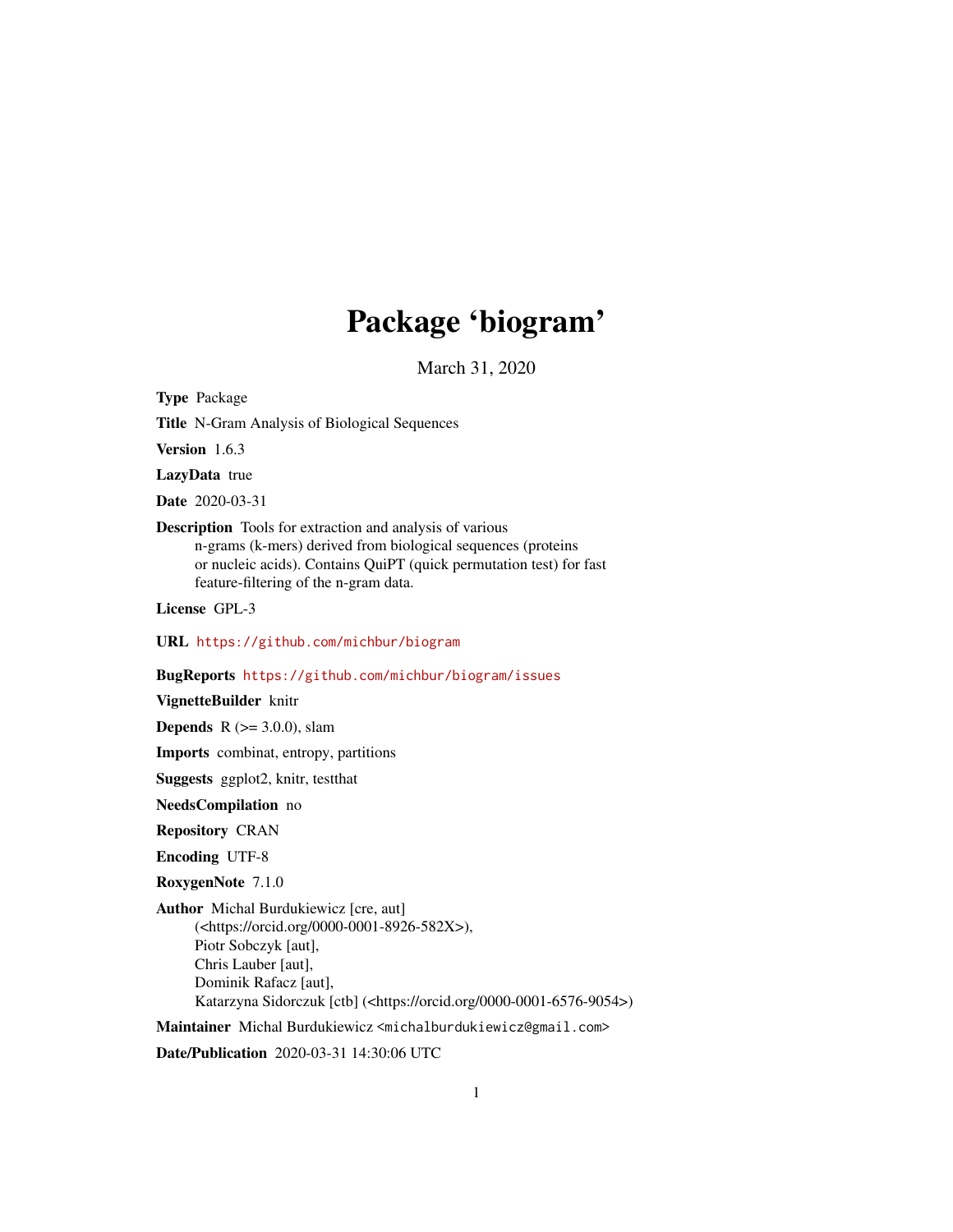# R topics documented:

|                   | 3    |
|-------------------|------|
|                   | 5    |
|                   | 21   |
|                   | 22   |
|                   | 23   |
|                   | 23   |
|                   | 24   |
|                   | 25   |
|                   | 26   |
|                   | 27   |
|                   |      |
|                   |      |
|                   |      |
|                   |      |
|                   |      |
|                   |      |
|                   |      |
|                   |      |
|                   | 37   |
|                   | 38   |
|                   | 39   |
|                   | 40   |
|                   | 40   |
|                   | 41   |
|                   | 42   |
|                   |      |
|                   | 43   |
|                   | 44   |
|                   | 45   |
|                   | 46   |
|                   | 46   |
|                   | 47   |
|                   | 48   |
|                   | 49   |
|                   | - 49 |
|                   | 50   |
|                   | 51   |
|                   | 51   |
|                   | 52   |
|                   | 53   |
|                   | 54   |
| is ngram<br>$12n$ | 54   |
|                   |      |
|                   | 55   |
| n <sub>21</sub>   | 56   |
|                   | 56   |
|                   | 57   |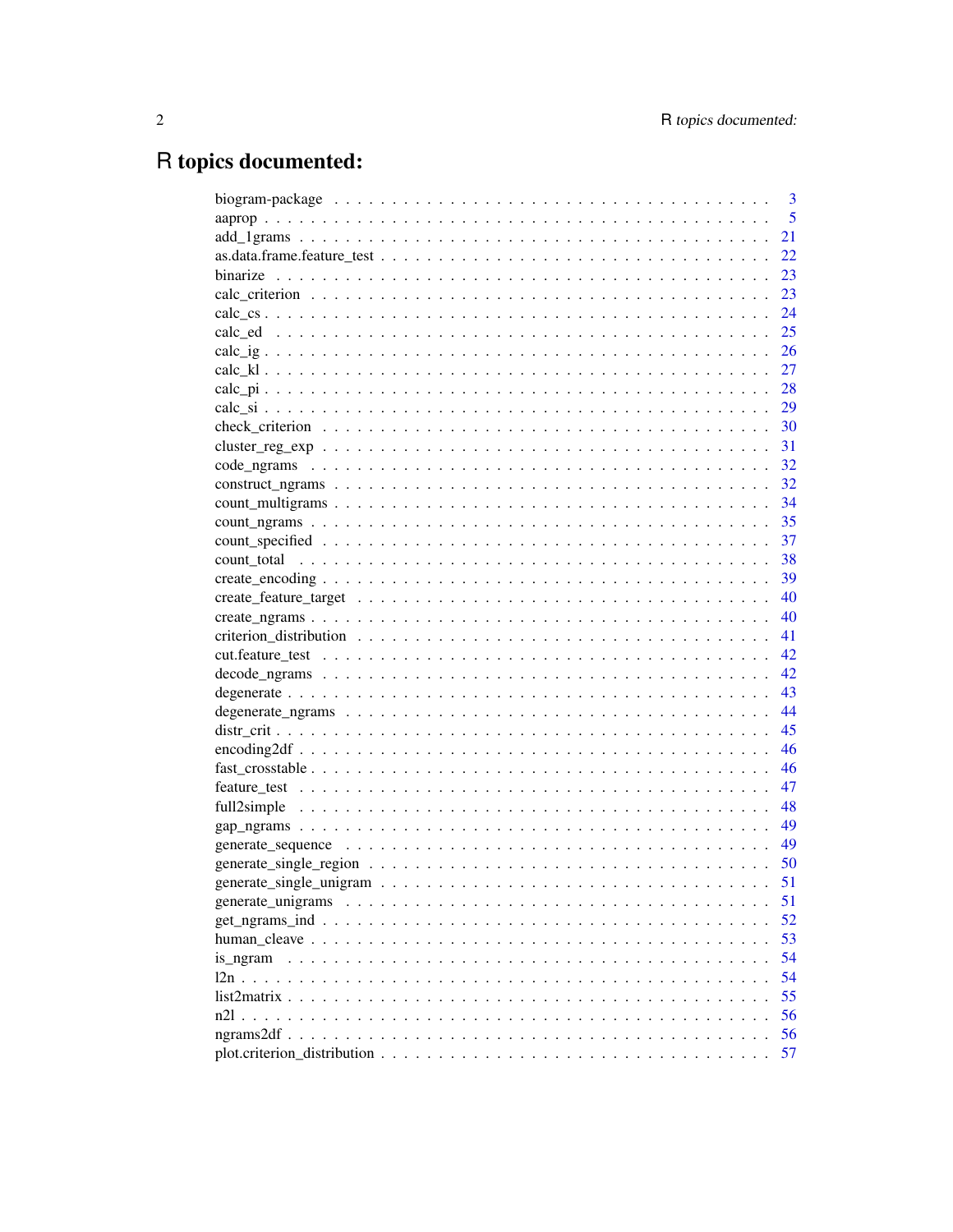# <span id="page-2-0"></span>biogram-package 3

| Index | 69 |
|-------|----|

biogram-package *biogram - analysis of biological sequences using n-grams*

## **Description**

biogram package is a toolbox for the analysis of nucleic acid and protein sequences using n-grams. Possible applications include motif discovery, feature selection, clustering, and classification.

#### n-grams

n-grams (k-tuples) are sets of n characters derived from the input sequence(s). They may form continuous sub-sequences or be discontinuous. For example, from the sequence of nucleotides AATA one can extract the following continuous 2-grams (bigrams): AA, AT and TA. Moreover, there are two possible bigrams separated by a single space: A\_T and A\_A, and one bigram separated by two spaces: A\_\_A.

Another important n-gram parameter is its position. Instead of just counting n-grams, one may want to count how many n-grams occur at a given position in multiple (e.g. related) sequences. For example, in the sequences AATA and AACA there is only one bigram at position 1: AA, but there are two bigrams at position two: AT and AC. The following notation is used for position-specific n-grams: 1\_AA, 2\_AT, 2\_AC.

In the biogram package, the [count\\_ngrams](#page-34-1) function is used for counting and extracting n-grams. Using the d argument the user can specify the distance between elements of the n-grams. The pos argument can be used to enable position specificity.

#### n-gram data dimensionality

We note that n-grams suffer from the curse of dimensionality. For example, for a peptide of length 6 20<sup>n</sup> n-grams and  $6 \times 20^n$  positioned n-grams are possible. Data sets of such an enormous size are hard to manage and analyze in R.

The biogram package deals with both of the abovementioned problems. It uses innate properties of the n-gram data which usually can be represented by sparse matrices. Data storage is done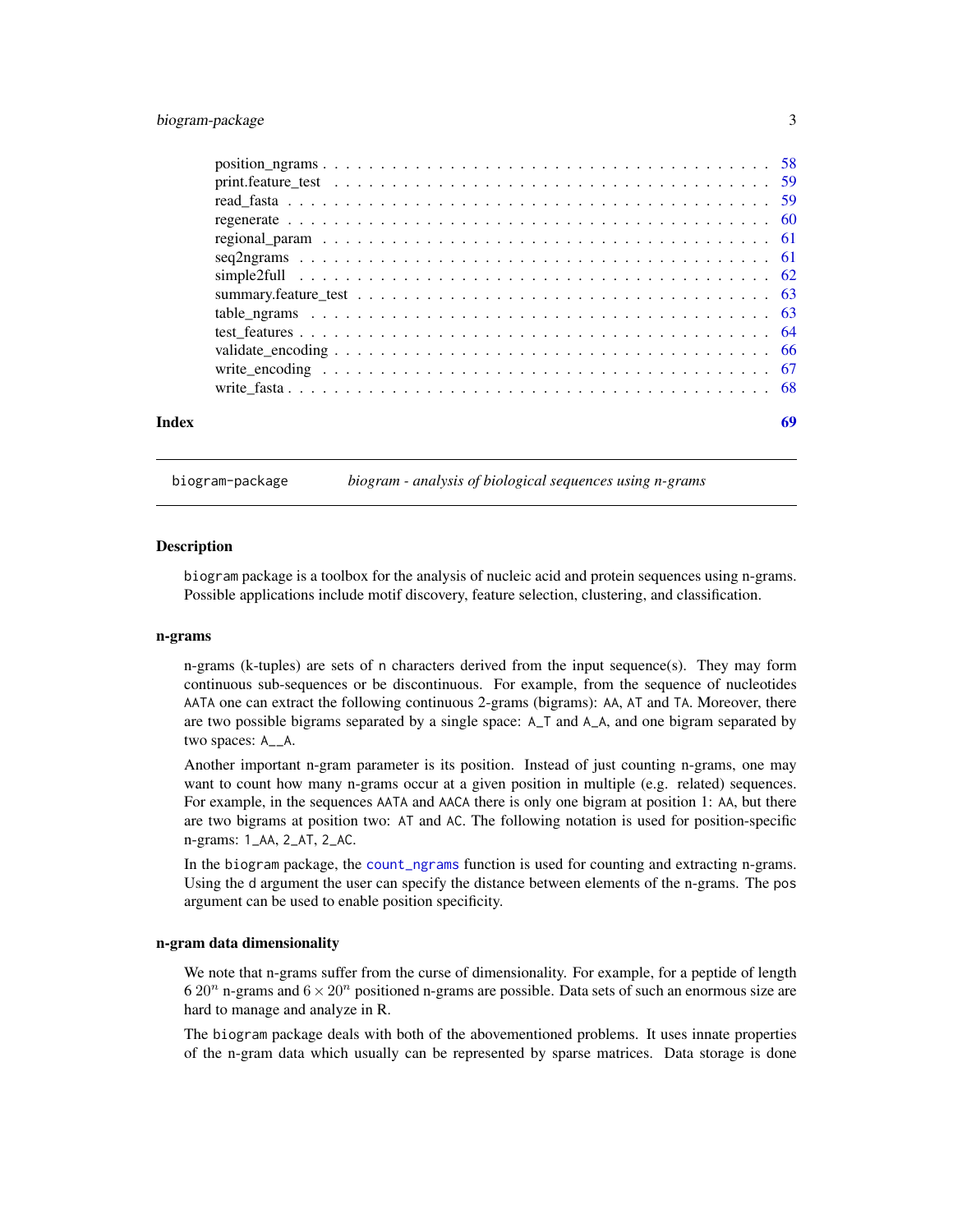using functionalities from the slam package. To ease the selection of significant features, biogram provides the user with QuiPT, a very fast permutation test for binary data (see [test\\_features](#page-63-1)).

Another way of reducing dimensionality is the aggregation of sequence residues into more general groups. For example, all positively-charged amino acids may be aggregated into one group. This action can be performed using the [degenerate](#page-42-1) function.

Encoding of amino acids can easu sequence analysis, but multidimensional objects as the aggregations of amino acids are not easily comparable. We introduced the encoding distance, a measure defining the distance between encodings. It can be computed using the [calc\\_ed](#page-24-1) function.

#### Author(s)

Michal Burdukiewicz, Piotr Sobczyk, Chris Lauber

```
# use data set from package
data(human_cleave)
# first nine columns represent subsequent nine amino acids from cleavage sites
# degenerate the sequence to reduce the dimensionality of the problem
# (use five groups instead of 20 amino acids)
deg_seqs <- degenerate(human_cleave[, 1L:9],
                      list('a' = c(1, 6, 8, 10, 11, 18),b' = c(2, 13, 14, 16, 17),\text{`c'} = \text{c}(5, 19, 20),'d' = c(7, 9, 12, 15),'e' = c(3, 4))# EXAMPLE 1 - extract significant trigrams
# extract trigrams
trigrams <- count_ngrams(deg_seqs, 3, letters[1L:5], pos = TRUE)
# select features that differ between the two target groups using QuiPT
test1 <- test_features(human_cleave[, "tar"], trigrams)
# see a summary of the results
summary(test1)
# aggregate features in groups based on their p-value
gr <- cut(test1)
# get position map of the most significant n-grams
position_ngrams(gr[[1]])
# transform the most significant n-grams to more readable form
decode_ngrams(gr[[1]])
# EXAMPLE 2 - search for specific n-grams
# the n-grams of the interest are a_a (a-gap-a) and e_e (e-gap-e) on the
# 3rd and 4th position
# firstly code n-grams in biogram notation and add position information
coded <- code_ngrams(c("a_a", "c_c"))
# add position information
coded <- c(paste0("3_", coded), paste0("4_", coded))
# count only the features of the interest
bigrams <- count_specified(deg_seqs, coded)
# test which of the features of the interest is significant
test2 <- test_features(human_cleave[, "tar"], bigrams)
```
<span id="page-3-0"></span>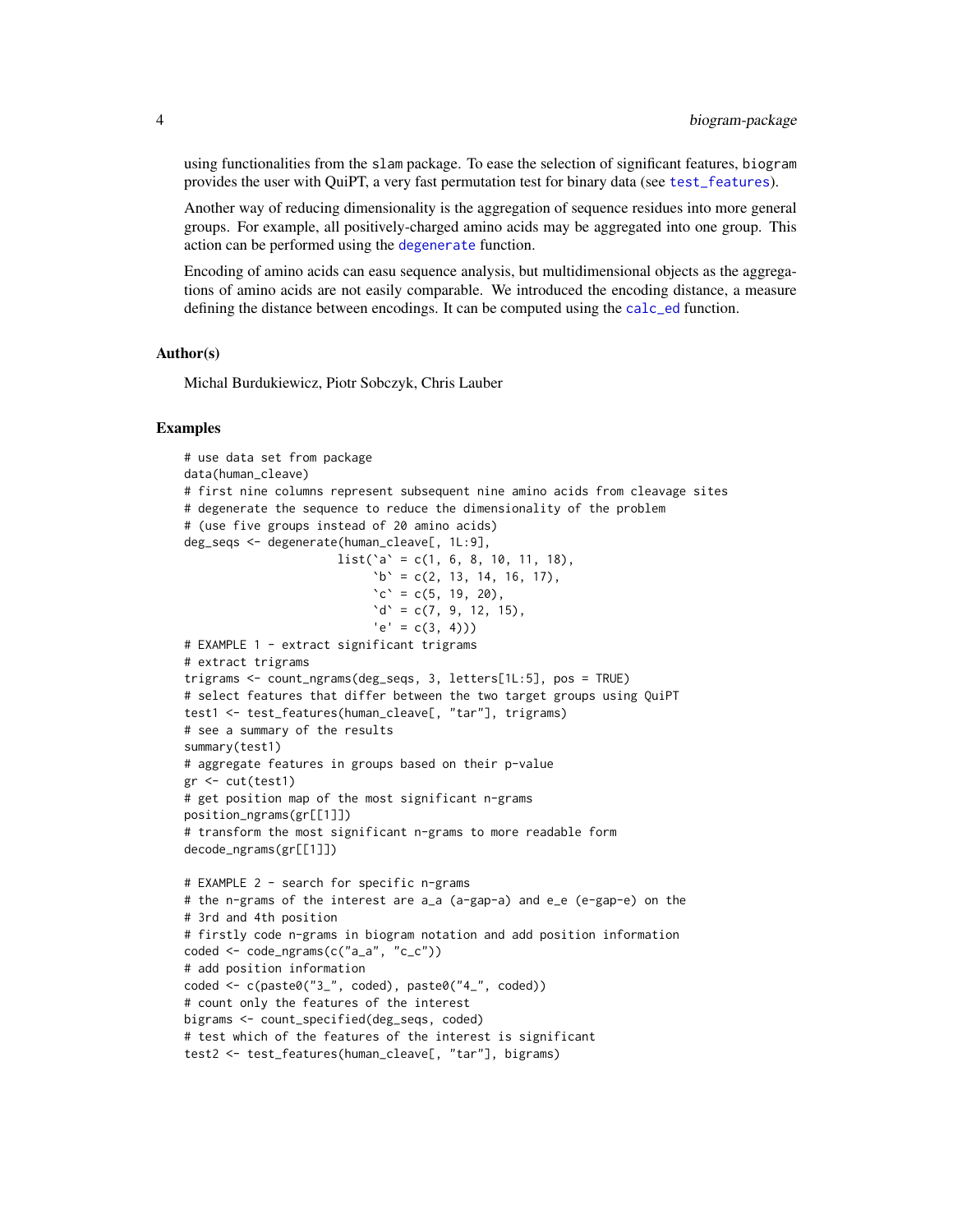#### <span id="page-4-0"></span>aaprop 5

cut(test2)

#### Description

Normalized (0-1) 554 amino acid properties as retreived from AAIndex database (release 9.1) enriched with contactivity of amino acids.

#### Format

A data frames with 20 columns and 600 rows.

#### Details

Following properties are included (AAIndex key: description of the property)

ANDN920101 alpha-CH chemical shifts (Andersen et al., 1992) ARGP820101 Hydrophobicity index (Argos et al., 1982) ARGP820102 Signal sequence helical potential (Argos et al., 1982) ARGP820103 Membrane-buried preference parameters (Argos et al., 1982) BEGF750101 Conformational parameter of inner helix (Beghin-Dirkx, 1975) BEGF750102 Conformational parameter of beta-structure (Beghin-Dirkx, 1975) BEGF750103 Conformational parameter of beta-turn (Beghin-Dirkx, 1975) BHAR880101 Average flexibility indices (Bhaskaran-Ponnuswamy, 1988) BIGC670101 Residue volume (Bigelow, 1967) BIOV880101 Information value for accessibility; average fraction 35% (Biou et al., 1988) BIOV880102 Information value for accessibility; average fraction 23% (Biou et al., 1988) BROC820101 Retention coefficient in TFA (Browne et al., 1982) BROC820102 Retention coefficient in HFBA (Browne et al., 1982) BULH740101 Transfer free energy to surface (Bull-Breese, 1974) BULH740102 Apparent partial specific volume (Bull-Breese, 1974) BUNA790101 alpha-NH chemical shifts (Bundi-Wuthrich, 1979) BUNA790102 alpha-CH chemical shifts (Bundi-Wuthrich, 1979) BUNA790103 Spin-spin coupling constants 3JHalpha-NH (Bundi-Wuthrich, 1979) BURA740101 Normalized frequency of alpha-helix (Burgess et al., 1974) BURA740102 Normalized frequency of extended structure (Burgess et al., 1974) CHAM810101 Steric parameter (Charton, 1981) CHAM820101 Polarizability parameter (Charton-Charton, 1982) CHAM820102 Free energy of solution in water, kcal/mole (Charton-Charton, 1982)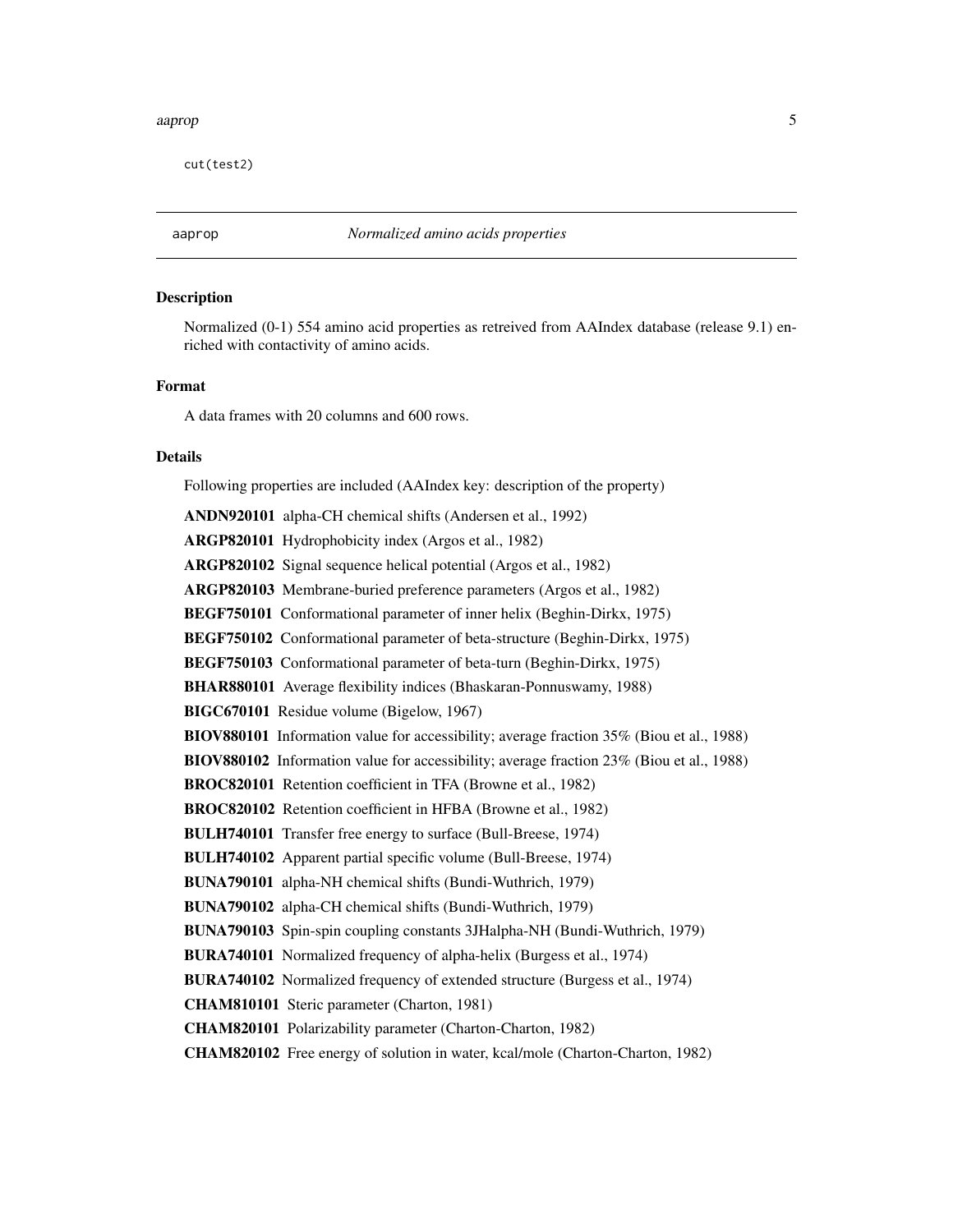CHAM830101 The Chou-Fasman parameter of the coil conformation (Charton-Charton, 1983) CHAM830102 A parameter defined from the residuals obtained from the best correlation of the Chou-Fasman parameter of beta-sheet (Charton-Charton, 1983) CHAM830103 The number of atoms in the side chain labelled 1+1 (Charton-Charton, 1983) CHAM830104 The number of atoms in the side chain labelled 2+1 (Charton-Charton, 1983) CHAM830105 The number of atoms in the side chain labelled 3+1 (Charton-Charton, 1983) CHAM830106 The number of bonds in the longest chain (Charton-Charton, 1983) CHAM830107 A parameter of charge transfer capability (Charton-Charton, 1983) CHAM830108 A parameter of charge transfer donor capability (Charton-Charton, 1983) CHOC750101 Average volume of buried residue (Chothia, 1975) CHOC760101 Residue accessible surface area in tripeptide (Chothia, 1976) CHOC760102 Residue accessible surface area in folded protein (Chothia, 1976) CHOC760103 Proportion of residues 95% buried (Chothia, 1976) CHOC760104 Proportion of residues 100% buried (Chothia, 1976) CHOP780101 Normalized frequency of beta-turn (Chou-Fasman, 1978a) CHOP780201 Normalized frequency of alpha-helix (Chou-Fasman, 1978b) CHOP780202 Normalized frequency of beta-sheet (Chou-Fasman, 1978b) CHOP780203 Normalized frequency of beta-turn (Chou-Fasman, 1978b) CHOP780204 Normalized frequency of N-terminal helix (Chou-Fasman, 1978b) CHOP780205 Normalized frequency of C-terminal helix (Chou-Fasman, 1978b) CHOP780206 Normalized frequency of N-terminal non helical region (Chou-Fasman, 1978b) CHOP780207 Normalized frequency of C-terminal non helical region (Chou-Fasman, 1978b) CHOP780208 Normalized frequency of N-terminal beta-sheet (Chou-Fasman, 1978b) CHOP780209 Normalized frequency of C-terminal beta-sheet (Chou-Fasman, 1978b) CHOP780210 Normalized frequency of N-terminal non beta region (Chou-Fasman, 1978b) CHOP780211 Normalized frequency of C-terminal non beta region (Chou-Fasman, 1978b) CHOP780212 Frequency of the 1st residue in turn (Chou-Fasman, 1978b) CHOP780213 Frequency of the 2nd residue in turn (Chou-Fasman, 1978b) CHOP780214 Frequency of the 3rd residue in turn (Chou-Fasman, 1978b) CHOP780215 Frequency of the 4th residue in turn (Chou-Fasman, 1978b) CHOP780216 Normalized frequency of the 2nd and 3rd residues in turn (Chou-Fasman, 1978b) CIDH920101 Normalized hydrophobicity scales for alpha-proteins (Cid et al., 1992) CIDH920102 Normalized hydrophobicity scales for beta-proteins (Cid et al., 1992) CIDH920103 Normalized hydrophobicity scales for alpha+beta-proteins (Cid et al., 1992) CIDH920104 Normalized hydrophobicity scales for alpha/beta-proteins (Cid et al., 1992) CIDH920105 Normalized average hydrophobicity scales (Cid et al., 1992) COHE430101 Partial specific volume (Cohn-Edsall, 1943)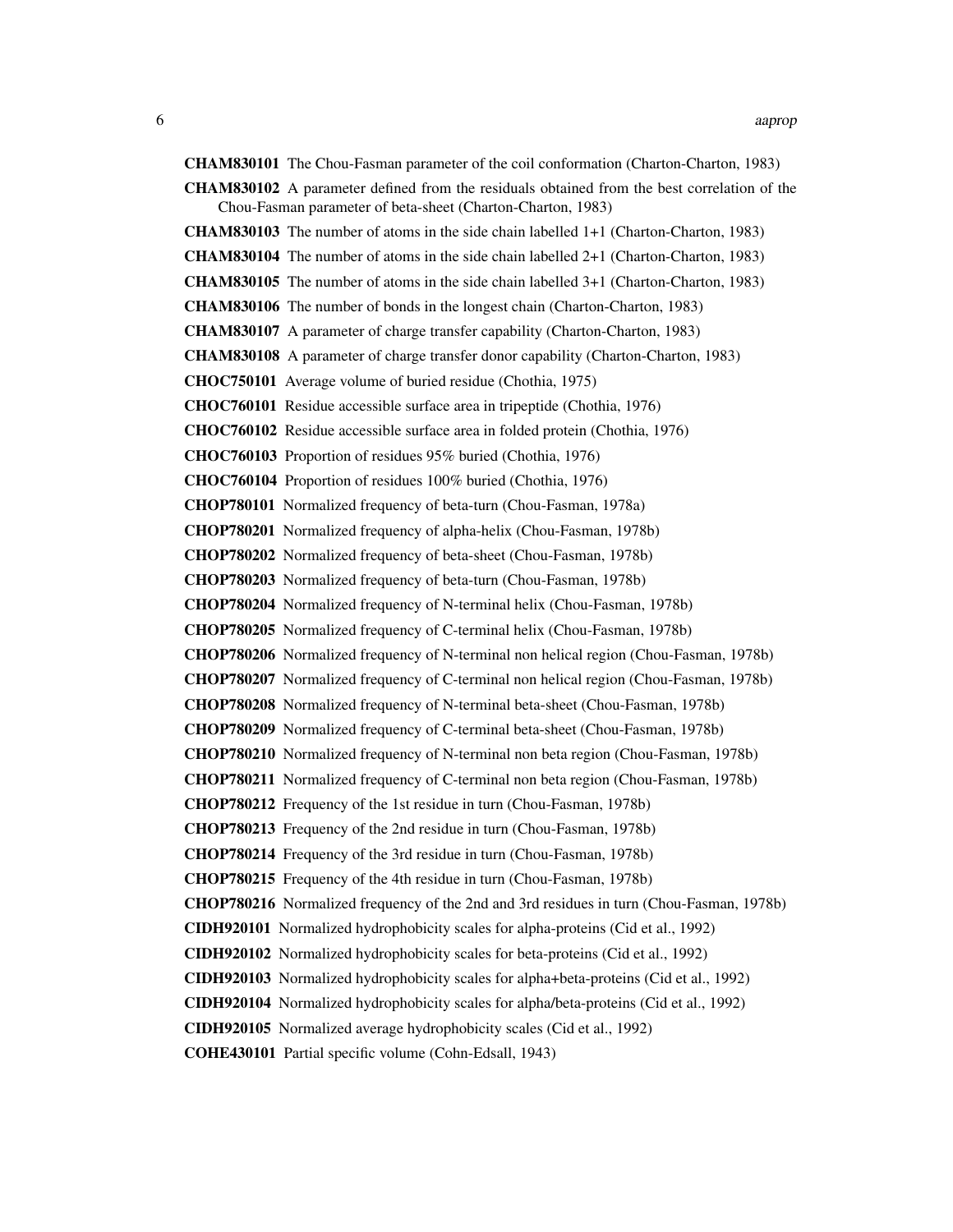#### aaprop 2008 - 2008 - 2008 - 2008 - 2008 - 2008 - 2008 - 2008 - 2008 - 2008 - 2008 - 2008 - 2008 - 2008 - 2008

- CRAJ730101 Normalized frequency of middle helix (Crawford et al., 1973)
- CRAJ730102 Normalized frequency of beta-sheet (Crawford et al., 1973)
- CRAJ730103 Normalized frequency of turn (Crawford et al., 1973)
- DAWD720101 Size (Dawson, 1972)
- DAYM780101 Amino acid composition (Dayhoff et al., 1978a)
- DAYM780201 Relative mutability (Dayhoff et al., 1978b)
- DESM900101 Membrane preference for cytochrome b: MPH89 (Degli Esposti et al., 1990)
- DESM900102 Average membrane preference: AMP07 (Degli Esposti et al., 1990)

EISD840101 Consensus normalized hydrophobicity scale (Eisenberg, 1984)

- EISD860101 Solvation free energy (Eisenberg-McLachlan, 1986)
- EISD860102 Atom-based hydrophobic moment (Eisenberg-McLachlan, 1986)
- EISD860103 Direction of hydrophobic moment (Eisenberg-McLachlan, 1986)
- FASG760101 Molecular weight (Fasman, 1976)
- FASG760102 Melting point (Fasman, 1976)
- FASG760103 Optical rotation (Fasman, 1976)
- FASG760104 pK-N (Fasman, 1976)
- FASG760105 pK-C (Fasman, 1976)
- FAUJ830101 Hydrophobic parameter pi (Fauchere-Pliska, 1983)
- FAUJ880101 Graph shape index (Fauchere et al., 1988)
- FAUJ880102 Smoothed upsilon steric parameter (Fauchere et al., 1988)
- FAUJ880103 Normalized van der Waals volume (Fauchere et al., 1988)
- FAUJ880104 STERIMOL length of the side chain (Fauchere et al., 1988)
- FAUJ880105 STERIMOL minimum width of the side chain (Fauchere et al., 1988)
- FAUJ880106 STERIMOL maximum width of the side chain (Fauchere et al., 1988)
- FAUJ880107 N.m.r. chemical shift of alpha-carbon (Fauchere et al., 1988)
- FAUJ880108 Localized electrical effect (Fauchere et al., 1988)
- FAUJ880109 Number of hydrogen bond donors (Fauchere et al., 1988)
- FAUJ880110 Number of full nonbonding orbitals (Fauchere et al., 1988)
- FAUJ880111 Positive charge (Fauchere et al., 1988)
- FAUJ880112 Negative charge (Fauchere et al., 1988)
- FAUJ880113 pK-a(RCOOH) (Fauchere et al., 1988)
- FINA770101 Helix-coil equilibrium constant (Finkelstein-Ptitsyn, 1977)
- FINA910101 Helix initiation parameter at posision i-1 (Finkelstein et al., 1991)
- **FINA910102** Helix initiation parameter at posision  $i, i+1, i+2$  (Finkelstein et al., 1991)
- **FINA910103** Helix termination parameter at posision  $j=2,j-1,j$  (Finkelstein et al., 1991)
- FINA910104 Helix termination parameter at posision j+1 (Finkelstein et al., 1991)
- GARJ730101 Partition coefficient (Garel et al., 1973)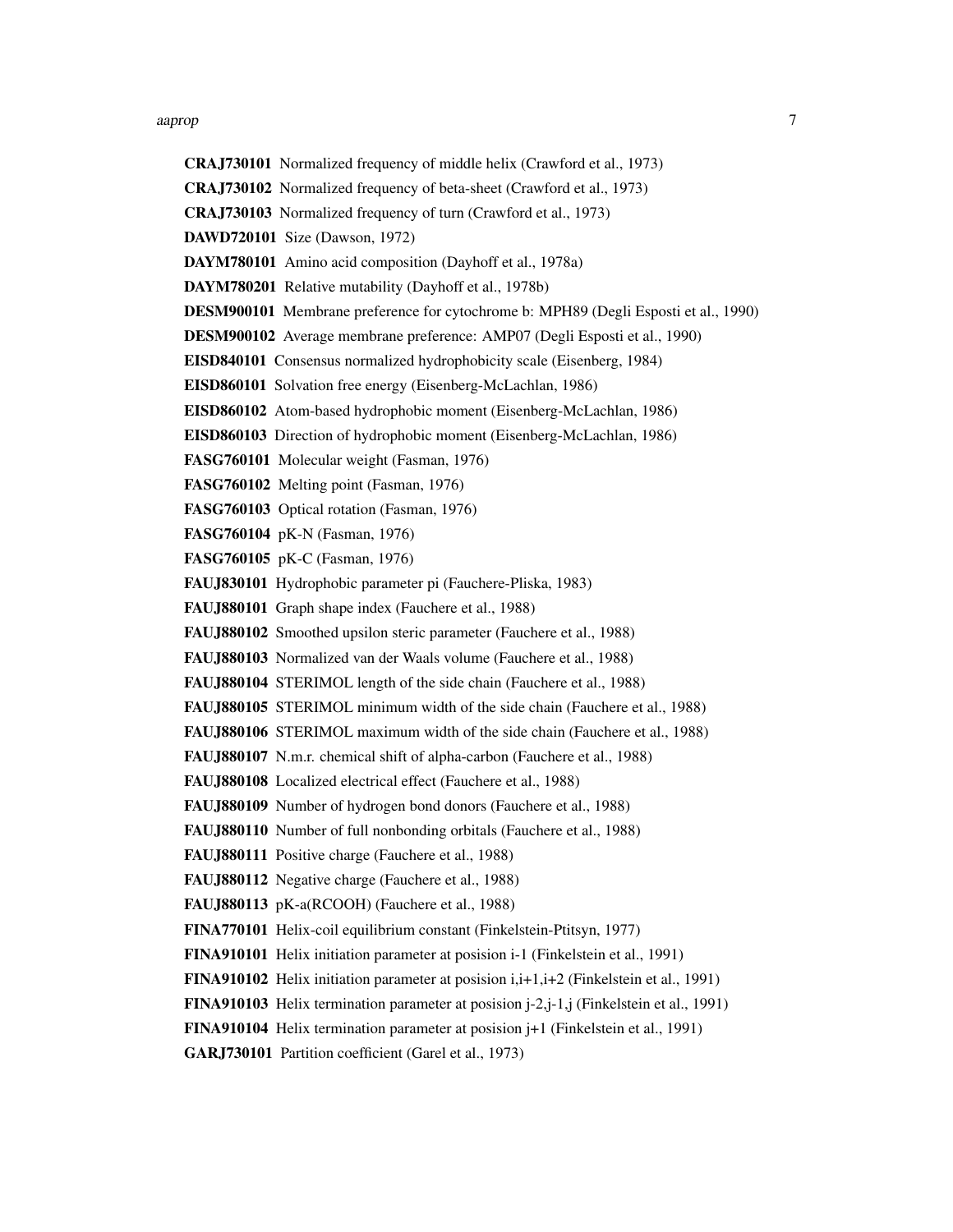- 
- GEIM800101 Alpha-helix indices (Geisow-Roberts, 1980)
- GEIM800102 Alpha-helix indices for alpha-proteins (Geisow-Roberts, 1980)
- GEIM800103 Alpha-helix indices for beta-proteins (Geisow-Roberts, 1980)
- GEIM800104 Alpha-helix indices for alpha/beta-proteins (Geisow-Roberts, 1980)
- GEIM800105 Beta-strand indices (Geisow-Roberts, 1980)
- GEIM800106 Beta-strand indices for beta-proteins (Geisow-Roberts, 1980)
- GEIM800107 Beta-strand indices for alpha/beta-proteins (Geisow-Roberts, 1980)
- GEIM800108 Aperiodic indices (Geisow-Roberts, 1980)
- GEIM800109 Aperiodic indices for alpha-proteins (Geisow-Roberts, 1980)
- GEIM800110 Aperiodic indices for beta-proteins (Geisow-Roberts, 1980)
- GEIM800111 Aperiodic indices for alpha/beta-proteins (Geisow-Roberts, 1980)
- GOLD730101 Hydrophobicity factor (Goldsack-Chalifoux, 1973)
- GOLD730102 Residue volume (Goldsack-Chalifoux, 1973)
- GRAR740101 Composition (Grantham, 1974)
- GRAR740102 Polarity (Grantham, 1974)
- GRAR740103 Volume (Grantham, 1974)
- GUYH850101 Partition energy (Guy, 1985)
- HOPA770101 Hydration number (Hopfinger, 1971), Cited by Charton-Charton (1982)
- HOPT810101 Hydrophilicity value (Hopp-Woods, 1981)
- HUTJ700101 Heat capacity (Hutchens, 1970)
- HUTJ700102 Absolute entropy (Hutchens, 1970)
- HUTJ700103 Entropy of formation (Hutchens, 1970)
- ISOY800101 Normalized relative frequency of alpha-helix (Isogai et al., 1980)
- ISOY800102 Normalized relative frequency of extended structure (Isogai et al., 1980)
- ISOY800103 Normalized relative frequency of bend (Isogai et al., 1980)
- ISOY800104 Normalized relative frequency of bend R (Isogai et al., 1980)
- ISOY800105 Normalized relative frequency of bend S (Isogai et al., 1980)
- ISOY800106 Normalized relative frequency of helix end (Isogai et al., 1980)
- ISOY800107 Normalized relative frequency of double bend (Isogai et al., 1980)
- ISOY800108 Normalized relative frequency of coil (Isogai et al., 1980)
- JANJ780101 Average accessible surface area (Janin et al., 1978)
- JANJ780102 Percentage of buried residues (Janin et al., 1978)
- JANJ780103 Percentage of exposed residues (Janin et al., 1978)
- JANJ790101 Ratio of buried and accessible molar fractions (Janin, 1979)
- JANJ790102 Transfer free energy (Janin, 1979)
- JOND750101 Hydrophobicity (Jones, 1975)
- JOND750102 pK (-COOH) (Jones, 1975)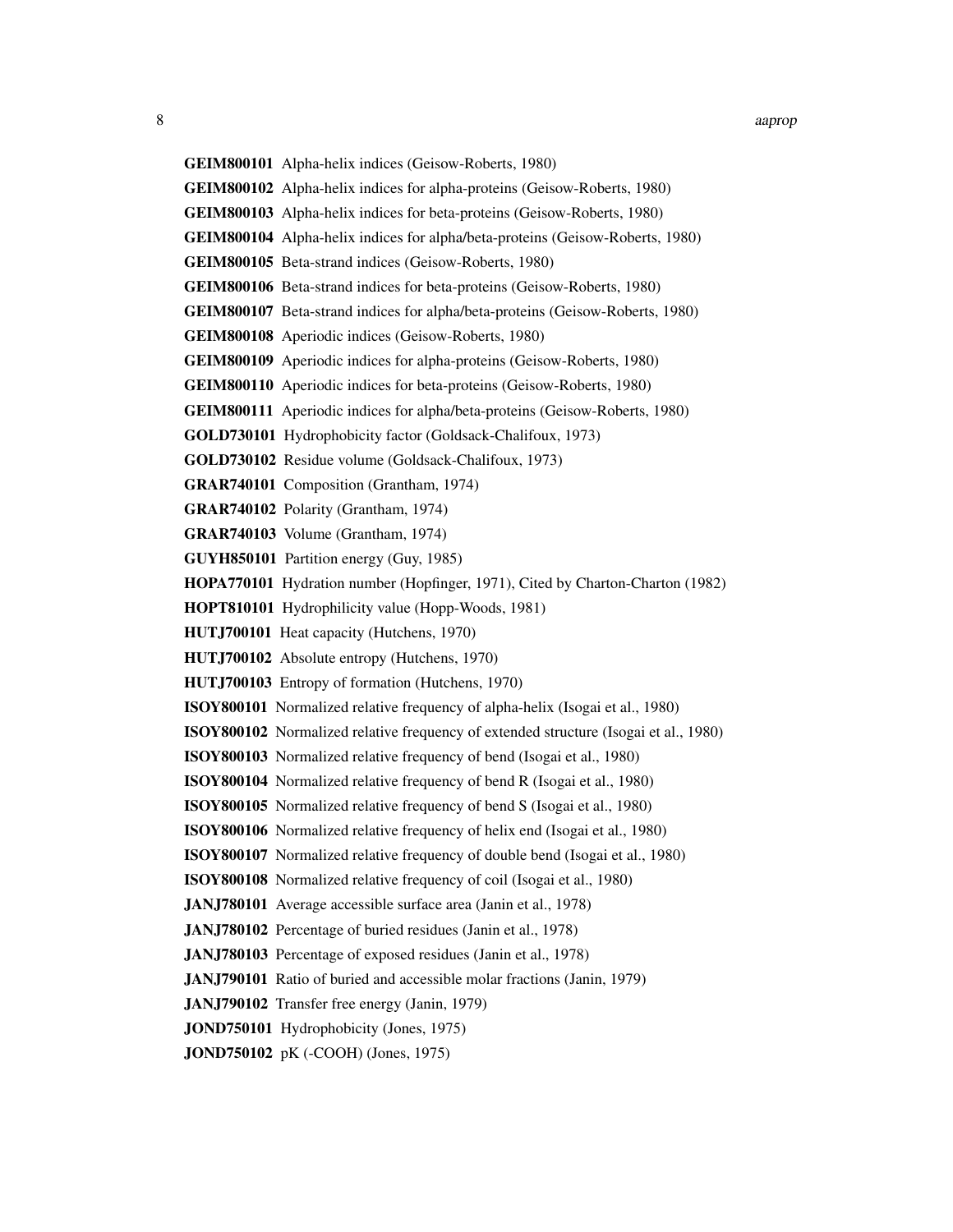#### aaprop 1999 – 1999 – 1999 – 1999 – 1999 – 1999 – 1999 – 1999 – 1999 – 1999 – 1999 – 1999 – 1999 – 1999 – 1999

JOND920101 Relative frequency of occurrence (Jones et al., 1992) JOND920102 Relative mutability (Jones et al., 1992) JUKT750101 Amino acid distribution (Jukes et al., 1975) JUNJ780101 Sequence frequency (Jungck, 1978) KANM800101 Average relative probability of helix (Kanehisa-Tsong, 1980) KANM800102 Average relative probability of beta-sheet (Kanehisa-Tsong, 1980) KANM800103 Average relative probability of inner helix (Kanehisa-Tsong, 1980) KANM800104 Average relative probability of inner beta-sheet (Kanehisa-Tsong, 1980) KARP850101 Flexibility parameter for no rigid neighbors (Karplus-Schulz, 1985) KARP850102 Flexibility parameter for one rigid neighbor (Karplus-Schulz, 1985) KARP850103 Flexibility parameter for two rigid neighbors (Karplus-Schulz, 1985) KHAG800101 The Kerr-constant increments (Khanarian-Moore, 1980) KLEP840101 Net charge (Klein et al., 1984) KRIW710101 Side chain interaction parameter (Krigbaum-Rubin, 1971) KRIW790101 Side chain interaction parameter (Krigbaum-Komoriya, 1979) KRIW790102 Fraction of site occupied by water (Krigbaum-Komoriya, 1979) KRIW790103 Side chain volume (Krigbaum-Komoriya, 1979) KYTJ820101 Hydropathy index (Kyte-Doolittle, 1982) LAWE840101 Transfer free energy, CHP/water (Lawson et al., 1984) LEVM760101 Hydrophobic parameter (Levitt, 1976) LEVM760102 Distance between C-alpha and centroid of side chain (Levitt, 1976) LEVM760103 Side chain angle theta(AAR) (Levitt, 1976) LEVM760104 Side chain torsion angle phi(AAAR) (Levitt, 1976) LEVM760105 Radius of gyration of side chain (Levitt, 1976) LEVM760106 van der Waals parameter R0 (Levitt, 1976) LEVM760107 van der Waals parameter epsilon (Levitt, 1976) LEVM780101 Normalized frequency of alpha-helix, with weights (Levitt, 1978) LEVM780102 Normalized frequency of beta-sheet, with weights (Levitt, 1978) LEVM780103 Normalized frequency of reverse turn, with weights (Levitt, 1978) LEVM780104 Normalized frequency of alpha-helix, unweighted (Levitt, 1978) LEVM780105 Normalized frequency of beta-sheet, unweighted (Levitt, 1978) LEVM780106 Normalized frequency of reverse turn, unweighted (Levitt, 1978) LEWP710101 Frequency of occurrence in beta-bends (Lewis et al., 1971) LIFS790101 Conformational preference for all beta-strands (Lifson-Sander, 1979) LIFS790102 Conformational preference for parallel beta-strands (Lifson-Sander, 1979) LIFS790103 Conformational preference for antiparallel beta-strands (Lifson-Sander, 1979) MANP780101 Average surrounding hydrophobicity (Manavalan-Ponnuswamy, 1978)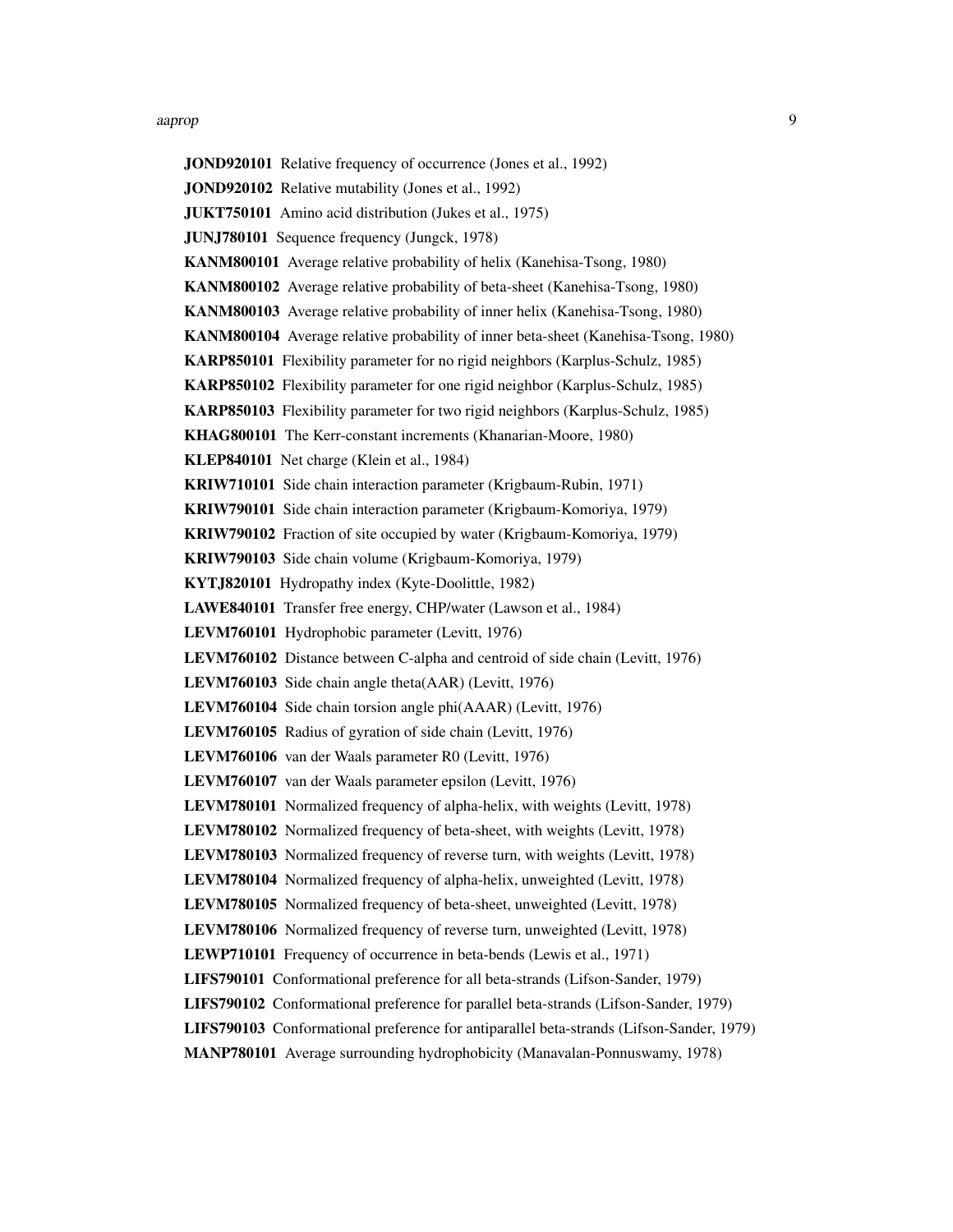MAXF760101 Normalized frequency of alpha-helix (Maxfield-Scheraga, 1976) MAXF760102 Normalized frequency of extended structure (Maxfield-Scheraga, 1976) MAXF760103 Normalized frequency of zeta R (Maxfield-Scheraga, 1976) MAXF760104 Normalized frequency of left-handed alpha-helix (Maxfield-Scheraga, 1976) MAXF760105 Normalized frequency of zeta L (Maxfield-Scheraga, 1976) MAXF760106 Normalized frequency of alpha region (Maxfield-Scheraga, 1976) MCMT640101 Refractivity (McMeekin et al., 1964), Cited by Jones (1975) MEEJ800101 Retention coefficient in HPLC, pH7.4 (Meek, 1980) MEEJ800102 Retention coefficient in HPLC, pH2.1 (Meek, 1980) MEEJ810101 Retention coefficient in NaClO4 (Meek-Rossetti, 1981) MEEJ810102 Retention coefficient in NaH2PO4 (Meek-Rossetti, 1981) MEIH800101 Average reduced distance for C-alpha (Meirovitch et al., 1980) MEIH800102 Average reduced distance for side chain (Meirovitch et al., 1980) MEIH800103 Average side chain orientation angle (Meirovitch et al., 1980) MIYS850101 Effective partition energy (Miyazawa-Jernigan, 1985) NAGK730101 Normalized frequency of alpha-helix (Nagano, 1973) NAGK730102 Normalized frequency of bata-structure (Nagano, 1973) NAGK730103 Normalized frequency of coil (Nagano, 1973) NAKH900101 AA composition of total proteins (Nakashima et al., 1990) NAKH900102 SD of AA composition of total proteins (Nakashima et al., 1990) NAKH900103 AA composition of mt-proteins (Nakashima et al., 1990) NAKH900104 Normalized composition of mt-proteins (Nakashima et al., 1990) NAKH900105 AA composition of mt-proteins from animal (Nakashima et al., 1990) NAKH900106 Normalized composition from animal (Nakashima et al., 1990) NAKH900107 AA composition of mt-proteins from fungi and plant (Nakashima et al., 1990) NAKH900108 Normalized composition from fungi and plant (Nakashima et al., 1990) NAKH900109 AA composition of membrane proteins (Nakashima et al., 1990) NAKH900110 Normalized composition of membrane proteins (Nakashima et al., 1990) NAKH900111 Transmembrane regions of non-mt-proteins (Nakashima et al., 1990) NAKH900112 Transmembrane regions of mt-proteins (Nakashima et al., 1990) NAKH900113 Ratio of average and computed composition (Nakashima et al., 1990) NAKH920101 AA composition of CYT of single-spanning proteins (Nakashima-Nishikawa, 1992) NAKH920102 AA composition of CYT2 of single-spanning proteins (Nakashima-Nishikawa, 1992) NAKH920103 AA composition of EXT of single-spanning proteins (Nakashima-Nishikawa, 1992) NAKH920104 AA composition of EXT2 of single-spanning proteins (Nakashima-Nishikawa, 1992) NAKH920105 AA composition of MEM of single-spanning proteins (Nakashima-Nishikawa, 1992) NAKH920106 AA composition of CYT of multi-spanning proteins (Nakashima-Nishikawa, 1992)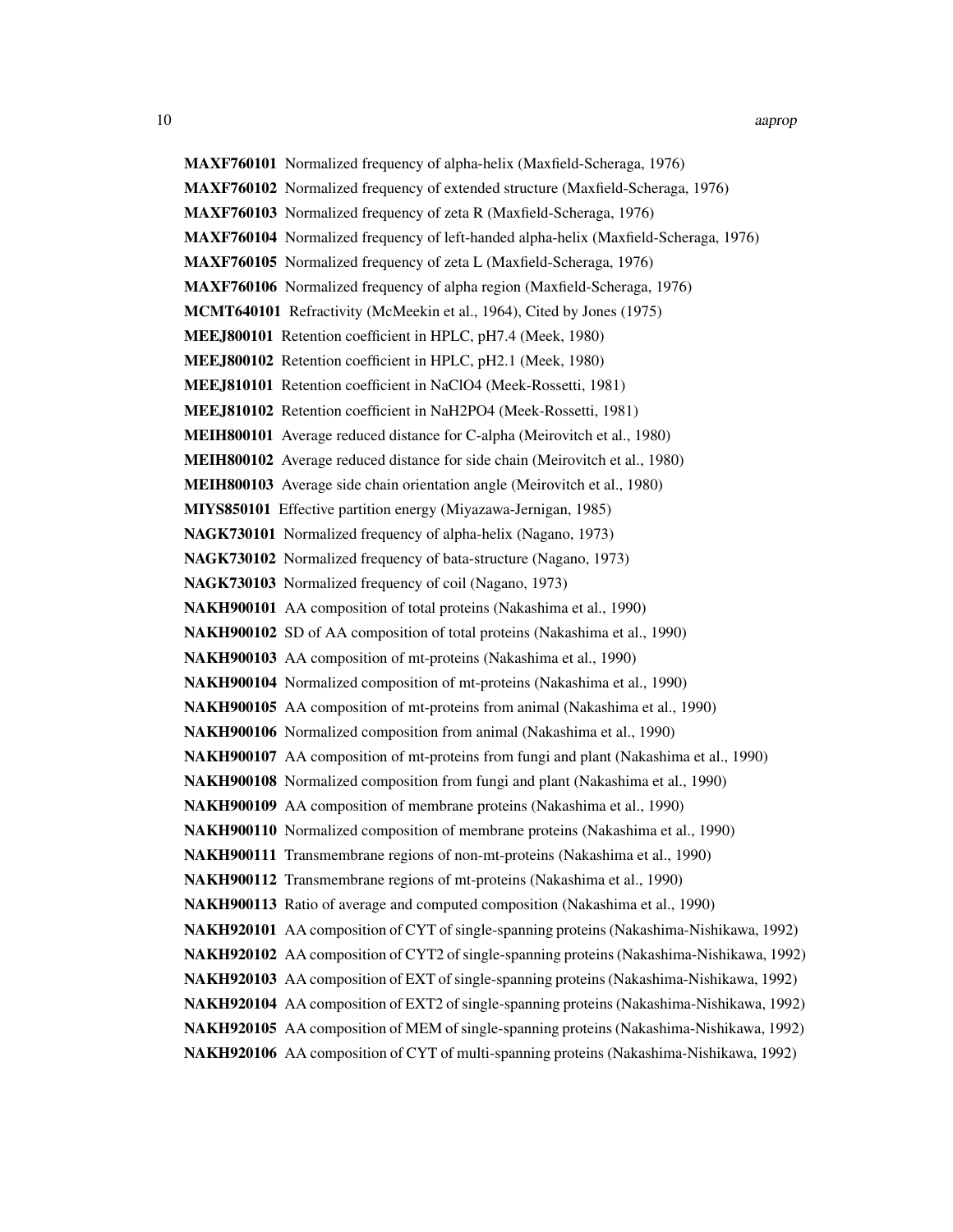NAKH920107 AA composition of EXT of multi-spanning proteins (Nakashima-Nishikawa, 1992) NAKH920108 AA composition of MEM of multi-spanning proteins (Nakashima-Nishikawa, 1992) NISK800101 8 A contact number (Nishikawa-Ooi, 1980) NISK860101 14 A contact number (Nishikawa-Ooi, 1986) NOZY710101 Transfer energy, organic solvent/water (Nozaki-Tanford, 1971) OOBM770101 Average non-bonded energy per atom (Oobatake-Ooi, 1977) OOBM770102 Short and medium range non-bonded energy per atom (Oobatake-Ooi, 1977) OOBM770103 Long range non-bonded energy per atom (Oobatake-Ooi, 1977) OOBM770104 Average non-bonded energy per residue (Oobatake-Ooi, 1977) OOBM770105 Short and medium range non-bonded energy per residue (Oobatake-Ooi, 1977) OOBM850101 Optimized beta-structure-coil equilibrium constant (Oobatake et al., 1985) OOBM850102 Optimized propensity to form reverse turn (Oobatake et al., 1985) OOBM850103 Optimized transfer energy parameter (Oobatake et al., 1985) OOBM850104 Optimized average non-bonded energy per atom (Oobatake et al., 1985) OOBM850105 Optimized side chain interaction parameter (Oobatake et al., 1985) PALJ810101 Normalized frequency of alpha-helix from LG (Palau et al., 1981) PALJ810102 Normalized frequency of alpha-helix from CF (Palau et al., 1981) PALJ810103 Normalized frequency of beta-sheet from LG (Palau et al., 1981) PALJ810104 Normalized frequency of beta-sheet from CF (Palau et al., 1981) PALJ810105 Normalized frequency of turn from LG (Palau et al., 1981) PALJ810106 Normalized frequency of turn from CF (Palau et al., 1981) PALJ810107 Normalized frequency of alpha-helix in all-alpha class (Palau et al., 1981) PALJ810108 Normalized frequency of alpha-helix in alpha+beta class (Palau et al., 1981) PALJ810109 Normalized frequency of alpha-helix in alpha/beta class (Palau et al., 1981) PALJ810110 Normalized frequency of beta-sheet in all-beta class (Palau et al., 1981) PALJ810111 Normalized frequency of beta-sheet in alpha+beta class (Palau et al., 1981) PALJ810112 Normalized frequency of beta-sheet in alpha/beta class (Palau et al., 1981) PALJ810113 Normalized frequency of turn in all-alpha class (Palau et al., 1981) PALJ810114 Normalized frequency of turn in all-beta class (Palau et al., 1981) PALJ810115 Normalized frequency of turn in alpha+beta class (Palau et al., 1981) PALJ810116 Normalized frequency of turn in alpha/beta class (Palau et al., 1981) PARJ860101 HPLC parameter (Parker et al., 1986) PLIV810101 Partition coefficient (Pliska et al., 1981) PONP800101 Surrounding hydrophobicity in folded form (Ponnuswamy et al., 1980) PONP800102 Average gain in surrounding hydrophobicity (Ponnuswamy et al., 1980) PONP800103 Average gain ratio in surrounding hydrophobicity (Ponnuswamy et al., 1980) PONP800104 Surrounding hydrophobicity in alpha-helix (Ponnuswamy et al., 1980)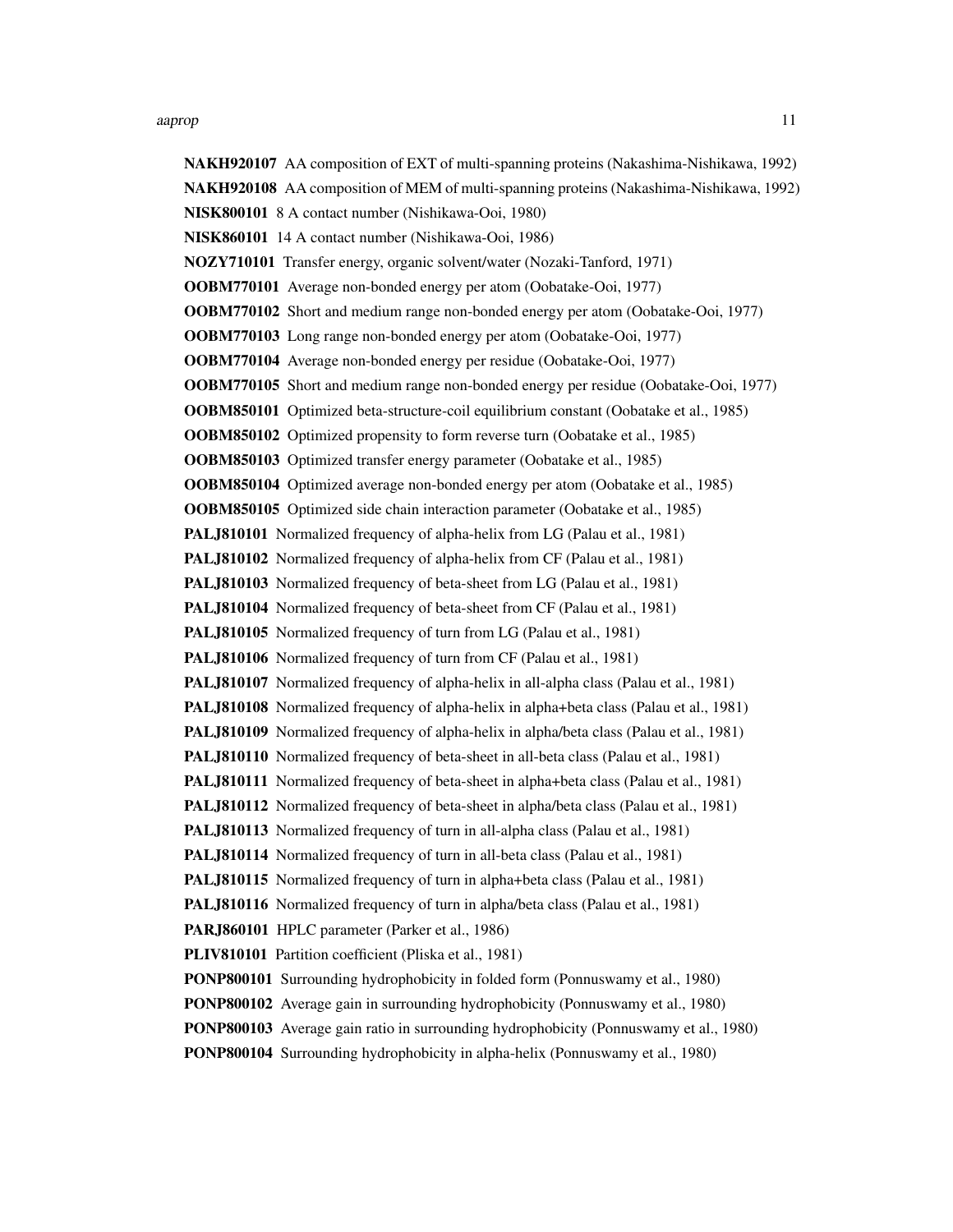PONP800105 Surrounding hydrophobicity in beta-sheet (Ponnuswamy et al., 1980) PONP800106 Surrounding hydrophobicity in turn (Ponnuswamy et al., 1980) PONP800107 Accessibility reduction ratio (Ponnuswamy et al., 1980) PONP800108 Average number of surrounding residues (Ponnuswamy et al., 1980) PRAM820101 Intercept in regression analysis (Prabhakaran-Ponnuswamy, 1982) PRAM820102 Slope in regression analysis x 1.0E1 (Prabhakaran-Ponnuswamy, 1982) PRAM820103 Correlation coefficient in regression analysis (Prabhakaran-Ponnuswamy, 1982) PRAM900101 Hydrophobicity (Prabhakaran, 1990) PRAM900102 Relative frequency in alpha-helix (Prabhakaran, 1990) PRAM900103 Relative frequency in beta-sheet (Prabhakaran, 1990) PRAM900104 Relative frequency in reverse-turn (Prabhakaran, 1990) PTIO830101 Helix-coil equilibrium constant (Ptitsyn-Finkelstein, 1983) PTIO830102 Beta-coil equilibrium constant (Ptitsyn-Finkelstein, 1983) QIAN880101 Weights for alpha-helix at the window position of -6 (Qian-Sejnowski, 1988) QIAN880102 Weights for alpha-helix at the window position of -5 (Qian-Sejnowski, 1988) QIAN880103 Weights for alpha-helix at the window position of -4 (Qian-Sejnowski, 1988) QIAN880104 Weights for alpha-helix at the window position of -3 (Qian-Sejnowski, 1988) QIAN880105 Weights for alpha-helix at the window position of -2 (Qian-Sejnowski, 1988) QIAN880106 Weights for alpha-helix at the window position of -1 (Qian-Sejnowski, 1988) QIAN880107 Weights for alpha-helix at the window position of 0 (Qian-Sejnowski, 1988) QIAN880108 Weights for alpha-helix at the window position of 1 (Qian-Sejnowski, 1988) QIAN880109 Weights for alpha-helix at the window position of 2 (Qian-Sejnowski, 1988) QIAN880110 Weights for alpha-helix at the window position of 3 (Qian-Sejnowski, 1988) QIAN880111 Weights for alpha-helix at the window position of 4 (Qian-Sejnowski, 1988) QIAN880112 Weights for alpha-helix at the window position of 5 (Qian-Sejnowski, 1988) QIAN880113 Weights for alpha-helix at the window position of 6 (Qian-Sejnowski, 1988) QIAN880114 Weights for beta-sheet at the window position of -6 (Qian-Sejnowski, 1988) QIAN880115 Weights for beta-sheet at the window position of -5 (Qian-Sejnowski, 1988) QIAN880116 Weights for beta-sheet at the window position of -4 (Qian-Sejnowski, 1988) QIAN880117 Weights for beta-sheet at the window position of -3 (Qian-Sejnowski, 1988) QIAN880118 Weights for beta-sheet at the window position of -2 (Qian-Sejnowski, 1988) QIAN880119 Weights for beta-sheet at the window position of -1 (Qian-Sejnowski, 1988) QIAN880120 Weights for beta-sheet at the window position of 0 (Qian-Sejnowski, 1988) QIAN880121 Weights for beta-sheet at the window position of 1 (Qian-Sejnowski, 1988) QIAN880122 Weights for beta-sheet at the window position of 2 (Qian-Sejnowski, 1988) QIAN880123 Weights for beta-sheet at the window position of 3 (Qian-Sejnowski, 1988) QIAN880124 Weights for beta-sheet at the window position of 4 (Qian-Sejnowski, 1988)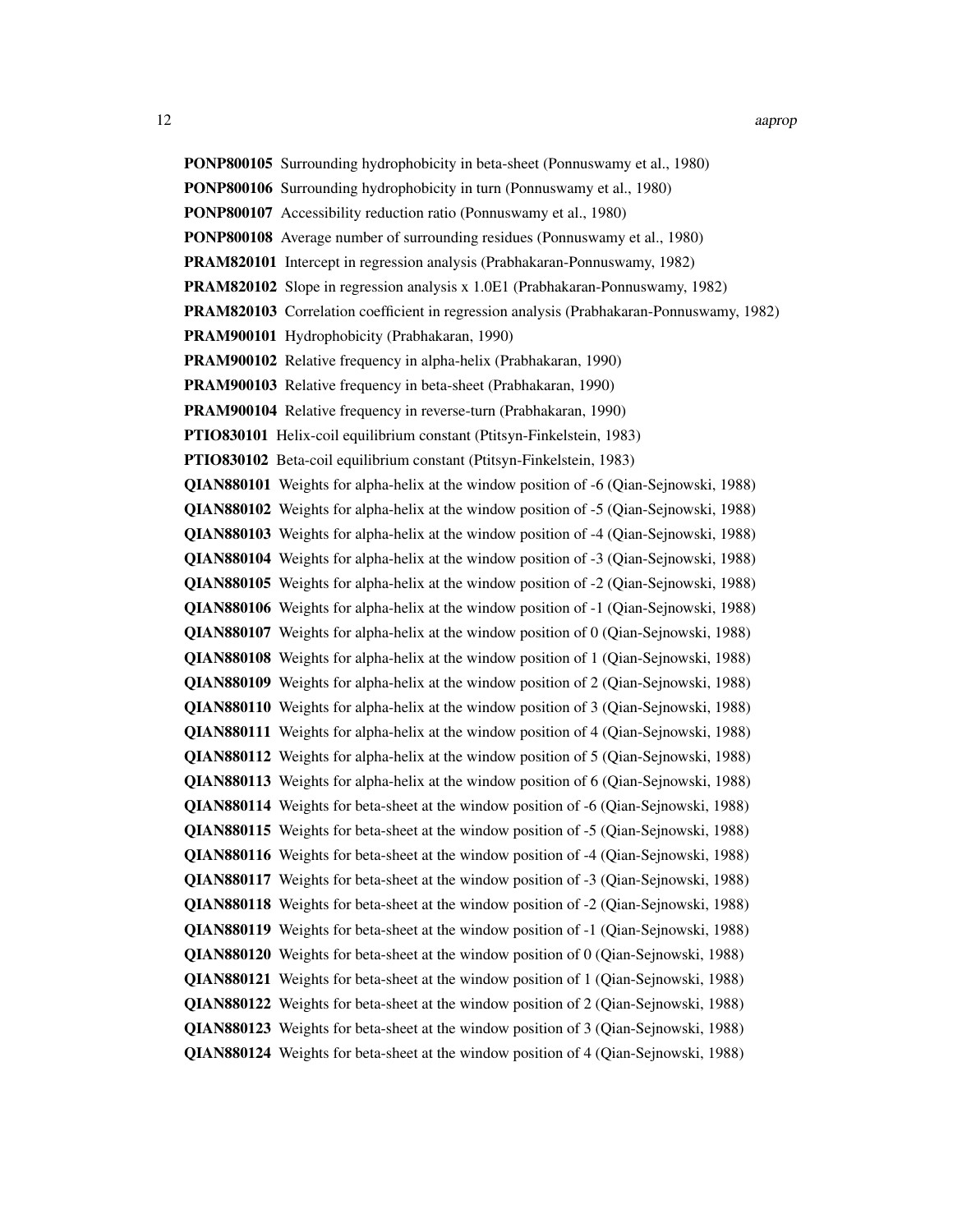QIAN880125 Weights for beta-sheet at the window position of 5 (Qian-Sejnowski, 1988) QIAN880126 Weights for beta-sheet at the window position of 6 (Qian-Sejnowski, 1988) QIAN880127 Weights for coil at the window position of -6 (Qian-Sejnowski, 1988) QIAN880128 Weights for coil at the window position of -5 (Qian-Sejnowski, 1988) QIAN880129 Weights for coil at the window position of -4 (Qian-Sejnowski, 1988) QIAN880130 Weights for coil at the window position of -3 (Qian-Sejnowski, 1988) QIAN880131 Weights for coil at the window position of -2 (Qian-Sejnowski, 1988) QIAN880132 Weights for coil at the window position of -1 (Qian-Sejnowski, 1988) QIAN880133 Weights for coil at the window position of 0 (Qian-Sejnowski, 1988) QIAN880134 Weights for coil at the window position of 1 (Qian-Sejnowski, 1988) QIAN880135 Weights for coil at the window position of 2 (Qian-Sejnowski, 1988) QIAN880136 Weights for coil at the window position of 3 (Qian-Sejnowski, 1988) QIAN880137 Weights for coil at the window position of 4 (Qian-Sejnowski, 1988) QIAN880138 Weights for coil at the window position of 5 (Qian-Sejnowski, 1988) QIAN880139 Weights for coil at the window position of 6 (Qian-Sejnowski, 1988) RACS770101 Average reduced distance for C-alpha (Rackovsky-Scheraga, 1977) RACS770102 Average reduced distance for side chain (Rackovsky-Scheraga, 1977) RACS770103 Side chain orientational preference (Rackovsky-Scheraga, 1977) RACS820101 Average relative fractional occurrence in A0(i) (Rackovsky-Scheraga, 1982) RACS820102 Average relative fractional occurrence in AR(i) (Rackovsky-Scheraga, 1982) RACS820103 Average relative fractional occurrence in AL(i) (Rackovsky-Scheraga, 1982) RACS820104 Average relative fractional occurrence in EL(i) (Rackovsky-Scheraga, 1982) RACS820105 Average relative fractional occurrence in E0(i) (Rackovsky-Scheraga, 1982) RACS820106 Average relative fractional occurrence in ER(i) (Rackovsky-Scheraga, 1982) RACS820107 Average relative fractional occurrence in A0(i-1) (Rackovsky-Scheraga, 1982) RACS820108 Average relative fractional occurrence in AR(i-1) (Rackovsky-Scheraga, 1982) RACS820109 Average relative fractional occurrence in AL(i-1) (Rackovsky-Scheraga, 1982) RACS820110 Average relative fractional occurrence in EL(i-1) (Rackovsky-Scheraga, 1982) RACS820111 Average relative fractional occurrence in E0(i-1) (Rackovsky-Scheraga, 1982) RACS820112 Average relative fractional occurrence in ER(i-1) (Rackovsky-Scheraga, 1982) RACS820113 Value of theta(i) (Rackovsky-Scheraga, 1982) RACS820114 Value of theta(i-1) (Rackovsky-Scheraga, 1982) RADA880101 Transfer free energy from chx to wat (Radzicka-Wolfenden, 1988) RADA880102 Transfer free energy from oct to wat (Radzicka-Wolfenden, 1988) RADA880103 Transfer free energy from vap to chx (Radzicka-Wolfenden, 1988) RADA880104 Transfer free energy from chx to oct (Radzicka-Wolfenden, 1988)

RADA880105 Transfer free energy from vap to oct (Radzicka-Wolfenden, 1988)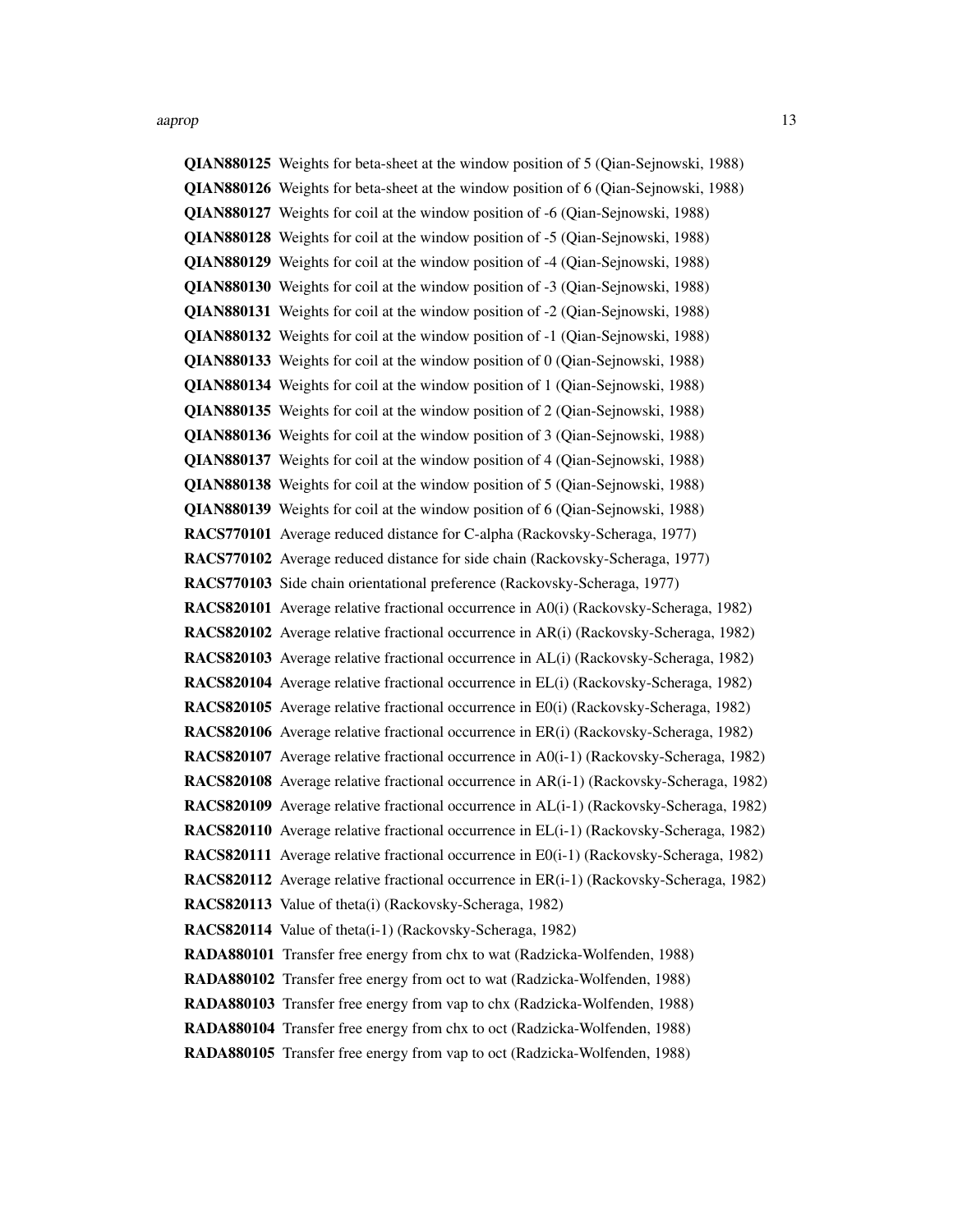RADA880106 Accessible surface area (Radzicka-Wolfenden, 1988) RADA880107 Energy transfer from out to in(95%buried) (Radzicka-Wolfenden, 1988) RADA880108 Mean polarity (Radzicka-Wolfenden, 1988) RICJ880101 Relative preference value at N" (Richardson-Richardson, 1988) RICJ880102 Relative preference value at N' (Richardson-Richardson, 1988) RICJ880103 Relative preference value at N-cap (Richardson-Richardson, 1988) RICJ880104 Relative preference value at N1 (Richardson-Richardson, 1988) RICJ880105 Relative preference value at N2 (Richardson-Richardson, 1988) RICJ880106 Relative preference value at N3 (Richardson-Richardson, 1988) RICJ880107 Relative preference value at N4 (Richardson-Richardson, 1988) RICJ880108 Relative preference value at N5 (Richardson-Richardson, 1988) RICJ880109 Relative preference value at Mid (Richardson-Richardson, 1988) RICJ880110 Relative preference value at C5 (Richardson-Richardson, 1988) RICJ880111 Relative preference value at C4 (Richardson-Richardson, 1988) RICJ880112 Relative preference value at C3 (Richardson-Richardson, 1988) RICJ880113 Relative preference value at C2 (Richardson-Richardson, 1988) RICJ880114 Relative preference value at C1 (Richardson-Richardson, 1988) RICJ880115 Relative preference value at C-cap (Richardson-Richardson, 1988) RICJ880116 Relative preference value at C' (Richardson-Richardson, 1988) RICJ880117 Relative preference value at C" (Richardson-Richardson, 1988) ROBB760101 Information measure for alpha-helix (Robson-Suzuki, 1976) ROBB760102 Information measure for N-terminal helix (Robson-Suzuki, 1976) ROBB760103 Information measure for middle helix (Robson-Suzuki, 1976) ROBB760104 Information measure for C-terminal helix (Robson-Suzuki, 1976) ROBB760105 Information measure for extended (Robson-Suzuki, 1976) ROBB760106 Information measure for pleated-sheet (Robson-Suzuki, 1976) ROBB760107 Information measure for extended without H-bond (Robson-Suzuki, 1976) ROBB760108 Information measure for turn (Robson-Suzuki, 1976) ROBB760109 Information measure for N-terminal turn (Robson-Suzuki, 1976) ROBB760110 Information measure for middle turn (Robson-Suzuki, 1976) ROBB760111 Information measure for C-terminal turn (Robson-Suzuki, 1976) ROBB760112 Information measure for coil (Robson-Suzuki, 1976) ROBB760113 Information measure for loop (Robson-Suzuki, 1976) ROBB790101 Hydration free energy (Robson-Osguthorpe, 1979) ROSG850101 Mean area buried on transfer (Rose et al., 1985) ROSG850102 Mean fractional area loss (Rose et al., 1985) ROSM880101 Side chain hydropathy, uncorrected for solvation (Roseman, 1988)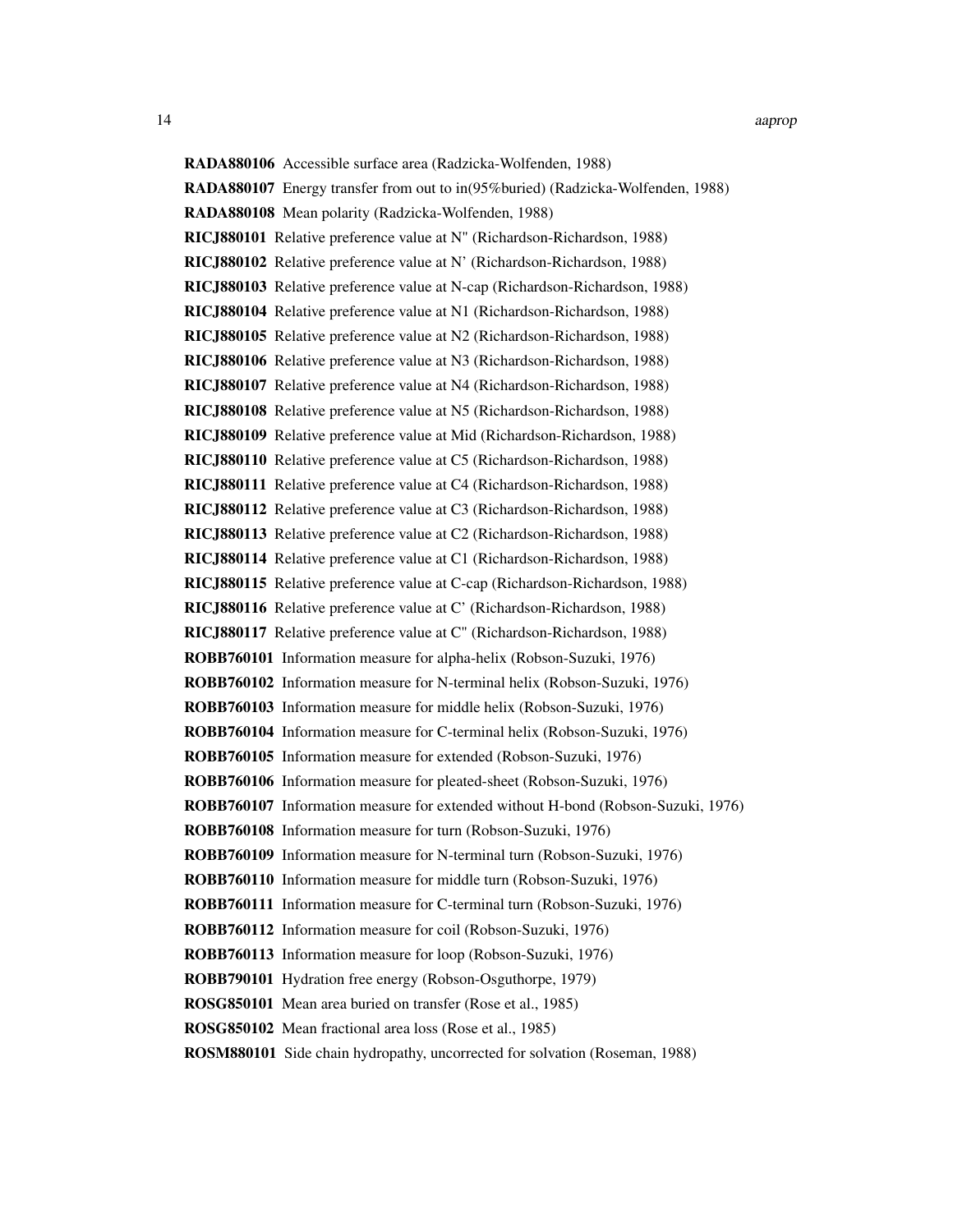#### aaprop to the contract of the contract of the contract of the contract of the contract of the contract of the contract of the contract of the contract of the contract of the contract of the contract of the contract of the

ROSM880102 Side chain hydropathy, corrected for solvation (Roseman, 1988) ROSM880103 Loss of Side chain hydropathy by helix formation (Roseman, 1988) SIMZ760101 Transfer free energy (Simon, 1976), Cited by Charton-Charton (1982) SNEP660101 Principal component I (Sneath, 1966) SNEP660102 Principal component II (Sneath, 1966) SNEP660103 Principal component III (Sneath, 1966) SNEP660104 Principal component IV (Sneath, 1966) SUEM840101 Zimm-Bragg parameter s at 20 C (Sueki et al., 1984) SUEM840102 Zimm-Bragg parameter sigma x 1.0E4 (Sueki et al., 1984) SWER830101 Optimal matching hydrophobicity (Sweet-Eisenberg, 1983) TANS770101 Normalized frequency of alpha-helix (Tanaka-Scheraga, 1977) TANS770102 Normalized frequency of isolated helix (Tanaka-Scheraga, 1977) TANS770103 Normalized frequency of extended structure (Tanaka-Scheraga, 1977) TANS770104 Normalized frequency of chain reversal R (Tanaka-Scheraga, 1977) TANS770105 Normalized frequency of chain reversal S (Tanaka-Scheraga, 1977) TANS770106 Normalized frequency of chain reversal D (Tanaka-Scheraga, 1977) TANS770107 Normalized frequency of left-handed helix (Tanaka-Scheraga, 1977) TANS770108 Normalized frequency of zeta R (Tanaka-Scheraga, 1977) TANS770109 Normalized frequency of coil (Tanaka-Scheraga, 1977) TANS770110 Normalized frequency of chain reversal (Tanaka-Scheraga, 1977) VASM830101 Relative population of conformational state A (Vasquez et al., 1983) VASM830102 Relative population of conformational state C (Vasquez et al., 1983) VASM830103 Relative population of conformational state E (Vasquez et al., 1983) VELV850101 Electron-ion interaction potential (Veljkovic et al., 1985) VENT840101 Bitterness (Venanzi, 1984) VHEG790101 Transfer free energy to lipophilic phase (von Heijne-Blomberg, 1979) WARP780101 Average interactions per side chain atom (Warme-Morgan, 1978) WEBA780101 RF value in high salt chromatography (Weber-Lacey, 1978) WERD780101 Propensity to be buried inside (Wertz-Scheraga, 1978) WERD780102 Free energy change of epsilon(i) to epsilon(ex) (Wertz-Scheraga, 1978) WERD780103 Free energy change of alpha(Ri) to alpha(Rh) (Wertz-Scheraga, 1978) WERD780104 Free energy change of epsilon(i) to alpha(Rh) (Wertz-Scheraga, 1978) WOEC730101 Polar requirement (Woese, 1973) WOLR810101 Hydration potential (Wolfenden et al., 1981) WOLS870101 Principal property value z1 (Wold et al., 1987) WOLS870102 Principal property value z2 (Wold et al., 1987) WOLS870103 Principal property value z3 (Wold et al., 1987)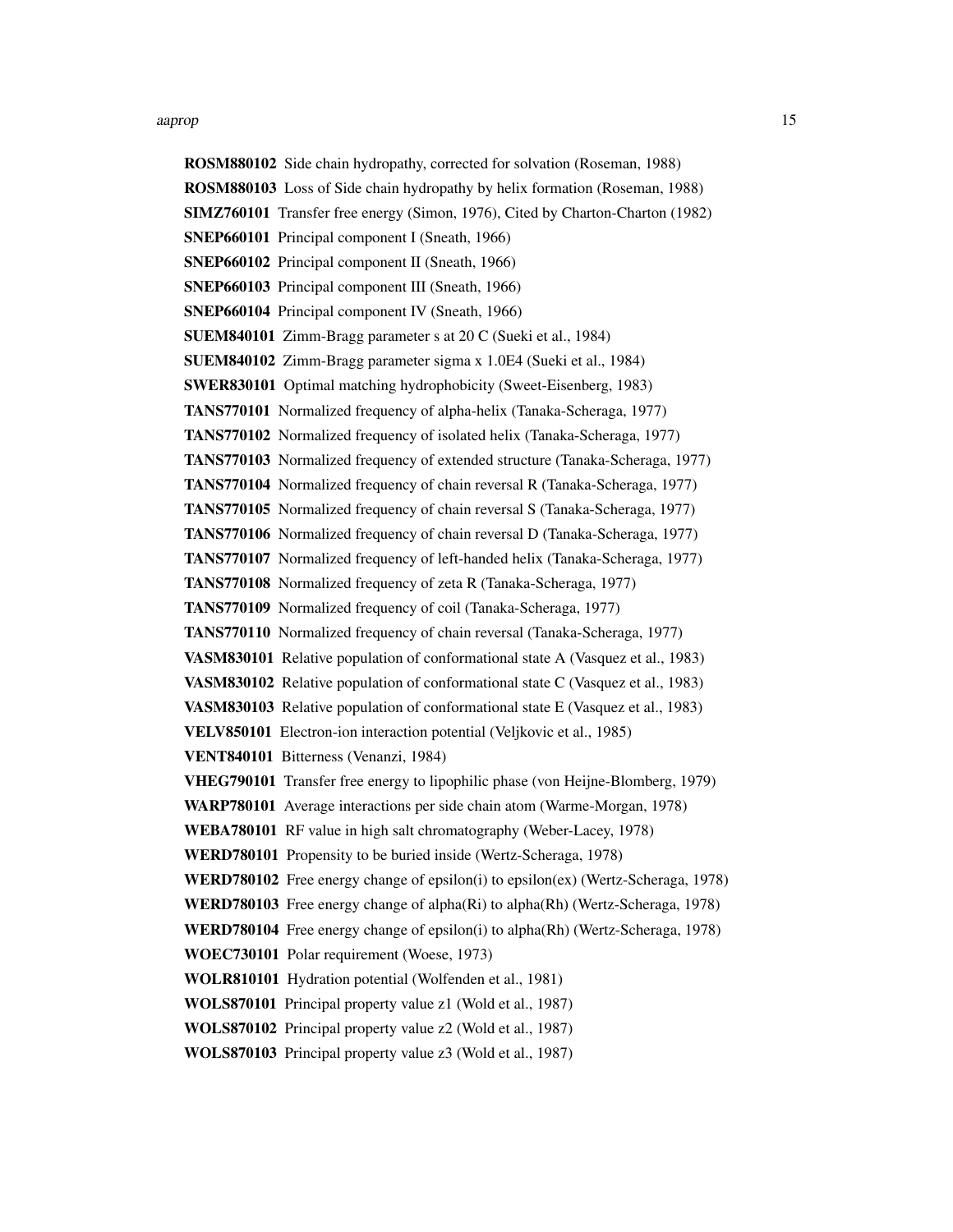- YUTK870101 Unfolding Gibbs energy in water, pH7.0 (Yutani et al., 1987)
- YUTK870102 Unfolding Gibbs energy in water, pH9.0 (Yutani et al., 1987)
- YUTK870103 Activation Gibbs energy of unfolding, pH7.0 (Yutani et al., 1987)
- YUTK870104 Activation Gibbs energy of unfolding, pH9.0 (Yutani et al., 1987)
- ZASB820101 Dependence of partition coefficient on ionic strength (Zaslavsky et al., 1982)
- ZIMJ680101 Hydrophobicity (Zimmerman et al., 1968)
- ZIMJ680102 Bulkiness (Zimmerman et al., 1968)
- ZIMJ680103 Polarity (Zimmerman et al., 1968)
- ZIMJ680104 Isoelectric point (Zimmerman et al., 1968)
- ZIMJ680105 RF rank (Zimmerman et al., 1968)
- AURR980101 Normalized positional residue frequency at helix termini N4'(Aurora-Rose, 1998)
- AURR980102 Normalized positional residue frequency at helix termini N"' (Aurora-Rose, 1998)
- AURR980103 Normalized positional residue frequency at helix termini N" (Aurora-Rose, 1998)
- AURR980104 Normalized positional residue frequency at helix termini N'(Aurora-Rose, 1998)
- AURR980105 Normalized positional residue frequency at helix termini Nc (Aurora-Rose, 1998)
- AURR980106 Normalized positional residue frequency at helix termini N1 (Aurora-Rose, 1998)
- AURR980107 Normalized positional residue frequency at helix termini N2 (Aurora-Rose, 1998)
- AURR980108 Normalized positional residue frequency at helix termini N3 (Aurora-Rose, 1998)
- AURR980109 Normalized positional residue frequency at helix termini N4 (Aurora-Rose, 1998)
- AURR980110 Normalized positional residue frequency at helix termini N5 (Aurora-Rose, 1998)
- AURR980111 Normalized positional residue frequency at helix termini C5 (Aurora-Rose, 1998)
- AURR980112 Normalized positional residue frequency at helix termini C4 (Aurora-Rose, 1998)
- AURR980113 Normalized positional residue frequency at helix termini C3 (Aurora-Rose, 1998)
- AURR980114 Normalized positional residue frequency at helix termini C2 (Aurora-Rose, 1998)
- AURR980115 Normalized positional residue frequency at helix termini C1 (Aurora-Rose, 1998)
- AURR980116 Normalized positional residue frequency at helix termini Cc (Aurora-Rose, 1998)
- AURR980117 Normalized positional residue frequency at helix termini C' (Aurora-Rose, 1998)
- AURR980118 Normalized positional residue frequency at helix termini C" (Aurora-Rose, 1998)
- AURR980119 Normalized positional residue frequency at helix termini C"' (Aurora-Rose, 1998)
- AURR980120 Normalized positional residue frequency at helix termini C4' (Aurora-Rose, 1998)
- ONEK900101 Delta G values for the peptides extrapolated to 0 M urea (O'Neil-DeGrado, 1990)
- ONEK900102 Helix formation parameters (delta delta G) (O'Neil-DeGrado, 1990)
- VINM940101 Normalized flexibility parameters (B-values), average (Vihinen et al., 1994)
- VINM940102 Normalized flexibility parameters (B-values) for each residue surrounded by none rigid neighbours (Vihinen et al., 1994)
- VINM940103 Normalized flexibility parameters (B-values) for each residue surrounded by one rigid neighbours (Vihinen et al., 1994)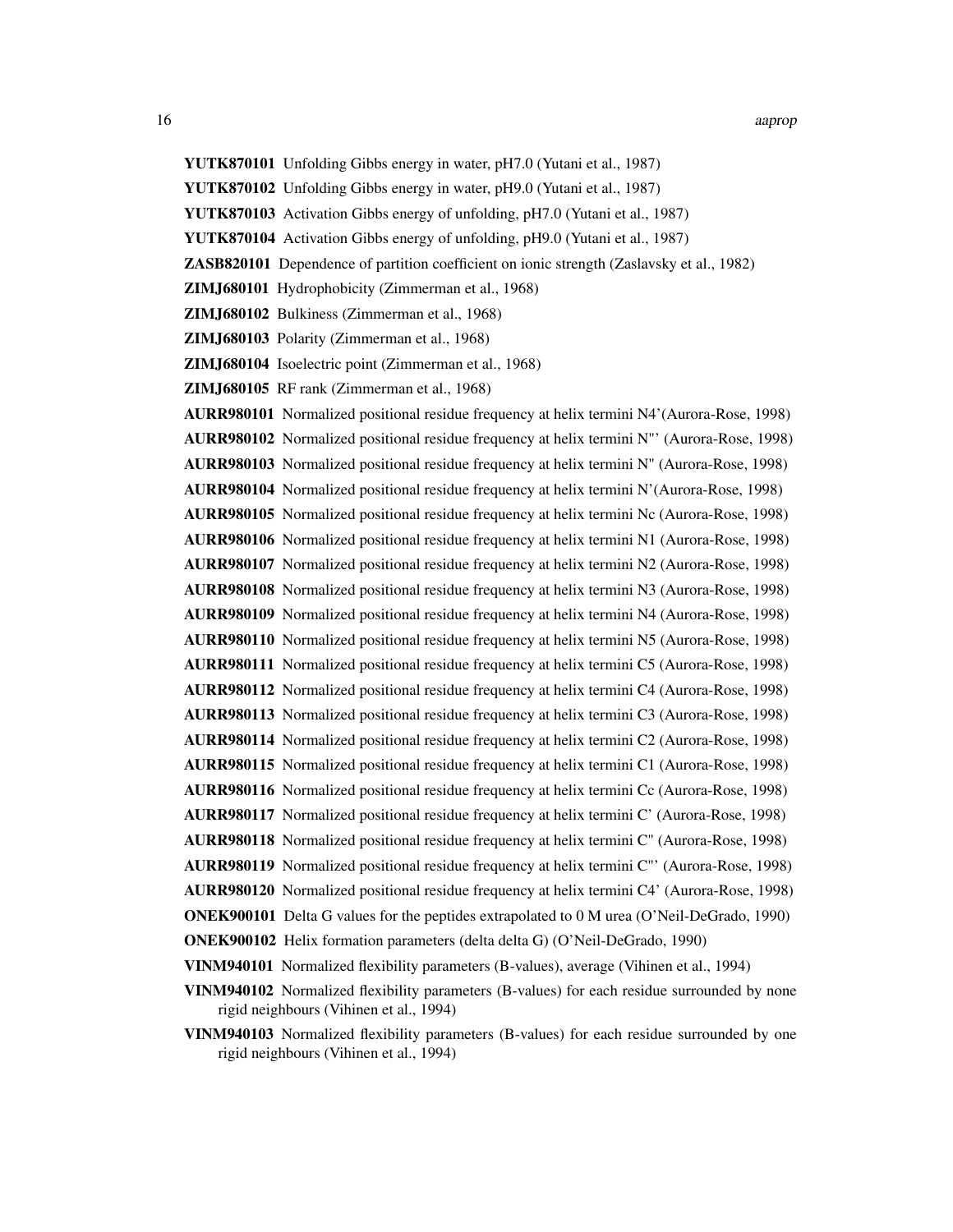#### aaprop to the contract of the contract of the contract of the contract of the contract of the contract of the contract of the contract of the contract of the contract of the contract of the contract of the contract of the

- VINM940104 Normalized flexibility parameters (B-values) for each residue surrounded by two rigid neighbours (Vihinen et al., 1994)
- MUNV940101 Free energy in alpha-helical conformation (Munoz-Serrano, 1994)
- MUNV940102 Free energy in alpha-helical region (Munoz-Serrano, 1994)
- MUNV940103 Free energy in beta-strand conformation (Munoz-Serrano, 1994)
- MUNV940104 Free energy in beta-strand region (Munoz-Serrano, 1994)
- MUNV940105 Free energy in beta-strand region (Munoz-Serrano, 1994)
- WIMW960101 Free energies of transfer of AcWl-X-LL peptides from bilayer interface to water (Wimley-White, 1996)
- KIMC930101 Thermodynamic beta sheet propensity (Kim-Berg, 1993)
- MONM990101 Turn propensity scale for transmembrane helices (Monne et al., 1999)
- BLAM930101 Alpha helix propensity of position 44 in T4 lysozyme (Blaber et al., 1993)
- PARS000101 p-Values of mesophilic proteins based on the distributions of B values (Parthasarathy-Murthy, 2000)
- PARS000102 p-Values of thermophilic proteins based on the distributions of B values (Parthasarathy-Murthy, 2000)
- KUMS000101 Distribution of amino acid residues in the 18 non-redundant families of thermophilic proteins (Kumar et al., 2000)
- KUMS000102 Distribution of amino acid residues in the 18 non-redundant families of mesophilic proteins (Kumar et al., 2000)
- KUMS000103 Distribution of amino acid residues in the alpha-helices in thermophilic proteins (Kumar et al., 2000)
- KUMS000104 Distribution of amino acid residues in the alpha-helices in mesophilic proteins (Kumar et al., 2000)
- TAKK010101 Side-chain contribution to protein stability (kJ/mol) (Takano-Yutani, 2001)
- FODM020101 Propensity of amino acids within pi-helices (Fodje-Al-Karadaghi, 2002)
- NADH010101 Hydropathy scale based on self-information values in the two-state model (5% accessibility) (Naderi-Manesh et al., 2001)
- NADH010102 Hydropathy scale based on self-information values in the two-state model (9% accessibility) (Naderi-Manesh et al., 2001)
- NADH010103 Hydropathy scale based on self-information values in the two-state model (16% accessibility) (Naderi-Manesh et al., 2001)
- NADH010104 Hydropathy scale based on self-information values in the two-state model (20% accessibility) (Naderi-Manesh et al., 2001)
- NADH010105 Hydropathy scale based on self-information values in the two-state model (25% accessibility) (Naderi-Manesh et al., 2001)
- NADH010106 Hydropathy scale based on self-information values in the two-state model (36% accessibility) (Naderi-Manesh et al., 2001)
- NADH010107 Hydropathy scale based on self-information values in the two-state model (50% accessibility) (Naderi-Manesh et al., 2001)
- MONM990201 Averaged turn propensities in a transmembrane helix (Monne et al., 1999)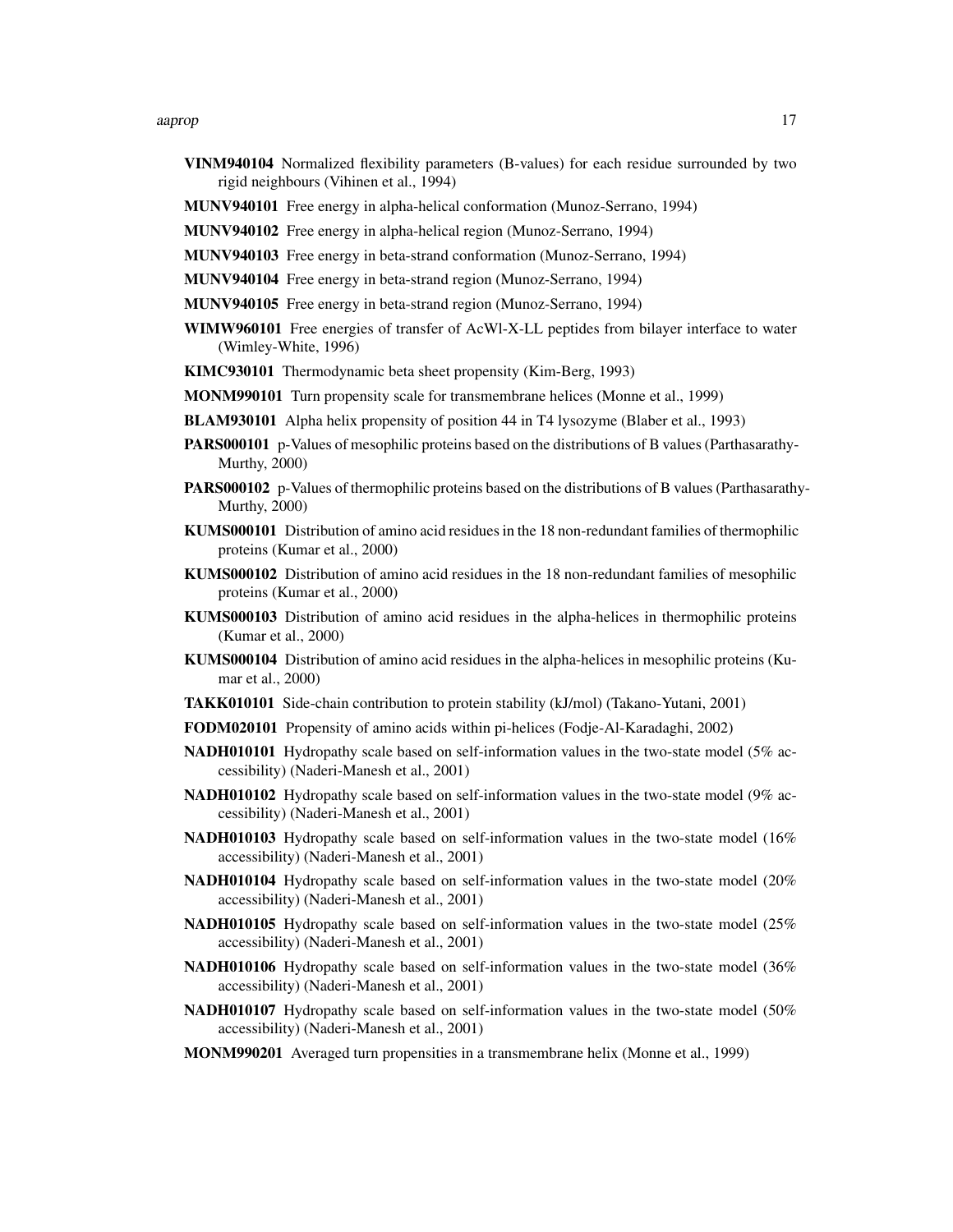KOEP990101 Alpha-helix propensity derived from designed sequences (Koehl-Levitt, 1999)

KOEP990102 Beta-sheet propensity derived from designed sequences (Koehl-Levitt, 1999)

- CEDJ970101 Composition of amino acids in extracellular proteins (percent) (Cedano et al., 1997)
- CEDJ970102 Composition of amino acids in anchored proteins (percent) (Cedano et al., 1997)
- CEDJ970103 Composition of amino acids in membrane proteins (percent) (Cedano et al., 1997)
- CEDJ970104 Composition of amino acids in intracellular proteins (percent) (Cedano et al., 1997)
- CEDJ970105 Composition of amino acids in nuclear proteins (percent) (Cedano et al., 1997)
- FUKS010101 Surface composition of amino acids in intracellular proteins of thermophiles (percent) (Fukuchi-Nishikawa, 2001)
- FUKS010102 Surface composition of amino acids in intracellular proteins of mesophiles (percent) (Fukuchi-Nishikawa, 2001)
- FUKS010103 Surface composition of amino acids in extracellular proteins of mesophiles (percent) (Fukuchi-Nishikawa, 2001)
- FUKS010104 Surface composition of amino acids in nuclear proteins (percent) (Fukuchi-Nishikawa, 2001)
- FUKS010105 Interior composition of amino acids in intracellular proteins of thermophiles (percent) (Fukuchi-Nishikawa, 2001)
- FUKS010106 Interior composition of amino acids in intracellular proteins of mesophiles (percent) (Fukuchi-Nishikawa, 2001)
- FUKS010107 Interior composition of amino acids in extracellular proteins of mesophiles (percent) (Fukuchi-Nishikawa, 2001)
- FUKS010108 Interior composition of amino acids in nuclear proteins (percent) (Fukuchi-Nishikawa, 2001)
- FUKS010109 Entire chain composition of amino acids in intracellular proteins of thermophiles (percent) (Fukuchi-Nishikawa, 2001)
- FUKS010110 Entire chain composition of amino acids in intracellular proteins of mesophiles (percent) (Fukuchi-Nishikawa, 2001)
- FUKS010111 Entire chain composition of amino acids in extracellular proteins of mesophiles (percent) (Fukuchi-Nishikawa, 2001)
- FUKS010112 Entire chain compositino of amino acids in nuclear proteins (percent) (Fukuchi-Nishikawa, 2001)
- AVBF000101 Screening coefficients gamma, local (Avbelj, 2000)
- AVBF000102 Screening coefficients gamma, non-local (Avbelj, 2000)
- AVBF000103 Slopes tripeptide, FDPB VFF neutral (Avbelj, 2000)
- AVBF000104 Slopes tripeptides, LD VFF neutral (Avbelj, 2000)
- AVBF000105 Slopes tripeptide, FDPB VFF noside (Avbelj, 2000)
- AVBF000106 Slopes tripeptide FDPB VFF all (Avbelj, 2000)
- AVBF000107 Slopes tripeptide FDPB PARSE neutral (Avbelj, 2000)
- AVBF000108 Slopes dekapeptide, FDPB VFF neutral (Avbelj, 2000)
- AVBF000109 Slopes proteins, FDPB VFF neutral (Avbelj, 2000)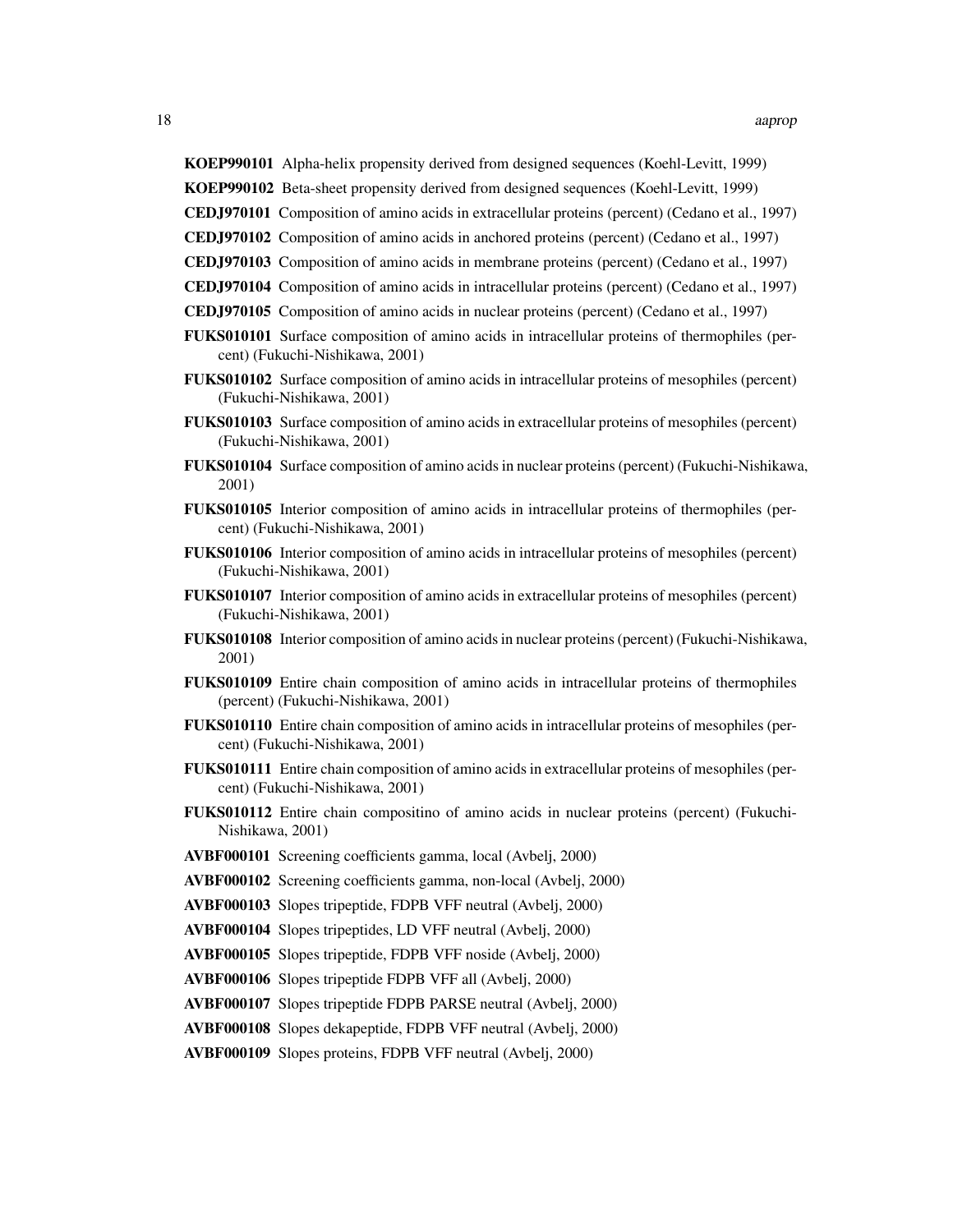#### aaprop to the contract of the contract of the contract of the contract of the contract of the contract of the contract of the contract of the contract of the contract of the contract of the contract of the contract of the

- YANJ020101 Side-chain conformation by gaussian evolutionary method (Yang et al., 2002)
- MITS020101 Amphiphilicity index (Mitaku et al., 2002)
- TSAJ990101 Volumes including the crystallographic waters using the ProtOr (Tsai et al., 1999)
- TSAJ990102 Volumes not including the crystallographic waters using the ProtOr (Tsai et al., 1999)
- COSI940101 Electron-ion interaction potential values (Cosic, 1994)
- PONP930101 Hydrophobicity scales (Ponnuswamy, 1993)
- WILM950101 Hydrophobicity coefficient in RP-HPLC, C18 with 0.1%TFA/MeCN/H2O (Wilce et al. 1995)
- WILM950102 Hydrophobicity coefficient in RP-HPLC, C8 with 0.1%TFA/MeCN/H2O (Wilce et al. 1995)
- WILM950103 Hydrophobicity coefficient in RP-HPLC, C4 with 0.1%TFA/MeCN/H2O (Wilce et al. 1995)
- WILM950104 Hydrophobicity coefficient in RP-HPLC, C18 with 0.1%TFA/2-PrOH/MeCN/H2O (Wilce et al. 1995)
- KUHL950101 Hydrophilicity scale (Kuhn et al., 1995)
- GUOD860101 Retention coefficient at pH 2 (Guo et al., 1986)
- JURD980101 Modified Kyte-Doolittle hydrophobicity scale (Juretic et al., 1998)
- BASU050101 Interactivity scale obtained from the contact matrix (Bastolla et al., 2005)
- BASU050102 Interactivity scale obtained by maximizing the mean of correlation coefficient over single-domain globular proteins (Bastolla et al., 2005)
- BASU050103 Interactivity scale obtained by maximizing the mean of correlation coefficient over pairs of sequences sharing the TIM barrel fold (Bastolla et al., 2005)
- SUYM030101 Linker propensity index (Suyama-Ohara, 2003)
- PUNT030101 Knowledge-based membrane-propensity scale from 1D\_Helix in MPtopo databases (Punta-Maritan, 2003)
- PUNT030102 Knowledge-based membrane-propensity scale from 3D\_Helix in MPtopo databases (Punta-Maritan, 2003)
- GEOR030101 Linker propensity from all dataset (George-Heringa, 2003)
- GEOR030102 Linker propensity from 1-linker dataset (George-Heringa, 2003)
- GEOR030103 Linker propensity from 2-linker dataset (George-Heringa, 2003)
- GEOR030104 Linker propensity from 3-linker dataset (George-Heringa, 2003)
- GEOR030105 Linker propensity from small dataset (linker length is less than six residues) (George-Heringa, 2003)
- GEOR030106 Linker propensity from medium dataset (linker length is between six and 14 residues) (George-Heringa, 2003)
- GEOR030107 Linker propensity from long dataset (linker length is greater than 14 residues) (George-Heringa, 2003)
- GEOR030108 Linker propensity from helical (annotated by DSSP) dataset (George-Heringa, 2003)
- GEOR030109 Linker propensity from non-helical (annotated by DSSP) dataset (George-Heringa, 2003)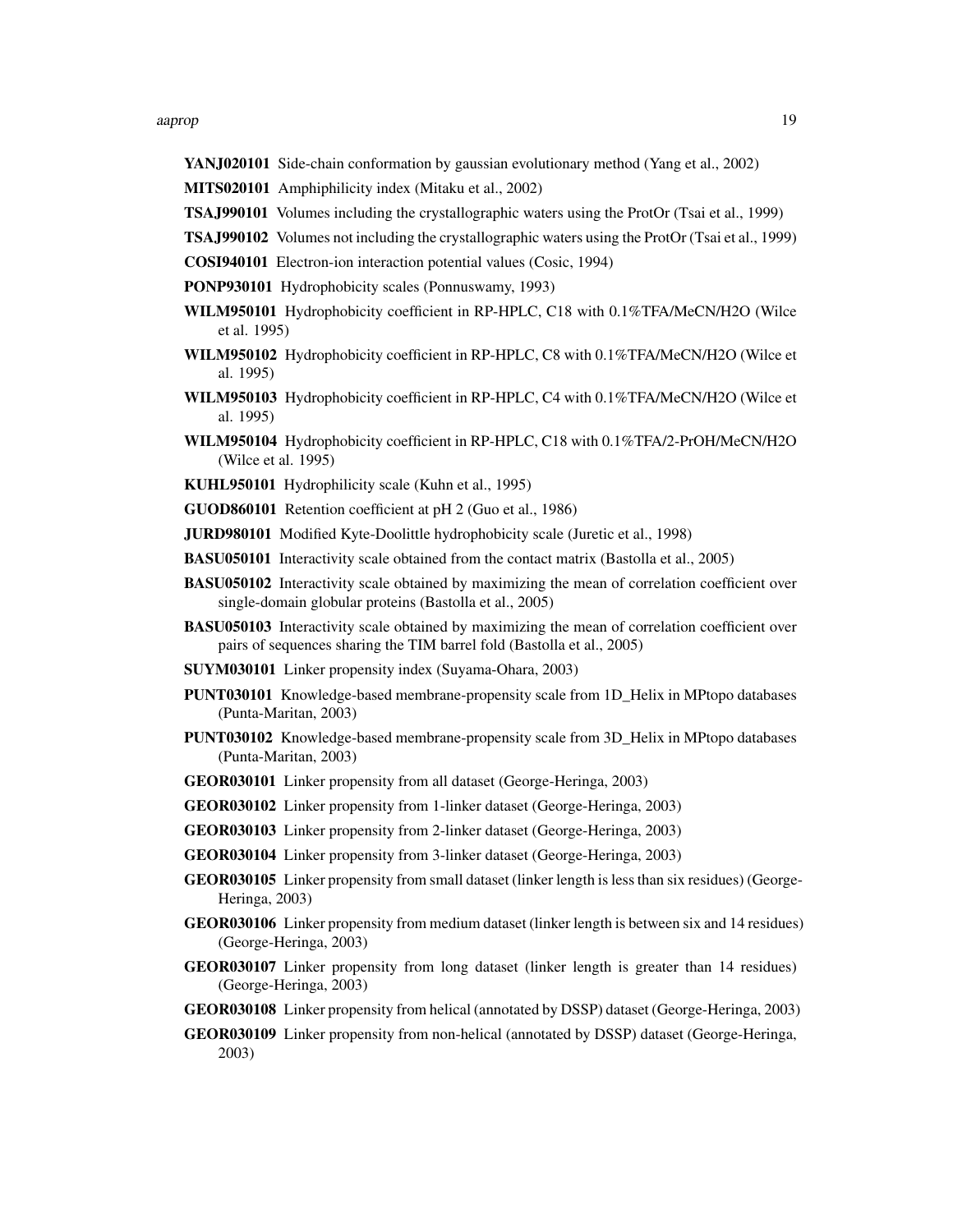|       |  | <b>ZHOH040101</b> The stability scale from the knowledge-based atom-atom potential (Zhou-Zhou,       |  |  |
|-------|--|------------------------------------------------------------------------------------------------------|--|--|
| 2004) |  |                                                                                                      |  |  |
|       |  | <b>ZHOH040102</b> The relative stability scale extracted from mutation experiments (Zhou-Zhou, 2004) |  |  |

- 
- ZHOH040103 Buriability (Zhou-Zhou, 2004)
- BAEK050101 Linker index (Bae et al., 2005)
- HARY940101 Mean volumes of residues buried in protein interiors (Harpaz et al., 1994)
- PONJ960101 Average volumes of residues (Pontius et al., 1996)
- DIGM050101 Hydrostatic pressure asymmetry index, PAI (Di Giulio, 2005)
- WOLR790101 Hydrophobicity index (Wolfenden et al., 1979)
- OLSK800101 Average internal preferences (Olsen, 1980)
- KIDA850101 Hydrophobicity-related index (Kidera et al., 1985)
- GUYH850102 Apparent partition energies calculated from Wertz-Scheraga index (Guy, 1985)
- GUYH850103 Apparent partition energies calculated from Robson-Osguthorpe index (Guy, 1985)
- GUYH850104 Apparent partition energies calculated from Janin index (Guy, 1985)
- GUYH850105 Apparent partition energies calculated from Chothia index (Guy, 1985)
- ROSM880104 Hydropathies of amino acid side chains, neutral form (Roseman, 1988)
- ROSM880105 Hydropathies of amino acid side chains, pi-values in pH 7.0 (Roseman, 1988)
- JACR890101 Weights from the IFH scale (Jacobs-White, 1989)
- COWR900101 Hydrophobicity index, 3.0 pH (Cowan-Whittaker, 1990)
- BLAS910101 Scaled side chain hydrophobicity values (Black-Mould, 1991)
- CASG920101 Hydrophobicity scale from native protein structures (Casari-Sippl, 1992)
- CORJ870101 NNEIG index (Cornette et al., 1987)
- CORJ870102 SWEIG index (Cornette et al., 1987)
- CORJ870103 PRIFT index (Cornette et al., 1987)
- CORJ870104 PRILS index (Cornette et al., 1987)
- CORJ870105 ALTFT index (Cornette et al., 1987)
- CORJ870106 ALTLS index (Cornette et al., 1987)
- CORJ870107 TOTFT index (Cornette et al., 1987)
- CORJ870108 TOTLS index (Cornette et al., 1987)
- MIYS990101 Relative partition energies derived by the Bethe approximation (Miyazawa-Jernigan, 1999)
- MIYS990102 Optimized relative partition energies method A (Miyazawa-Jernigan, 1999)
- MIYS990103 Optimized relative partition energies method B (Miyazawa-Jernigan, 1999)
- MIYS990104 Optimized relative partition energies method C (Miyazawa-Jernigan, 1999)
- MIYS990105 Optimized relative partition energies method D (Miyazawa-Jernigan, 1999)
- ENGD860101 Hydrophobicity index (Engelman et al., 1986)
- FASG890101 Hydrophobicity index (Fasman, 1989)
- K6.5 Values of Wc in proteins from class Beta, cutoff 6 A, separation 5 (Wozniak, 2014)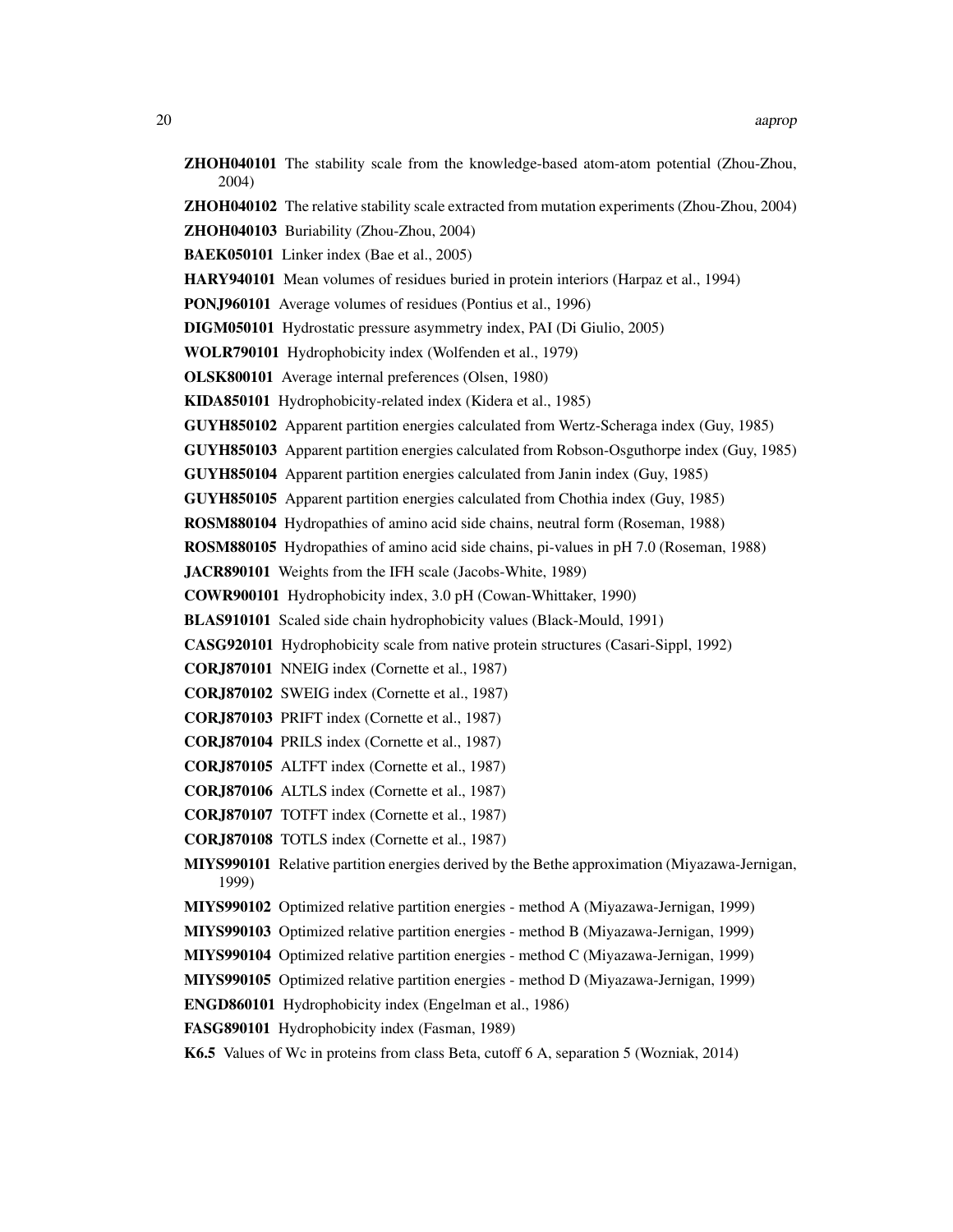<span id="page-20-0"></span>K8.5 Values of Wc in proteins from class Beta, cutoff 8 A, separation 5 (Wozniak, 2014)

K12.5 Values of Wc in proteins from class Beta, cutoff 12 A, separation 5 (Wozniak, 2014)

K6.15 Values of Wc in proteins from class Beta, cutoff 6 A, separation 15 (Wozniak, 2014)

K8.15 Values of Wc in proteins from class Beta, cutoff 8 A, separation 15 (Wozniak, 2014)

K12.15 Values of Wc in proteins from class Beta, cutoff 12 A, separation 15 (Wozniak, 2014)

# Source

AAIndex database.

# References

Kawashima, S. and Kanehisa, M. (2000) AAindex: amino acid index database. Nucleic Acids Res., 28:374.

Wozniak, P. and Kotulska M. (2014) Characteristics of protein residue-residue contacts and their application in contact prediction. 20(11):2497

#### Examples

data(aaprop)

<span id="page-20-1"></span>add\_1grams *Add 1-grams*

#### Description

Builds (n+1)-grams from n-grams.

#### Usage

add\_1grams(ngram, u, seq\_length)

# Arguments

| ngram      | a single n-gram.                                               |
|------------|----------------------------------------------------------------|
| u          | integer, numeric or character vector of all possible unigrams. |
| seq_length | length of an origin sequence.                                  |

#### Details

n-grams are built by pasting every possible unigram in the every possible free position. The total length of n-gram (n plus total distance between elements of the n-gram) is limited by the length of an origin sequence, because the n-gram cannot be longer than an origin sequence.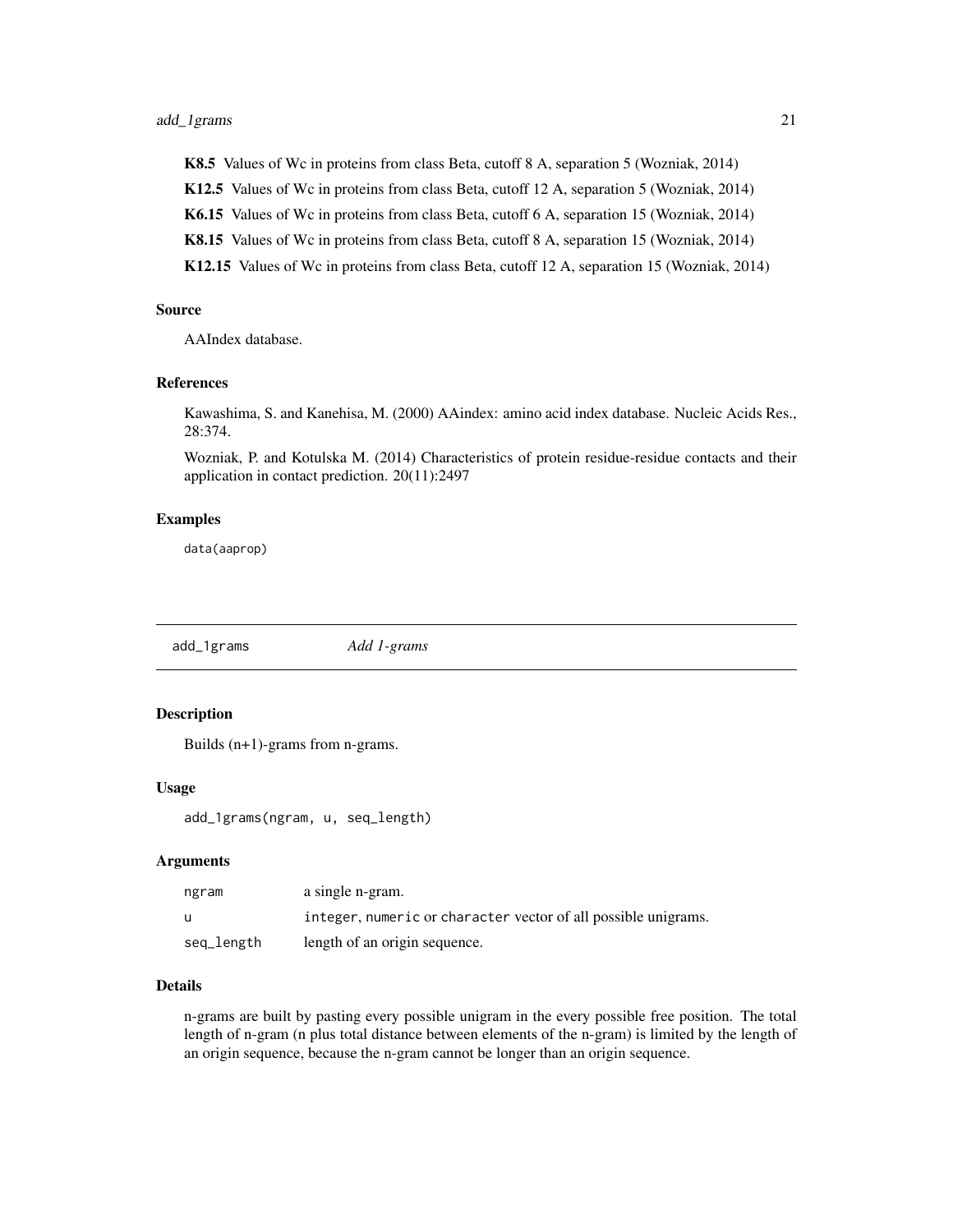# <span id="page-21-0"></span>Value

vector of n-grams (where n is equal to the n of the input plus one).

# See Also

Reverse function: [gap\\_ngrams](#page-48-1).

# Examples

```
add_1grams("1_2.3.4_3.0", 1L:4, 8)
```

```
add_1grams("a.a_1", c("a", "b", "c"), 4)
```
<span id="page-21-1"></span>as.data.frame.feature\_test

*Coerce feature\_test object to a data frame*

# Description

Coerce results of [test\\_features](#page-63-1) function to a [data.frame](#page-0-0).

# Usage

```
## S3 method for class 'feature_test'
as.data.frame(
  x,
  row.names = NULL,
  optional = FALSE,
  stringsAsFactors = FALSE,
  ...
\mathcal{L}
```
# Arguments

| x                | object of class feature_test.                                   |
|------------------|-----------------------------------------------------------------|
| row.names        | ignored.                                                        |
| optional         | ignored.                                                        |
| stringsAsFactors |                                                                 |
|                  | logical: should the character vector be converted to a factor?. |
|                  | additional arguments to be passed to or from methods.           |

# Value

a data frame with four columns: names of n-gram, p-values, occurrences in positive and negative sequences.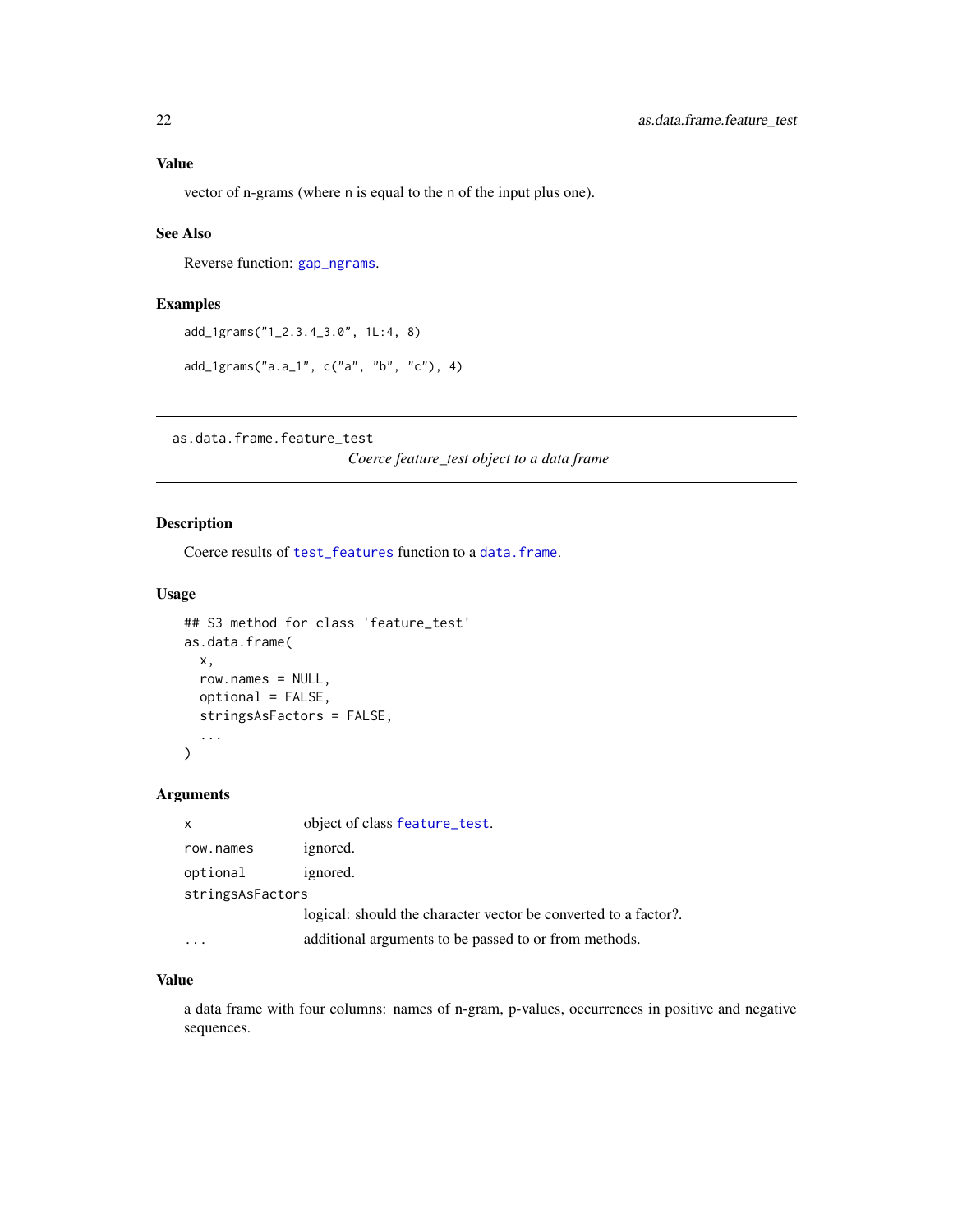<span id="page-22-2"></span><span id="page-22-0"></span>binarize *Binarize*

# Description

Binarizes a matrix.

#### Usage

binarize(x)

# Arguments

x matrix or [simple\\_triplet\\_matrix](#page-0-0).

#### Value

a matrix or [simple\\_triplet\\_matrix](#page-0-0) (depending on the input).

<span id="page-22-1"></span>

| calc_criterion | Calculate value of criterion |  |
|----------------|------------------------------|--|
|----------------|------------------------------|--|

# Description

Computes a chosen statistical criterion for each feature versus target vector.

#### Usage

calc\_criterion(target, features, criterion\_function)

#### Arguments

| target             | integer vector with target information (e.g. class labels).                      |
|--------------------|----------------------------------------------------------------------------------|
| features           | integer matrix of features with number of rows equal to the length of the target |
|                    | vector.                                                                          |
| criterion function |                                                                                  |
|                    | a function calculating criterion. For a full list, see test_features.            |

# Details

The permutation test implemented in biogram uses several criterions to filter important features. Each can be used by [test\\_features](#page-63-1) by specifying the criterion parameter.

#### Value

a integer vector of length equal to the number of features containing computed information gain values.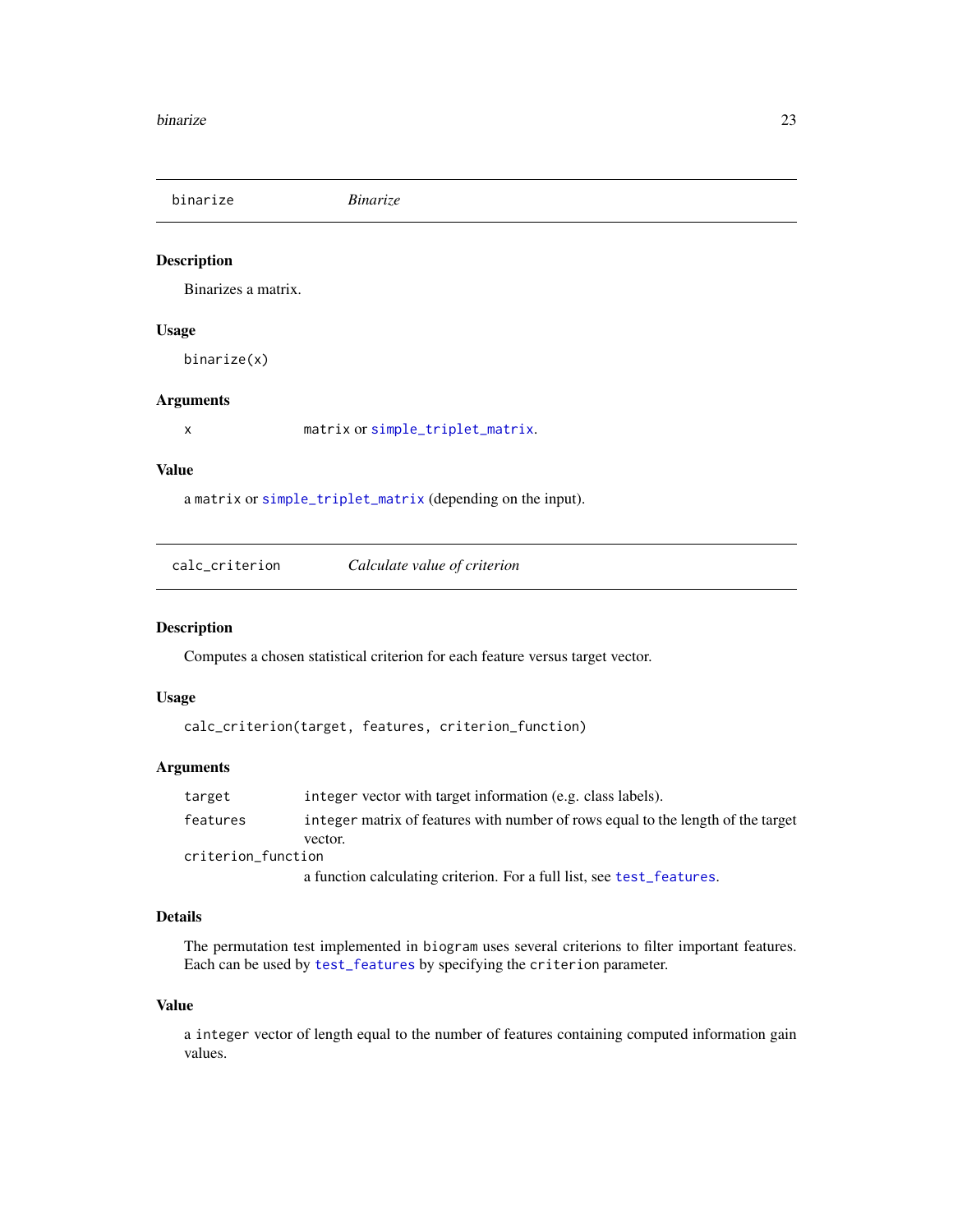#### <span id="page-23-0"></span>Note

Both target and features must be binary, i.e. contain only 0 and 1 values.

#### See Also

[test\\_features](#page-63-1).

#### Examples

```
tar < - sample(0L:1, 100, replace = TRUE)feats \leq matrix(sample(0L:1, 400, replace = TRUE), ncol = 4)
# Information Gain
calc_criterion(tar, feats, calc_ig)
# hi-squared-based measure
calc_criterion(tar, feats, calc_cs)
# Kullback-Leibler divergence
calc_criterion(tar, feats, calc_kl)
```
<span id="page-23-1"></span>calc\_cs *Calculate Chi-squared-based measure*

#### Description

Computes Chi-squared-based measure between features and target vector.

#### Usage

calc\_cs(feature, target, len\_target, pos\_target)

#### Arguments

| feature    | feature vector.                                |
|------------|------------------------------------------------|
| target     | target.                                        |
| len_target | length of the target vector.                   |
| pos_target | number of positive cases in the target vector. |

#### Value

A numeric vector of length 1 representing computed Chi-square values.

#### Note

Both target and features must be binary, i.e. contain only 0 and 1 values.

The function was designed to be as fast as possible subroutine of [calc\\_criterion](#page-22-1) and might be cumbersome if directly called by a user.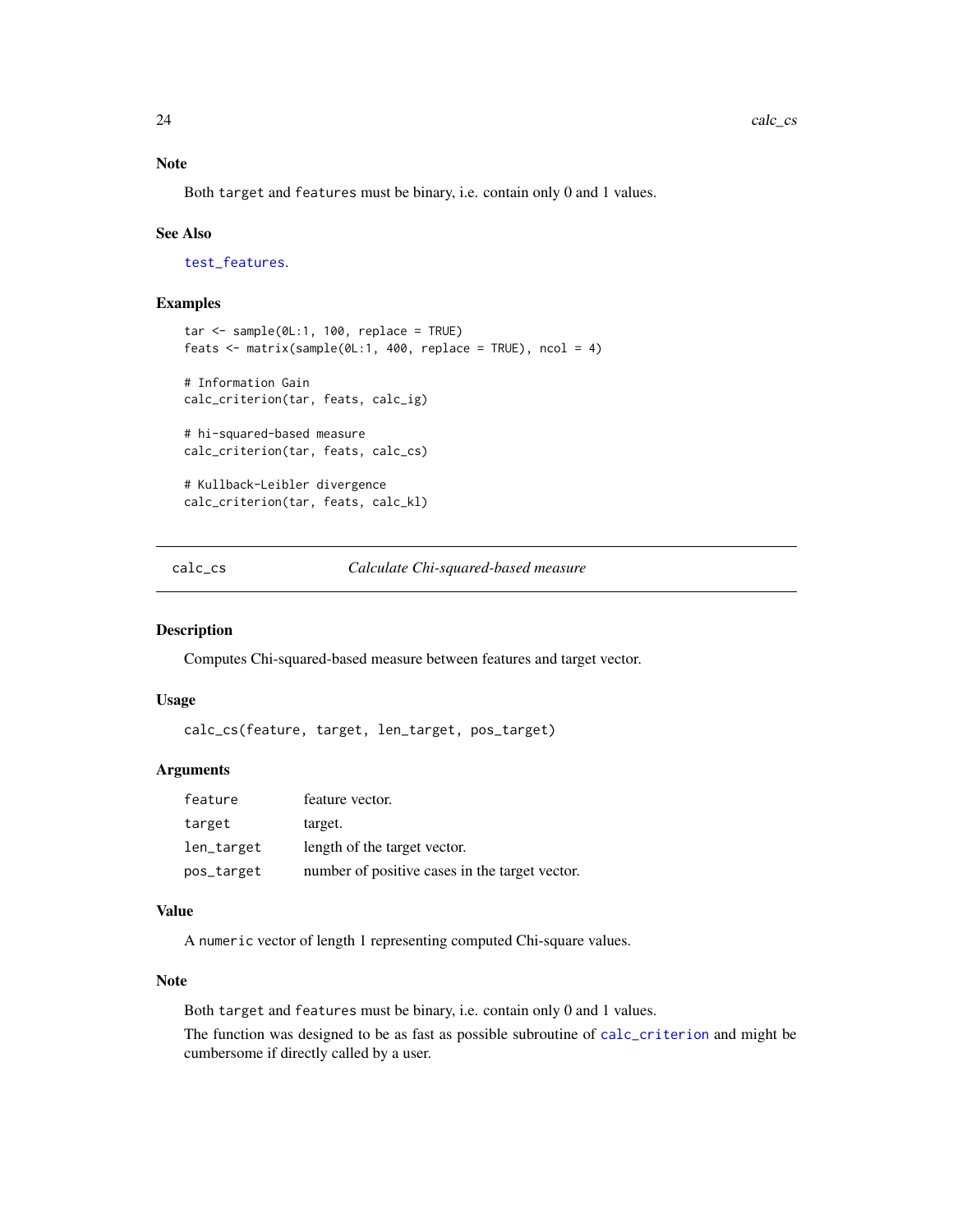#### <span id="page-24-0"></span>calc\_ed 25

# See Also

[test\\_features](#page-63-1).

[chisq.test](#page-0-0) - Pearson's chi-squared test for count data.

#### Examples

```
tar <- sample(0L:1, 100, replace = TRUE)
feat \leq sample(0L:1, 100, replace = TRUE)
calc_cs(feat, tar, 100, sum(tar))
```
<span id="page-24-1"></span>calc\_ed *Calculate encoding distance*

#### Description

Computes the encoding distance between two encodings.

# Usage

calc\_ed(a, b, prop = NULL, measure)

# Arguments

| a       | encoding (see validate_encoding for more information about the required<br>structure of encoding).                                                                                                                                                                                                                                                                                                                                                                                                |
|---------|---------------------------------------------------------------------------------------------------------------------------------------------------------------------------------------------------------------------------------------------------------------------------------------------------------------------------------------------------------------------------------------------------------------------------------------------------------------------------------------------------|
| b       | encoding to which a should be compared. Must have equal number of groups or<br>less than a. Both a and b must have the the same number of elements.                                                                                                                                                                                                                                                                                                                                               |
| prop    | matrix of physicochemical properties to normalize the encoding distance. Each<br>column should represent properties of the single amino acid/nucleotide. If NULL,<br>encoding distance is not normalized.                                                                                                                                                                                                                                                                                         |
| measure | character vector of length one specifying the measure. Currently avaible mea-<br>sures are "pi" (partition index) and "si" (similarity index). If the parameter<br>prop is supplied, the encoding distance is normalized by the factor equal to the<br>sum of distances for each group in a and the closest group in b. The position of<br>a group is defined as the mean value of properties of amino acids or nucleotides<br>belonging the group.<br>See the package vignette for more details. |

# Value

an encoding distance.

#### See Also

[calc\\_si](#page-28-1): compute the similarity index of two encodings. [encoding2df](#page-45-1): converts an encoding to a data frame. [validate\\_encoding](#page-65-1): validate a structure of an encoding.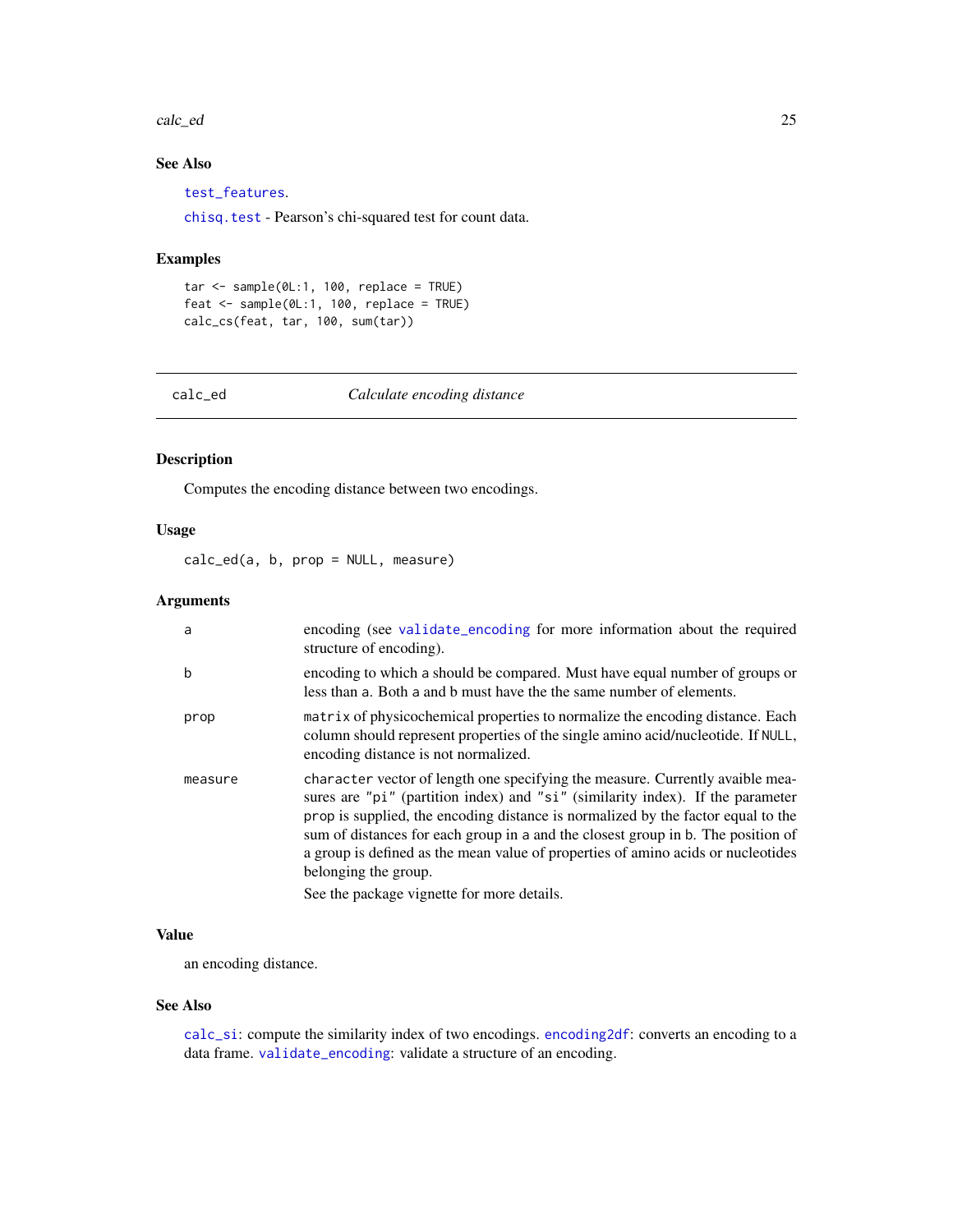#### Examples

```
# calculate encoding distance between two encodings of amino acids
aa1 = list('1' = c("g", "a", "p", "v", "m", "l", "i"),
           `2` = c("k", "h"),
           's' = c("d", "e"),\Delta^2 = c("f", "r", "w", "y", "s", "t", "c", "n", "q")aa2 = list(`1` = c("g", "a", "p", "v", "m", "l", "q"),
           2^{\circ} = c("k", "h", "d", "e", "i"),3' = c("f", "r", "w", "y", "s", "t", "c", "n")calc_ed(aa1, aa2, measure = "pi")
# the encoding distance between two identical encodings is 0
```
#### <span id="page-25-1"></span>calc\_ig *Calculate IG for single feature*

#### Description

Computes information gain of single feature and target vector.

calc\_ed(aa1, aa1, measure = "pi")

#### Usage

```
calc_ig(feature, target, len_target, pos_target)
```
#### Arguments

| feature    | feature vector.                                |
|------------|------------------------------------------------|
| target     | target.                                        |
| len_target | length of the target vector.                   |
| pos_target | number of positive cases in the target vector. |

#### Details

The information gain term is used here (improperly) as a synonym of mutual information. It is defined as:

$$
IG(X;Y) = \sum_{y \in Y} \sum_{x \in X} p(x,y) \log \left( \frac{p(x,y)}{p(x)p(y)} \right)
$$

In biogram package information gain is computed using following relationship:  $IG = E(S)$  –  $E(S|F)$ 

#### Value

A numeric vector of length 1 representing information gain in nats.

<span id="page-25-0"></span>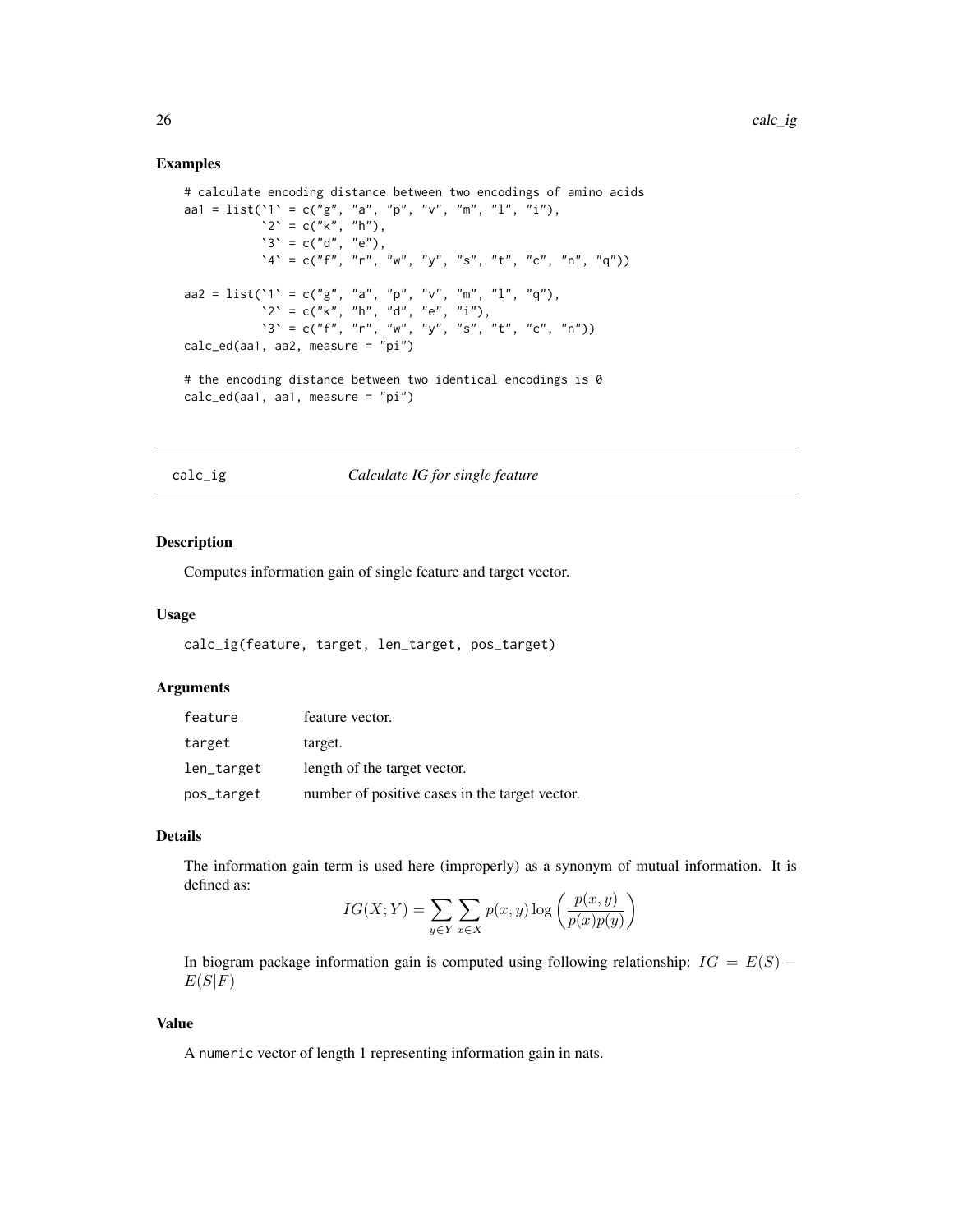<span id="page-26-0"></span>calc\_kl 27

# Note

During calculations  $0 \log 0 = 0$ . For a justification see References.

The function was designed to be afast subroutine of [calc\\_criterion](#page-22-1) and might be cumbersome if directly called by a user.

#### References

Cover TM, Thomas JA *Elements of Information Theory, 2nd Edition* Wiley, 2006.

#### Examples

```
tar <- sample(0L:1, 100, replace = TRUE)
feat <- sample(0L:1, 100, replace = TRUE)
calc_ig(feat, tar, 100, sum(tar))
```
<span id="page-26-1"></span>calc\_kl *Calculate KL divergence of features*

# Description

Computes Kullback-Leibler divergence between features and target vector.

#### Usage

calc\_kl(feature, target, len\_target, pos\_target)

#### **Arguments**

| feature    | feature vector.                                |
|------------|------------------------------------------------|
| target     | target.                                        |
| len_target | length of the target vector.                   |
| pos_target | number of positive cases in the target vector. |

# Value

A numeric vector of length 1 representing Kullback-Leibler divergence value.

#### Note

Both target and features must be binary, i.e. contain only 0 and 1 values.

The function was designed to be as fast as possible subroutine of [calc\\_criterion](#page-22-1) and might be cumbersome if directly called by a user.

#### References

Kullback S, Leibler RA *On information and sufficiency*. Annals of Mathematical Statistics 22 (1):79-86, 1951.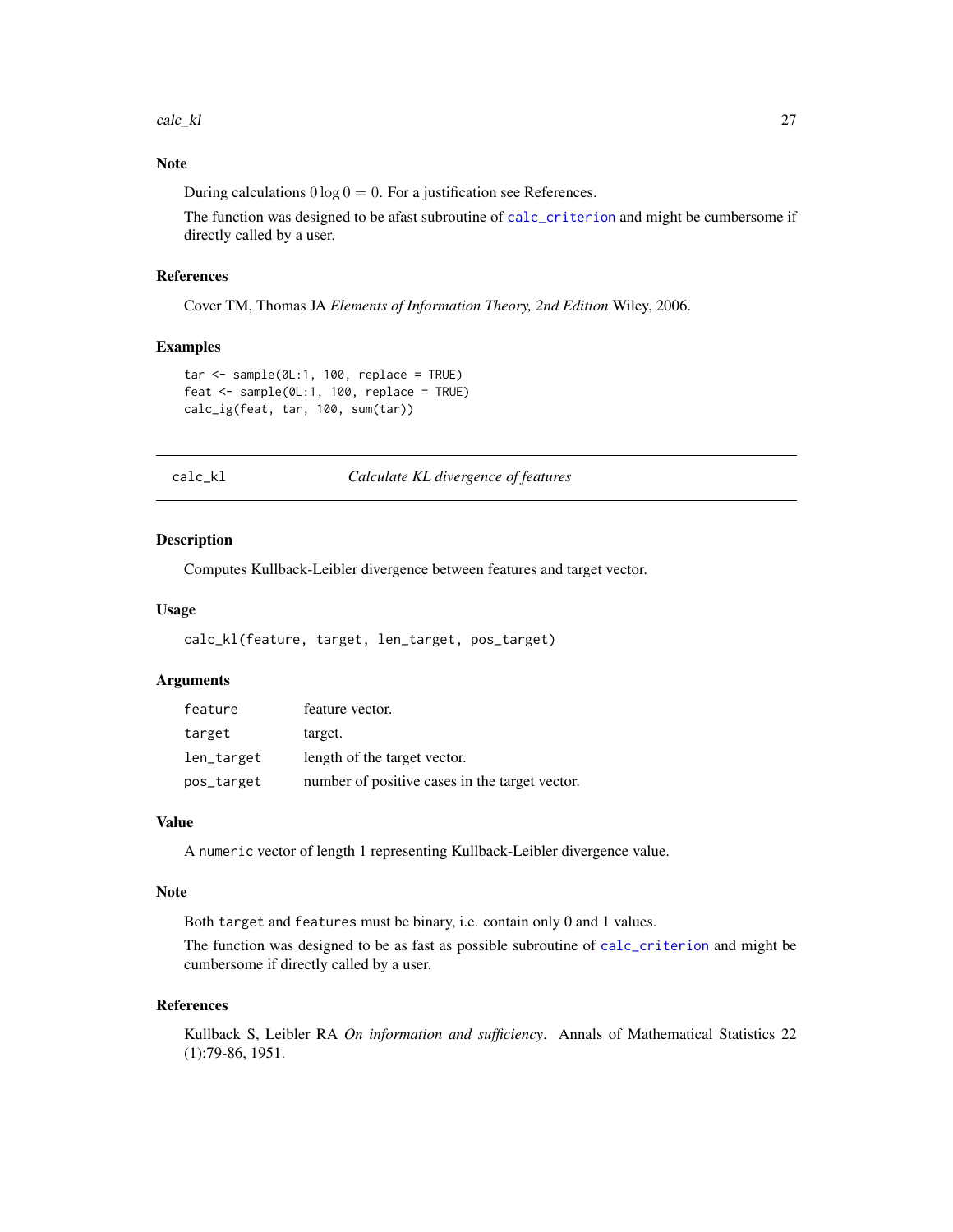# See Also

[test\\_features](#page-63-1). Kullback-Leibler divergence is calculated using [KL.plugin](#page-0-0).

#### Examples

```
tar <- sample(0L:1, 100, replace = TRUE)
feat \leq sample(0L:1, 100, replace = TRUE)
calc_kl(feat, tar, 100, sum(tar))
```
calc\_pi *Calculate partition index*

### Description

Computes the encoding distance between two encodings.

# Usage

calc\_pi(a, b)

#### Arguments

| a | encoding (see validate encoding for more information about the required<br>structure of encoding).                                                  |
|---|-----------------------------------------------------------------------------------------------------------------------------------------------------|
| b | encoding to which a should be compared. Must have equal number of groups or<br>less than a. Both a and b must have the the same number of elements. |

# Details

The encoding distance between a and b is defined as the minimum number of amino acids that have to be moved between subgroups of encoding to make a identical to b (order of subgroups in the encoding and amino acids in a group is unimportant).

If the parameter prop is supplied, the encoding distance is normalized by the factor equal to the sum of distances for each group in a and the closest group in b. The position of a group is defined as the mean value of properties of amino acids or nucleotides belonging the group.

See the package vignette for more details.

## Value

an encoding distance.

#### See Also

[calc\\_si](#page-28-1): compute the similarity index of two encodings. [encoding2df](#page-45-1): converts an encoding to a data frame. [validate\\_encoding](#page-65-1): validate a structure of an encoding.

<span id="page-27-0"></span>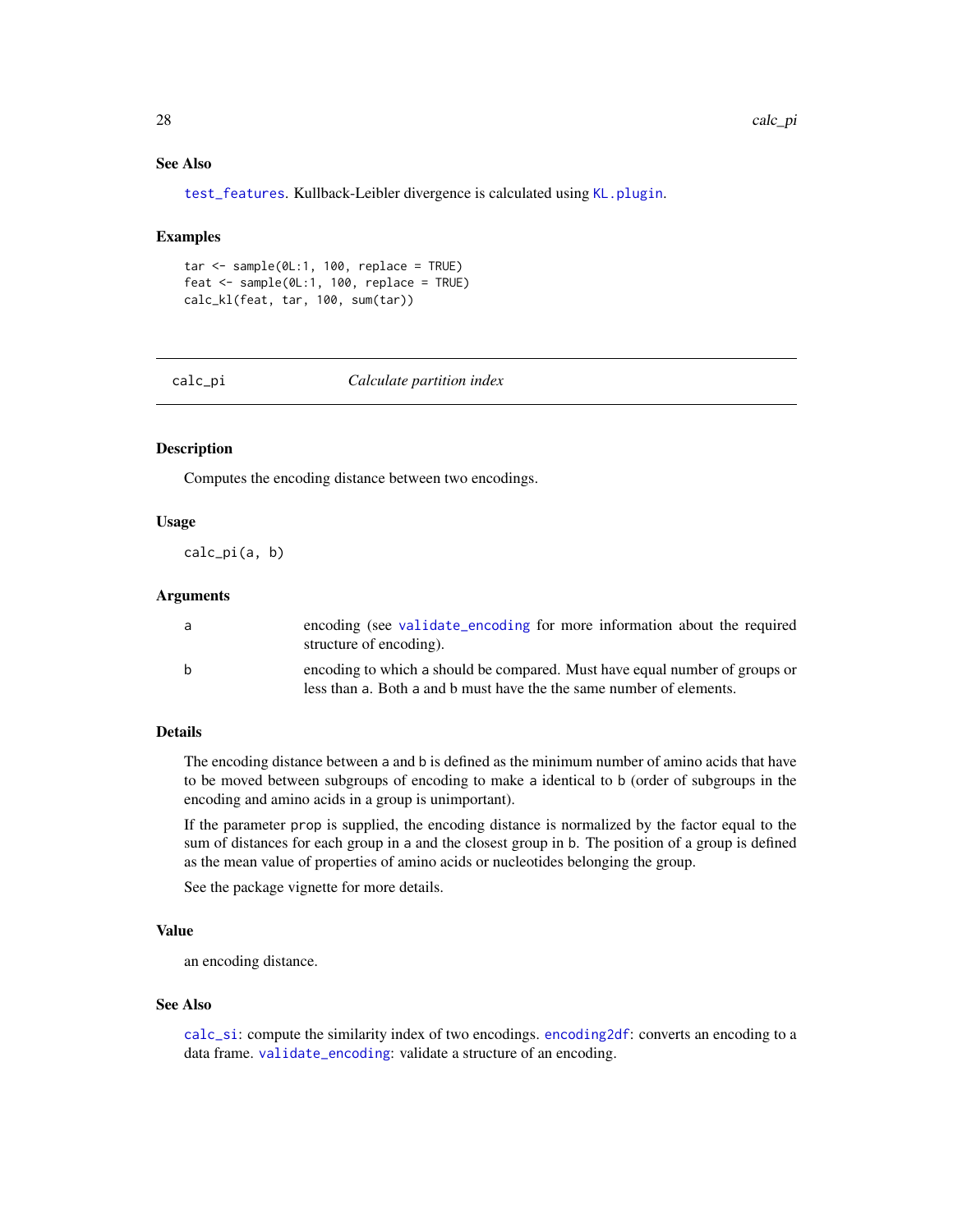<span id="page-28-0"></span>calc\_si 29

#### Examples

```
# calculate encoding distance between two encodings of amino acids
aa1 = list(`1` = c("g", "a", "p", "v", "m", "l", "i"),
            2^{\circ} = c("k", "h"),
           's' = c("d", "e"),\Delta^2 = c("f", "r", "w", "y", "s", "t", "c", "n", "q")aa2 = list('1' = c("g", "a", "p", "v", "m", "1", "q"),2^{\circ} = c("k", "h", "d", "e", "i"),\mathbf{S}^{\setminus} = c("f", "r", "w", "y", "s", "t", "c", "n"))calc_pi(aa1, aa2)
```
# the encoding distance between two identical encodings is 0 calc\_pi(aa1, aa1)

<span id="page-28-1"></span>calc\_si *Compute similarity index*

#### Description

Computes similarity index between two encodings.

#### Usage

calc\_si(a, b)

#### Arguments

| a            | encoding (see validate encoding for more information about the required<br>structure of encoding).                                                  |
|--------------|-----------------------------------------------------------------------------------------------------------------------------------------------------|
| <sub>b</sub> | encoding to which a should be compared. Must have equal number of groups or<br>less than a. Both a and b must have the the same number of elements. |

# Details

Briefly, the similarity index is a fraction of elements that have the same pairing in both encodings. Pairing is a binary variable, that has value 1 if two elements are in the same group and 0 if not. For more details, see references.

# Value

the value of similarity index.

#### References

Stephenson, J.D., and Freeland, S.J. (2013). Unearthing the Root of Amino Acid Similarity. J Mol Evol 77, 159-169.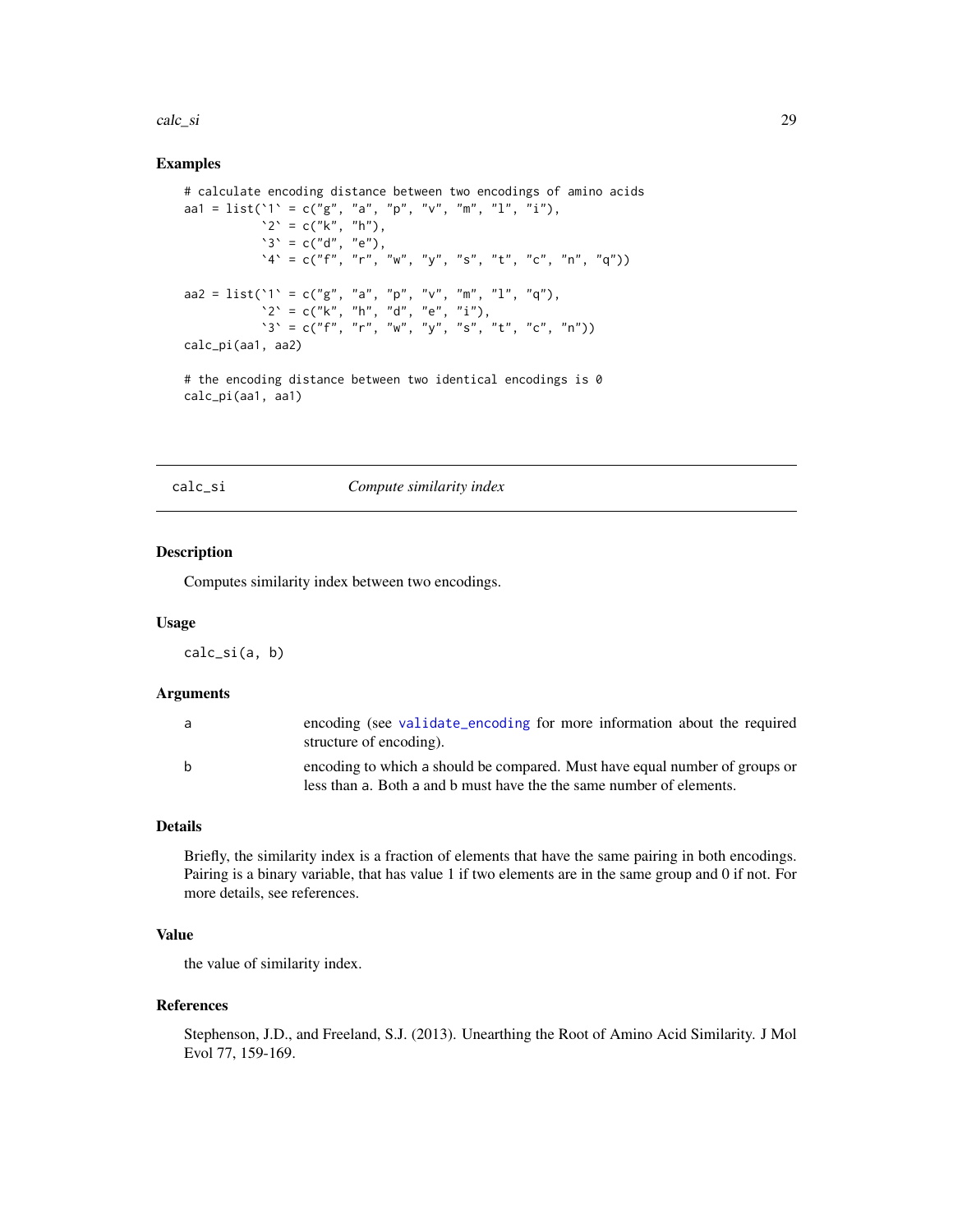# See Also

[calc\\_ed](#page-24-1): calculate the encoding distance between two encodings.

#### Examples

```
# example from Stephenson & Freeland, 2013 (Fig. 6)
enc1 <- list('1' = "A",
             2^{\circ} = c("F", "E"),
             3' = c("C", "D", "G")enc2 <- list('1' = c("A", "G"),
             ^2 = c("C", "D", "E", "F"))
enc3 <- list('1' = c("D", "G"),
             ^2 = c("E", "F"),
             3' = c("A", "C")calc_si(enc1, enc2)
calc_si(enc2, enc3)
calc_si(enc1, enc3)
```
check\_criterion *Check chosen criterion*

#### Description

Checks if the criterion is viable or matches it to the list of implemented criterions.

#### Usage

```
check_criterion(input_criterion, criterion_names = c("ig", "kl", "cs"))
```
#### Arguments

input\_criterion

character string, criterion from input.

criterion\_names

list of implemented criterions, always in lowercase.

# Value

a list of three:

- criterion name,
- its function,
- nice name for outputs.

#### See Also

Calculate the value of criterion: [calc\\_criterion](#page-22-1).

<span id="page-29-0"></span>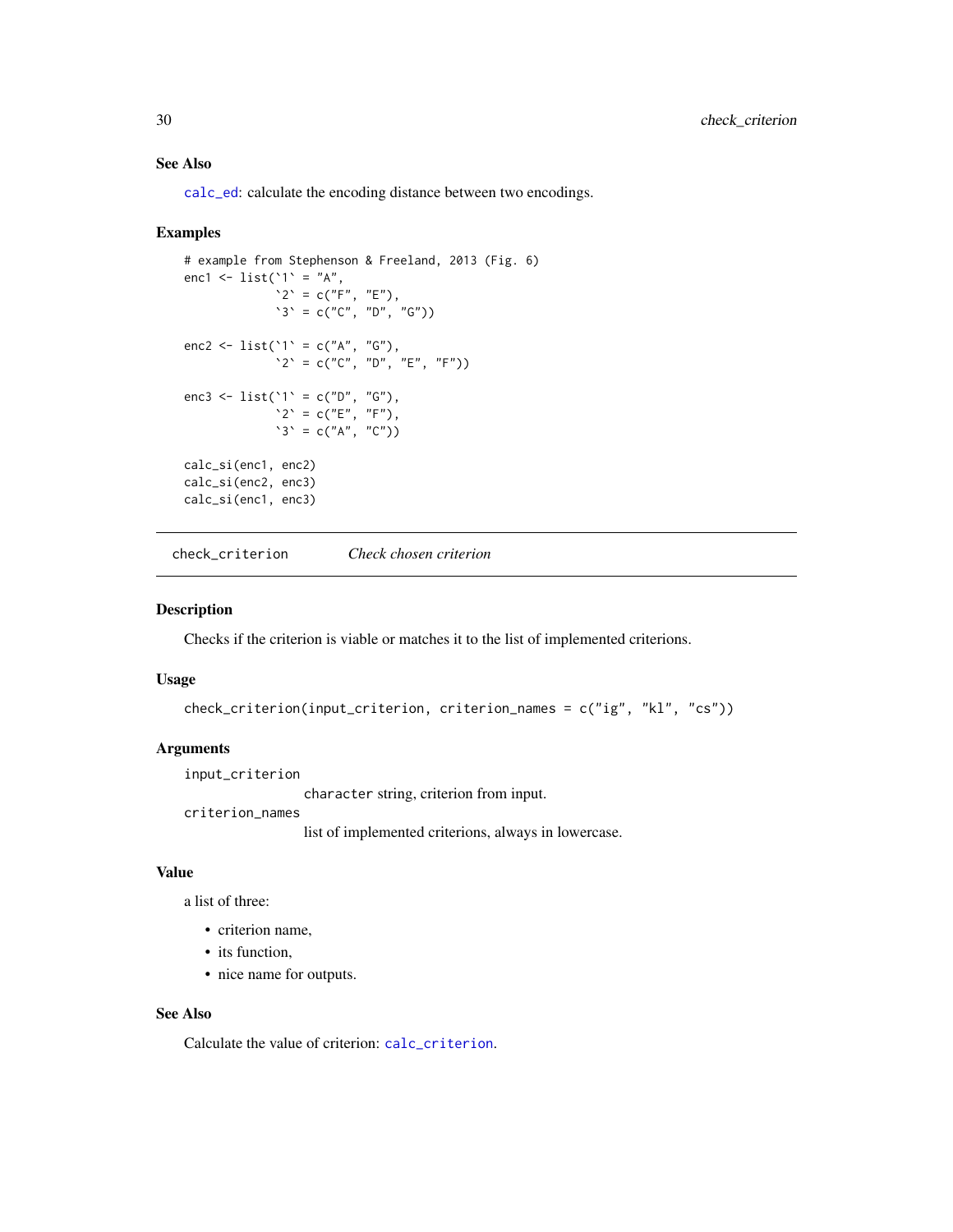<span id="page-30-0"></span>cluster\_reg\_exp *Clustering of sequences based on regular expression*

#### Description

Clusters sequences hierarchically with regular expressions. At each step we minimize number of degrees of freedom for all regular expressions needed to describe the data

#### Usage

```
cluster_reg_exp(ngrams)
```
#### Arguments

ngrams list of elements

#### Details

Regular expression is a list of the length equal to the length of the input sequences. Each element of the list represents a position in the sequence and contains amino acid, that are likely to occure on this position.

#### Value

List of four

- "regExps"regular expression in best clustering
- "seqClustering"clustering of sequences in best clustering
- "allRegExps"all regular expressions.
- "allIndices"all clusterings

```
data(human_cleave)
#cluster_reg_exp is computationally expensive
```

```
results <- cluster_reg_exp(human_cleave[1L:10, 1L:4])
```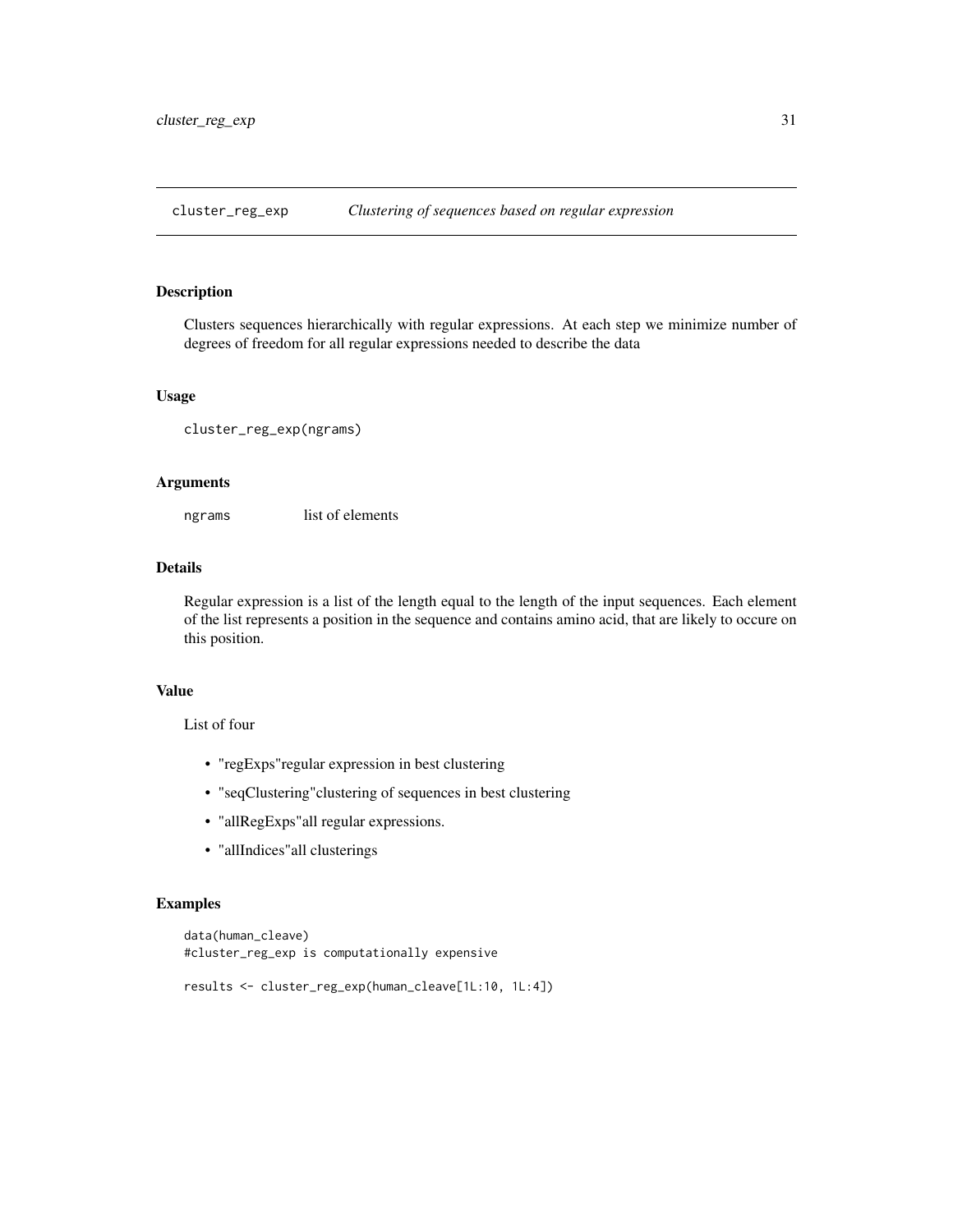<span id="page-31-1"></span><span id="page-31-0"></span>

Code human-friendly representation of n-grams into a biogram format.

# Usage

code\_ngrams(decoded\_ngrams)

# Arguments

decoded\_ngrams a character vector of decoded n-grams.

# Value

a character vector of n-grams.

# See Also

Inverse function: [decode\\_ngrams](#page-41-1).

# Examples

```
code_ngrams(c("11_2", "1__12", "222"))
code_ngrams(c("aaa_b", "d__aa", "abd"))
```
construct\_ngrams *Construct and filter n-grams*

# Description

Builds and selects important n-grams stepwise.

# Usage

```
construct_ngrams(
  target,
  seq,
  u,
  n_max,
  conf\_level = 0.95,
  gap = TRUE,use_heuristics = TRUE
\mathcal{E}
```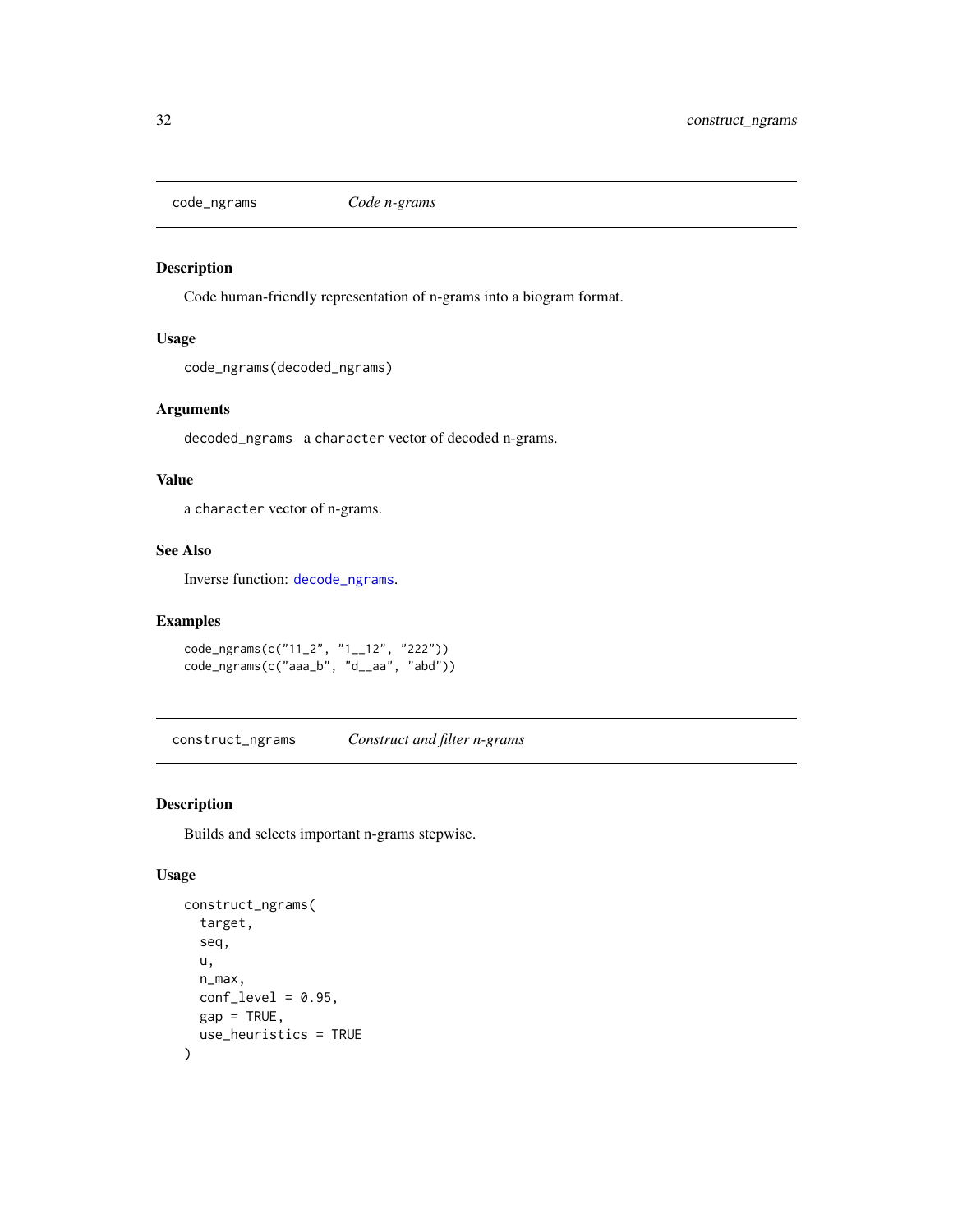# <span id="page-32-0"></span>construct\_ngrams 33

#### **Arguments**

| target          | integer vector with target information (e.g. class labels).                              |
|-----------------|------------------------------------------------------------------------------------------|
| seq             | a vector or matrix describing sequence(s).                                               |
| u               | integer, numeric or character vector of all possible unigrams.                           |
| n_max           | size of constructed n-grams.                                                             |
| conf_level      | confidence level.                                                                        |
| gap             | logical, if TRUE gaps are used. See Details.                                             |
| use_heuristics, |                                                                                          |
|                 | if FALSE then all n-grams are tested. This may slow down computations signifi-<br>cantly |

#### Details

construct\_ngrams starts by extracting unigrams from the sequences, pasting them together in all combination and choosing from them significant features (with p-value below conf\_level). The chosen n-grams are further extended to the specified by n\_max size by pasting unigrams at both ends.

The gap parameter determines if construct\_ngrams performs the feature selection on exact ngrams (gap equal to FALSE) or on all features in the Hamming distance 1 from the n-gram (gap equal to TRUE).

# Value

a vector of n-grams.

#### See Also

Feature filtering method: [test\\_features](#page-63-1).

#### Examples

```
# to make the example faster, we run construct_ngrams() on the
# subset of data
deg_seqs <- degenerate(human_cleave[c(1L:100, 801L:900), 1L:9],
list('1' = c(1, 6, 8, 10, 11, 18)),2^{\circ} = c(2, 13, 14, 16, 17),3' = c(5, 19, 20),
     \Delta^2 = c(7, 9, 12, 15),'5' = c(3, 4))
```
bigrams <- construct\_ngrams(human\_cleave[c(1L:100, 801L:900), "tar"], deg\_seqs, 1L:5, 2)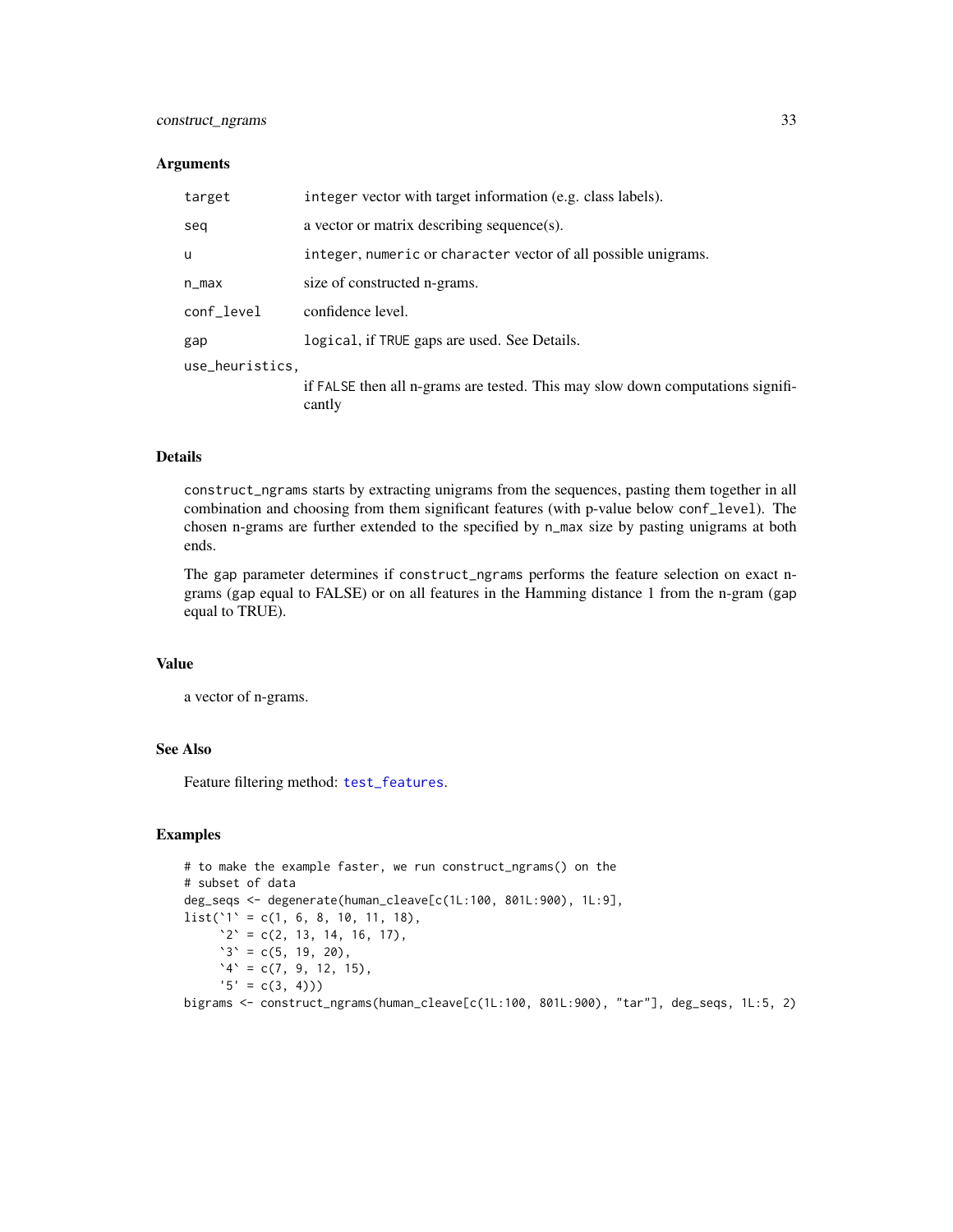<span id="page-33-1"></span><span id="page-33-0"></span>A convinient wrapper around [count\\_ngrams](#page-34-1) for counting multiple values of n and d.

#### Usage

```
count_multigrams(
  ns,
  ds = rep(0, length(ns)),seq,
  u,
  pos = FALSE,
  scale = FALSE,
  threshold = 0)
```
# Arguments

| ns        | numeric vector of n-grams' sizes. See Details.                                                                                                                    |
|-----------|-------------------------------------------------------------------------------------------------------------------------------------------------------------------|
| ds        | list of distances between elements of n-grams. Each element of the list is a<br>vector used as distance for the respective n-gram size given by the ns parameter. |
| seq       | a vector or matrix describing sequence(s).                                                                                                                        |
| <b>u</b>  | integer, numeric or character vector of all possible unigrams.                                                                                                    |
| pos       | logical, if TRUE position-specific n_grams are counted.                                                                                                           |
| scale     | logical, if TRUE output data is normalized. May be applied only to the counts<br>of n-grams without position information. See Details.                            |
| threshold | integer, if not equal to 0, data is binarized into two groups (larger or equal to<br>threshold vs. smaller than threshold).                                       |

# Details

ns vector and ds vector must have equal length. Elements of ds vector are used as equivalents of d parameter for respective values of ns. For example, if ns is c(4,4,4), the ds must be a list of length 3. Each element of the ds list must have length 3 or 1, as appropriate for a d parameter in count\_ngrams function.

#### Value

An integer matrix with named columns. The naming conventions are the same as in [count\\_ngrams](#page-34-1).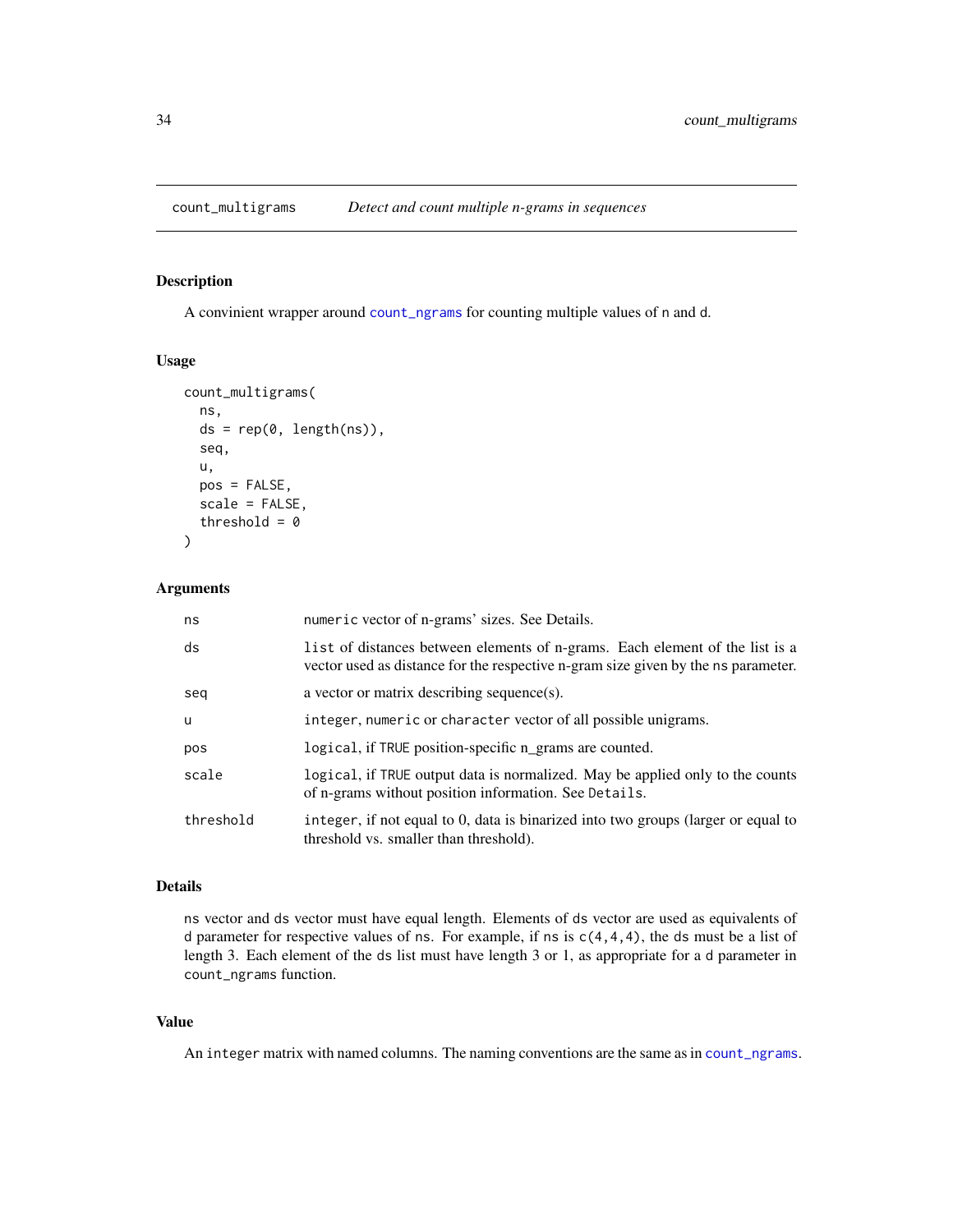# <span id="page-34-0"></span>count\_ngrams 35

#### Examples

```
seqs \leq matrix(sample(1L:4, 600, replace = TRUE), ncol = 50)
count_multigrams(c(3, 1), list(c(1, 0), 0), seqs, 1L:4, pos = TRUE)
# if ds parameter is not present, n-grams are calculated for distance 0
count_multigrams(c(3, 1), seq = segs, u = 1L:4)# calculate three times n-gram with the same length, but different distances between
# elements
count\_multigrams(c(4, 4, 4), list(c(2, 0, 1), c(2, 1, 0), c(0, 1, 2)),seqs, 1L:4, pos = TRUE)
```
<span id="page-34-1"></span>count\_ngrams *Count n-grams in sequences*

#### Description

Counts all n-grams or position-specific n-grams present in the input sequence(s).

# Usage

count\_ngrams(seq, n, u,  $d = 0$ , pos = FALSE, scale = FALSE, threshold = 0)

#### Arguments

| seg       | a vector or matrix describing sequence(s).                                                                                             |
|-----------|----------------------------------------------------------------------------------------------------------------------------------------|
| n         | integer size of n-gram.                                                                                                                |
| <b>u</b>  | integer, numeric or character vector of all possible unigrams.                                                                         |
| d         | integer vector of distances between elements of n-gram (0 means consecutive<br>elements). See Details.                                 |
| pos       | logical, if TRUE position-specific n_grams are counted.                                                                                |
| scale     | logical, if TRUE output data is normalized. May be applied only to the counts<br>of n-grams without position information. See Details. |
| threshold | integer, if not equal to 0, data is binarized into two groups (larger or equal to<br>threshold vs. smaller than threshold).            |

#### Details

A distance vector should be always n - 1 in length. For example when  $n = 3$ ,  $d = c(1,2)$  means  $A_A_A_A$ . For  $n = 4$ ,  $d = c(2,0,1)$  means  $A_A_A_A_A$ . If vector d has length 1, it is recycled to length n - 1.

n-gram names follow a specific convention and have three parts for position-specific n-grams and two parts otherwise. The parts are separated by \_. The . symbol is used to separate elements within a part. The general naming scheme is POSITION\_NGRAM\_DISTANCE. The optional POSITION part of the name indicates the actual position of the n-gram in the sequence(s) and will be present only if pos = TRUE. This part is always a single integer. The NGRAM part of the name is a sequence of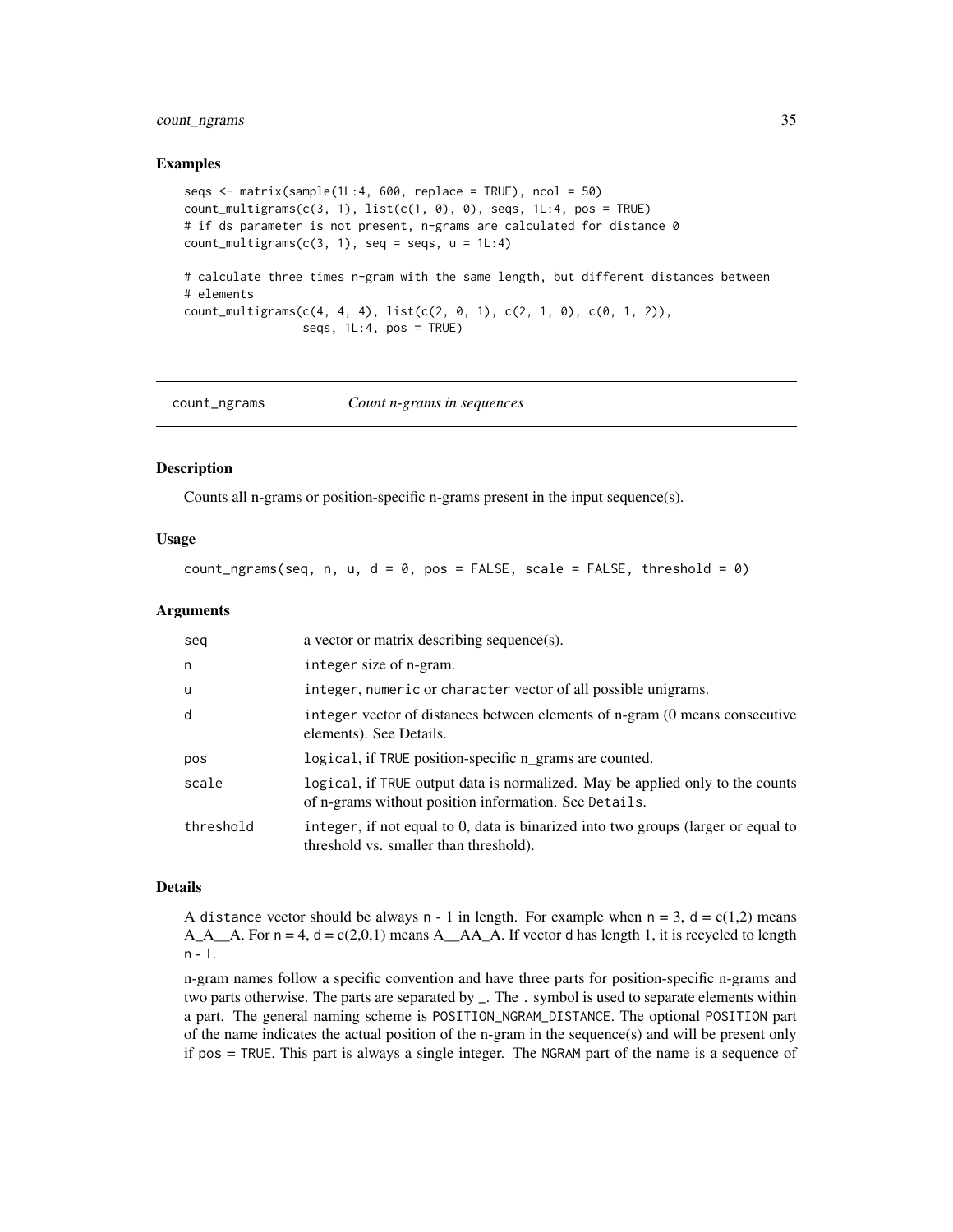<span id="page-35-0"></span>elements in the n-gram. For example, 4.2.2 indicates the n-gram 422 (e.g. TCC). The DISTANCE part of the name is a vector of distance(s). For example, 0.0 indicates zero distances (continuous n-grams), while 1.2 represents distances for the n-gram  $A_A_A$ .

Examples of n-gram names:

- 46\_4.4.4\_0.1 : trigram 44\_4 on position 46
- $12\_2.1\_2$ : bigram  $2\_1$  on position 12
- 8\_1.1.1\_0.0 : continuous trigram 111 on position 8
- 1.1.1\_0.0 : continuous trigram 111 without position information

#### Value

a [simple\\_triplet\\_matrix](#page-0-0) where columns represent n-grams and rows sequences. See Details for specifics of the naming convention.

#### **Note**

By default, the counted n-gram data is stored in a memory-saving format. To convert an object to a 'classical' matrix use the [as.matrix](#page-0-0) function. See examples for further information.

#### See Also

Create vector of possible n-grams: [create\\_ngrams](#page-39-1).

Extract n-grams from sequence(s): [seq2ngrams](#page-60-1).

Get indices of n-grams: [get\\_ngrams\\_ind](#page-51-1).

Count n-grams for multiple values of n: [count\\_multigrams](#page-33-1).

Count only specified n-grams: [count\\_specified](#page-36-1).

```
# count trigrams without position information for nucleotides
count_ngrams(sample(1L:4, 50, replace = TRUE), 3, 1L:4, pos = FALSE)
# count position-specific trigrams from multiple nucleotide sequences
seqs \leq matrix(sample(1L:4, 600, replace = TRUE), ncol = 50)
ngrams <- count_ngrams(seqs, 3, 1L:4, pos = TRUE)
# output results of the n-gram counting to screen
as.matrix(ngrams)
```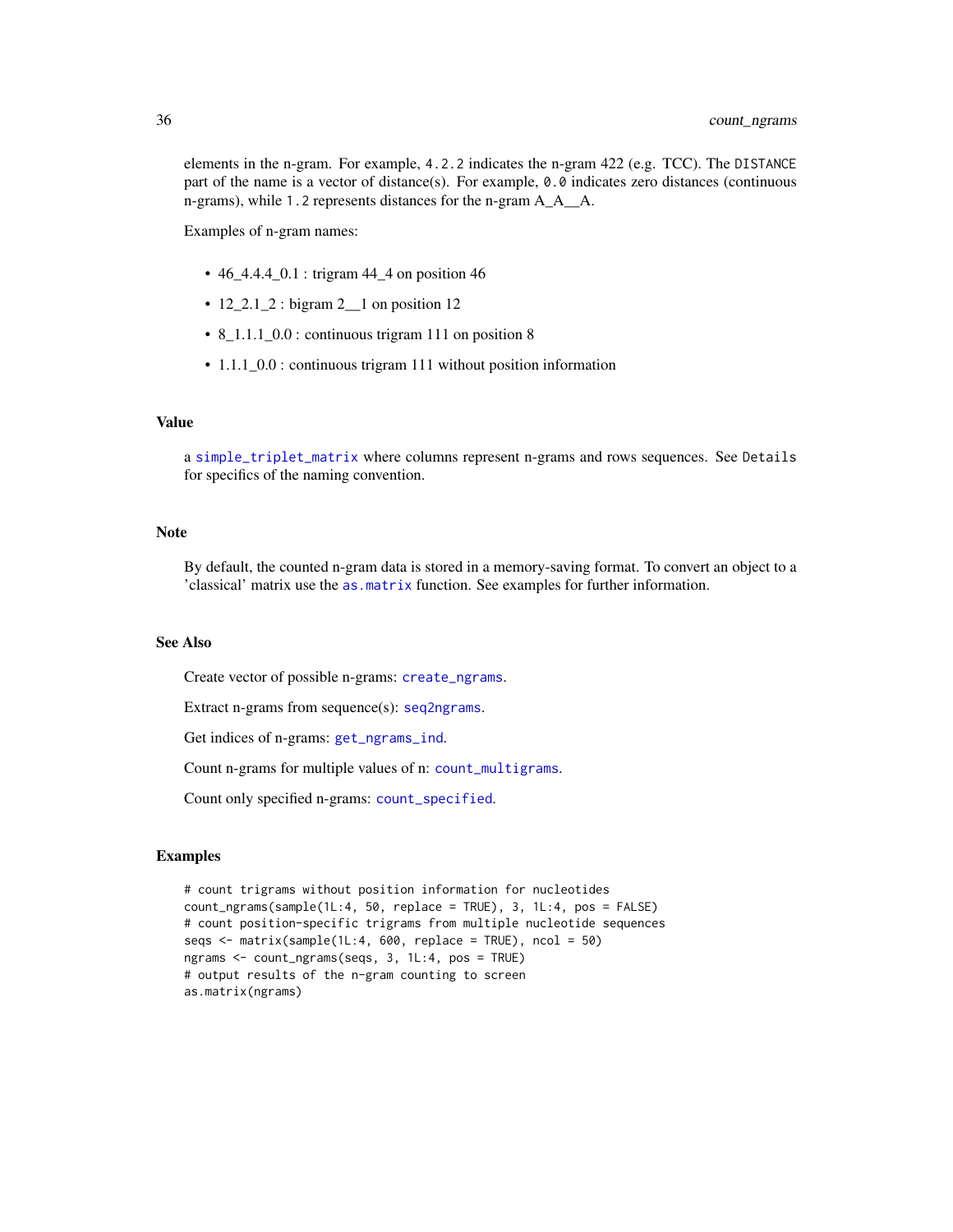<span id="page-36-1"></span><span id="page-36-0"></span>Counts specified n-grams in the input sequence(s).

#### Usage

count\_specified(seq, ngrams)

#### Arguments

| seg    | vector or matrix describing sequence(s). |
|--------|------------------------------------------|
| ngrams | vector of n-grams.                       |

# Details

[count\\_specified](#page-36-1) counts only selected n-grams declared by user in the ngrams parameter. Declared n-grams must be written using the biogram notation.

#### Value

A [simple\\_triplet\\_matrix](#page-0-0) where columns represent n-grams and rows sequences.

# See Also

Count all possible n-grams: [count\\_ngrams](#page-34-1).

```
seqs <- matrix(c(1, 2, 2, 1, 2, 1, 2, 1, 1, 2, 3, 4, 1, 2, 2, 4), nrow = 2)
count_specified(seqs, ngrams = c("1.1.1_0.0", "2.2.2_0.0", "1.1.2_0.0"))
```

```
seqs <- matrix(sample(1L:5, 200, replace = TRUE), nrow = 20)
count_specified(seqs, ngrams = c("2_4.2_0", "2_1.4_0", "3_1.3_0",
                                 "2_4.2_1", "2_1.4_1", "3_1.3_1",
                                 "2_4.2_2", "2_1.4_2", "3_1.3_2"))
```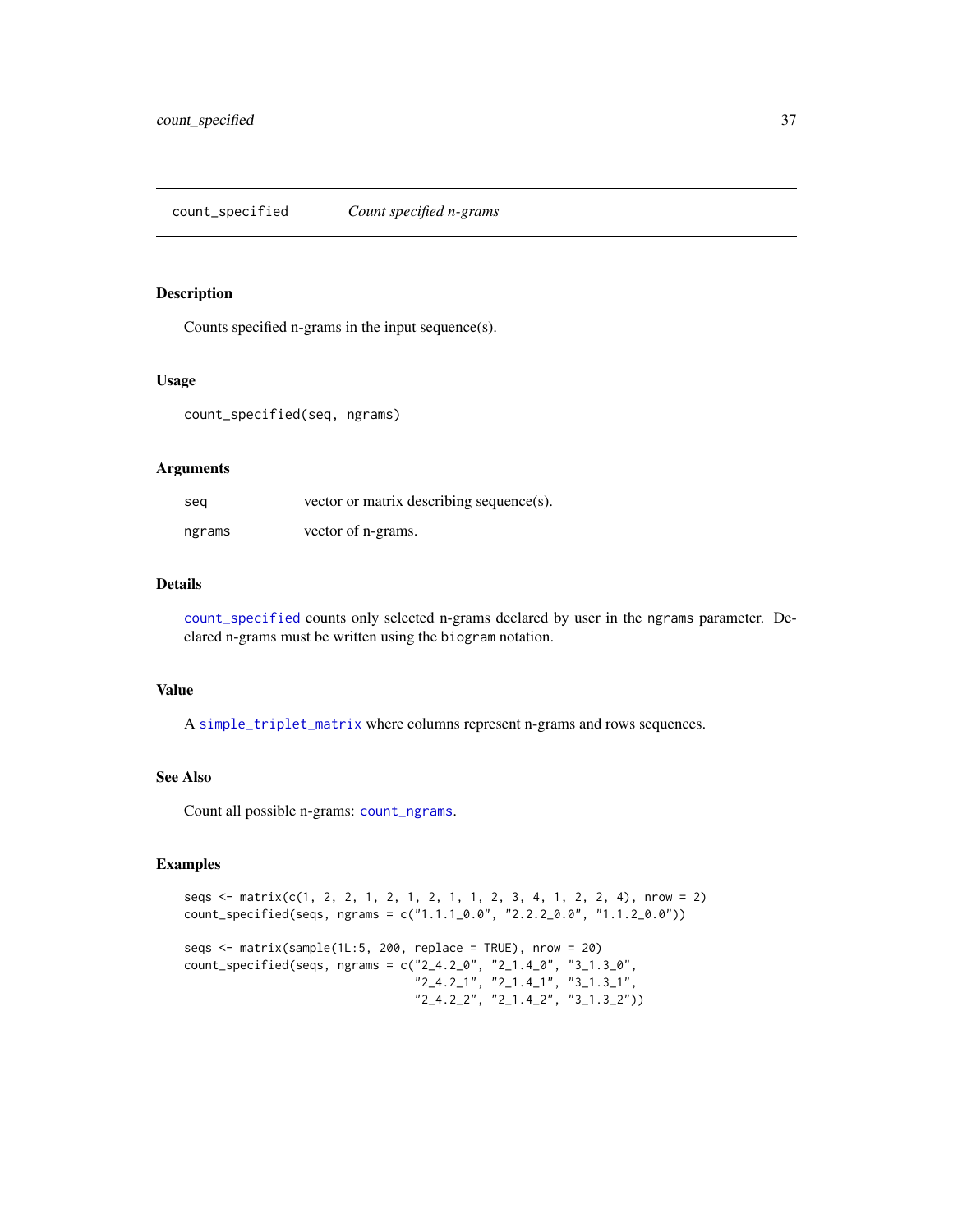<span id="page-37-0"></span>

Computes total number of n-grams that can be extracted from sequences.

# Usage

count\_total(seq, n, d)

# Arguments

| sea | a vector or matrix describing sequence(s).                                                             |
|-----|--------------------------------------------------------------------------------------------------------|
| n   | integer size of n-gram.                                                                                |
| d   | integer vector of distances between elements of n-gram (0 means consecutive<br>elements). See Details. |

# Details

The maximum number of possible n-grams is limited by their length and the distance between elements of the n-gram.

# Value

An integer rperesenting the total number of n-grams.

#### Note

A format of d vector is discussed in Details of [count\\_ngrams](#page-34-1). The maximum

```
seqs <- matrix(sample(1L:4, 600, replace = TRUE), ncol = 50)
# make several sequences shorter by replacing them partially with NA
seqs[8L:11, 46L:50] <- NA
seqs[1L, 31L:50] <- NA
count_total(seqs, 3, c(1, 0))
```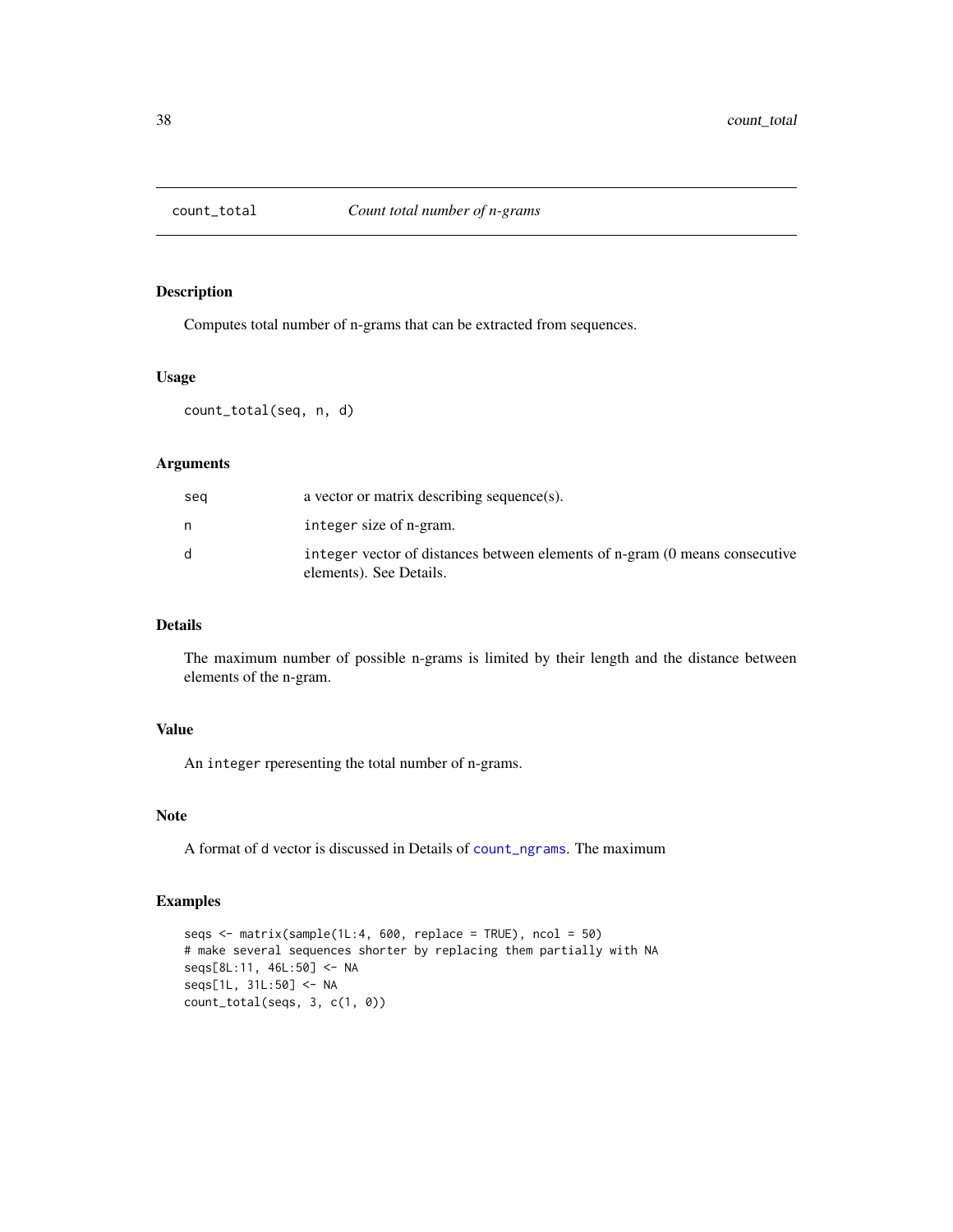<span id="page-38-0"></span>Reduces an alphabet using physicochemical properties.

# Usage

```
create_encoding(prop, len)
```
# Arguments

| prop | matrix of properties with number of column equal to the length of the alphabet.<br>Column must be named after elements of the alphabet. Each row represents a<br>different physicochemical property. |
|------|------------------------------------------------------------------------------------------------------------------------------------------------------------------------------------------------------|
| len  | length of the resulting encoding. Must be larger than zero and smaller than<br>number of elements in the alphabet.                                                                                   |

#### Details

The encoding is a list of groups to which elements of an alphabet should be reduced. All elements of the alphabet (all amino acids or all nucleotides) should appear in the encoding.

#### Value

An encoding.

#### See Also

[calc\\_ed](#page-24-1): calculate the encoding distance between two encodings. [encoding2df](#page-45-1): converts an encoding to a data frame. [validate\\_encoding](#page-65-1): validate a structure of an encoding.

# Examples

enc1 = list('1' = c("a", "t"),  $'2' = c("g", "c")$ encoding2df(enc1)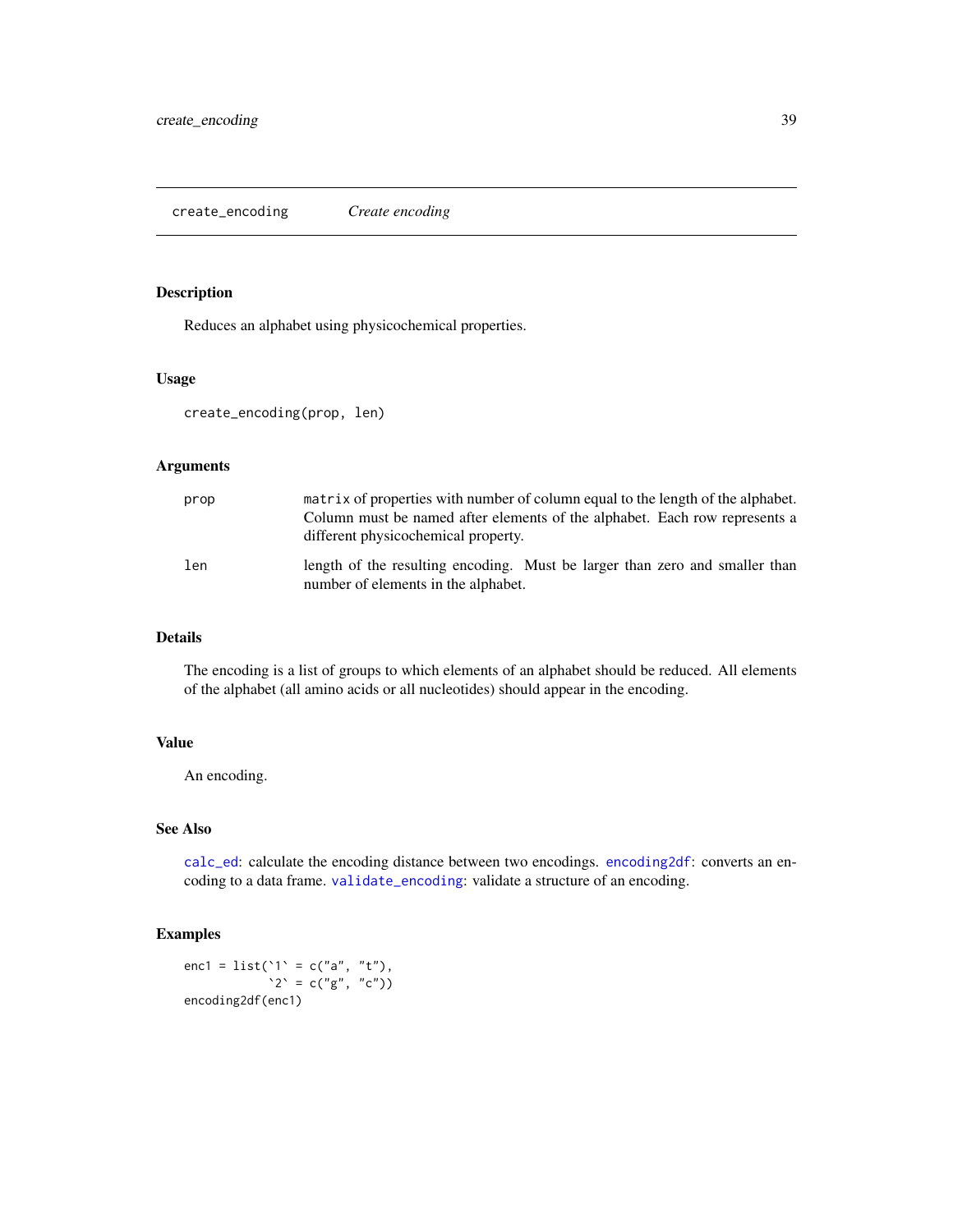<span id="page-39-0"></span>create\_feature\_target *Create feature according to given contingency matrix*

# Description

Creates a matrix of features and target based on the values from contingency matrix.

# Usage

create\_feature\_target(n11, n01, n10, n00)

# Arguments

| n11 | number of elements for which both target and feature equal 1.           |
|-----|-------------------------------------------------------------------------|
| n01 | number of elements for which target and feature equal 1,0 respectively. |
| n10 | number of elements for which target and feature equal 0,1 respectively. |
| n00 | number of elements for which both target and feature equal 0.           |

# Value

a matrix of 2 columns and n11+n10+n01+n00 rows. Columns represent target and feature vectors, respectively.

# Examples

```
# equivalent of
# target
# feature 10 375
# 15 600
target_feature <- create_feature_target(10, 375, 15, 600)
```
<span id="page-39-1"></span>create\_ngrams *Get all possible n-Grams*

# Description

Creates the vector of all possible n\_grams (for given n).

#### Usage

```
create_ngrams(n, u, possible_grams = NULL)
```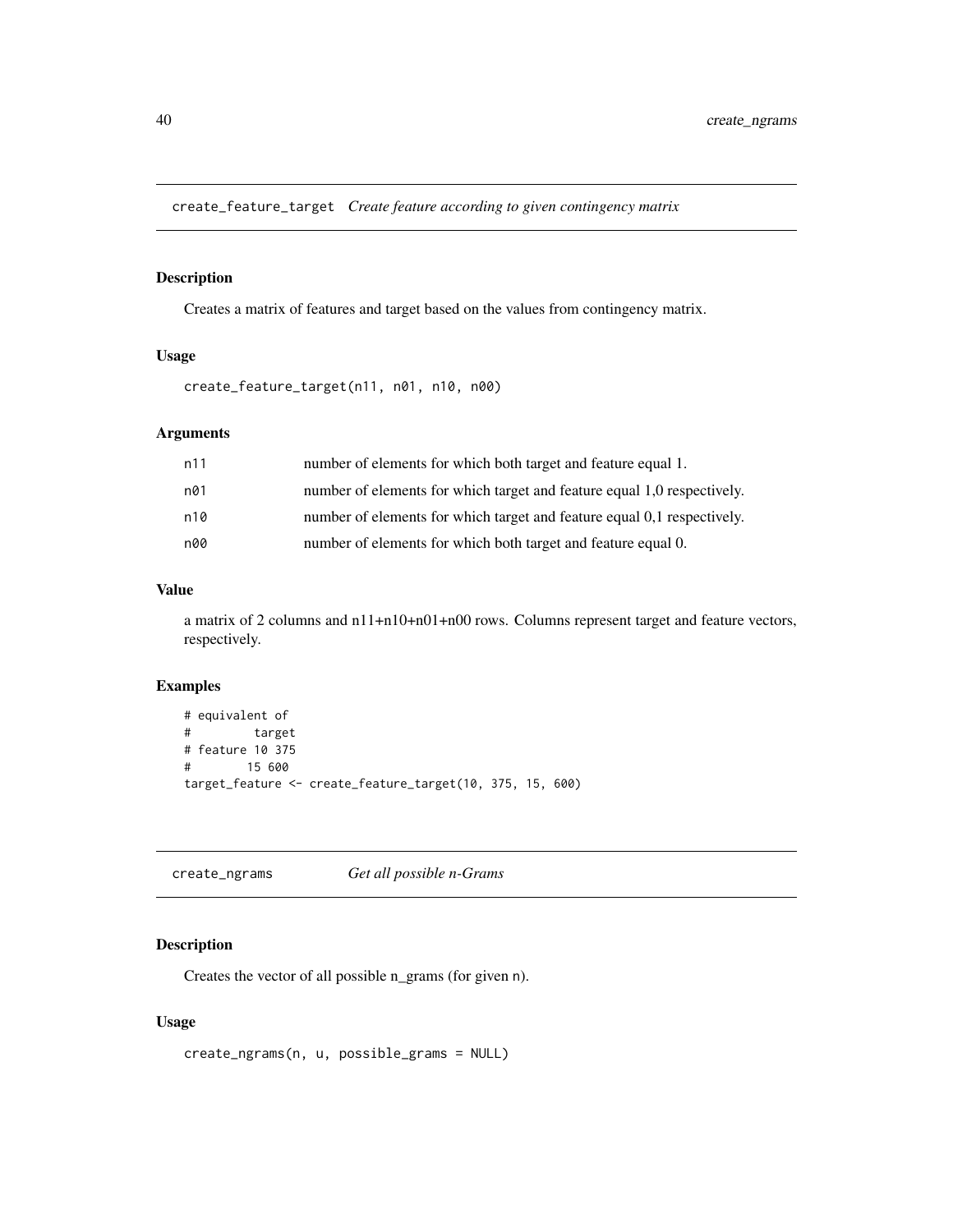#### <span id="page-40-0"></span>**Arguments**

| n | integer size of n-gram.                                                                                     |
|---|-------------------------------------------------------------------------------------------------------------|
| u | integer, numeric or character vector of all possible unigrams.                                              |
|   | possible grams number of possible n-grams. If not NULL n-grams do not contain information<br>about position |

#### Details

See Details section of [count\\_ngrams](#page-34-1) for more information about n-grams naming convention. The possible information about distance must be added by hand (see examples).

#### Value

a character vector. Elements of n-gram are separated by dot.

#### Note

Input data must be a matrix or data frame of numeric elements.

#### Examples

```
# bigrams for standard aminoacids
create_ngrams(2, 1L:20)
# bigrams for standard aminoacids with positions, 10 amino acid long sequence, so
# only 9 bigrams can be located in sequence
create_ngrams(2, 1L:20, 9)
# bigrams for DNA with positions, 10 nucleotide long sequence, distance 1, so only
# 8 bigrams in sequence
# paste0 adds information about distance at the end of n-gram
paste0(create_ngrams(2, 1L:4, 8), "_0")
```
<span id="page-40-1"></span>criterion\_distribution

*criterion\_distribution class*

# **Description**

A result of [distr\\_crit](#page-44-1) function.

#### Details

An object of class criterion\_distribution is a numeric matrix.

#### Data

1st column: possible values of criterion. 2nd column: probability density function. 3rd column: cumulative distribution function.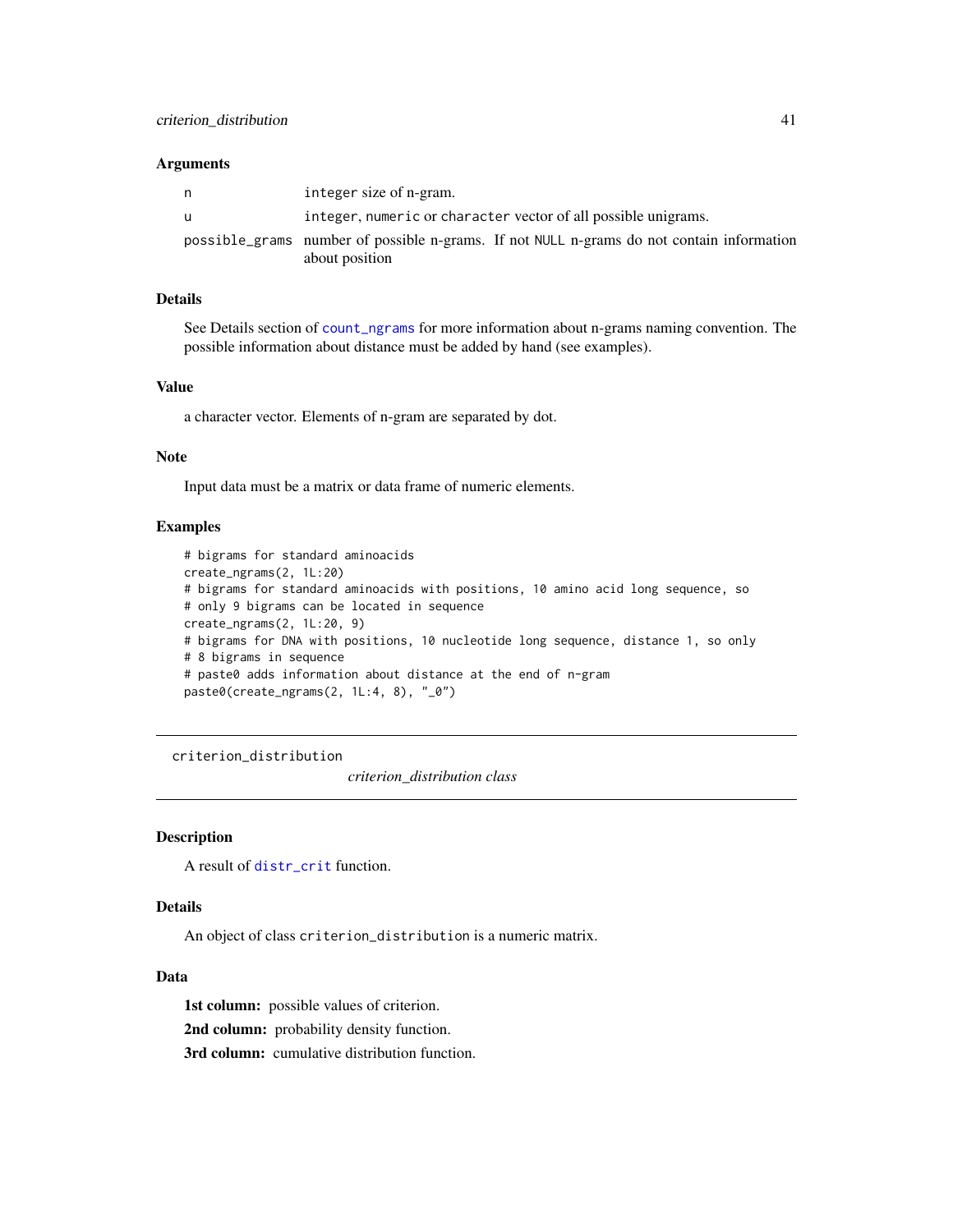# Attributes

plot\_data A matrix with values of the criterion and their probabilities. nice\_name 'Nice' name of the criterion.

<span id="page-41-2"></span>cut.feature\_test *Categorize tested features*

# Description

Categorizes results of [test\\_features](#page-63-1) function into groups based on their significance.

#### Usage

## S3 method for class 'feature\_test'  $cut(x, split = "significance's", breaks = c(0, 1e-04, 0.01, 0.05, 1), ...)$ 

# Arguments

| x      | an object of class feature_test.                                                                                                    |
|--------|-------------------------------------------------------------------------------------------------------------------------------------|
| split  | attribute along which output should be categorized. Possible values are "significances",<br>"positives" and "negatives". See Value. |
| breaks | a vector of significances of frequencies along which n-grams are aggregated.<br>See description of cut function and Details.        |
| .      | further parameters accepted by the cut function.                                                                                    |

# Value

the value of function depends on the split parameter. The function returns a named list of length equal to the length of significances (when split equals "significances") or frequencies (when split equals "positives" or "negatives") minus one. Each elements of the list contains names of the n-grams belonging to the given significance or frequency group.

<span id="page-41-1"></span>decode\_ngrams *Decode n-grams*

### Description

Transforms a vector of n-grams into a human-friendly form.

#### Usage

decode\_ngrams(ngrams)

<span id="page-41-0"></span>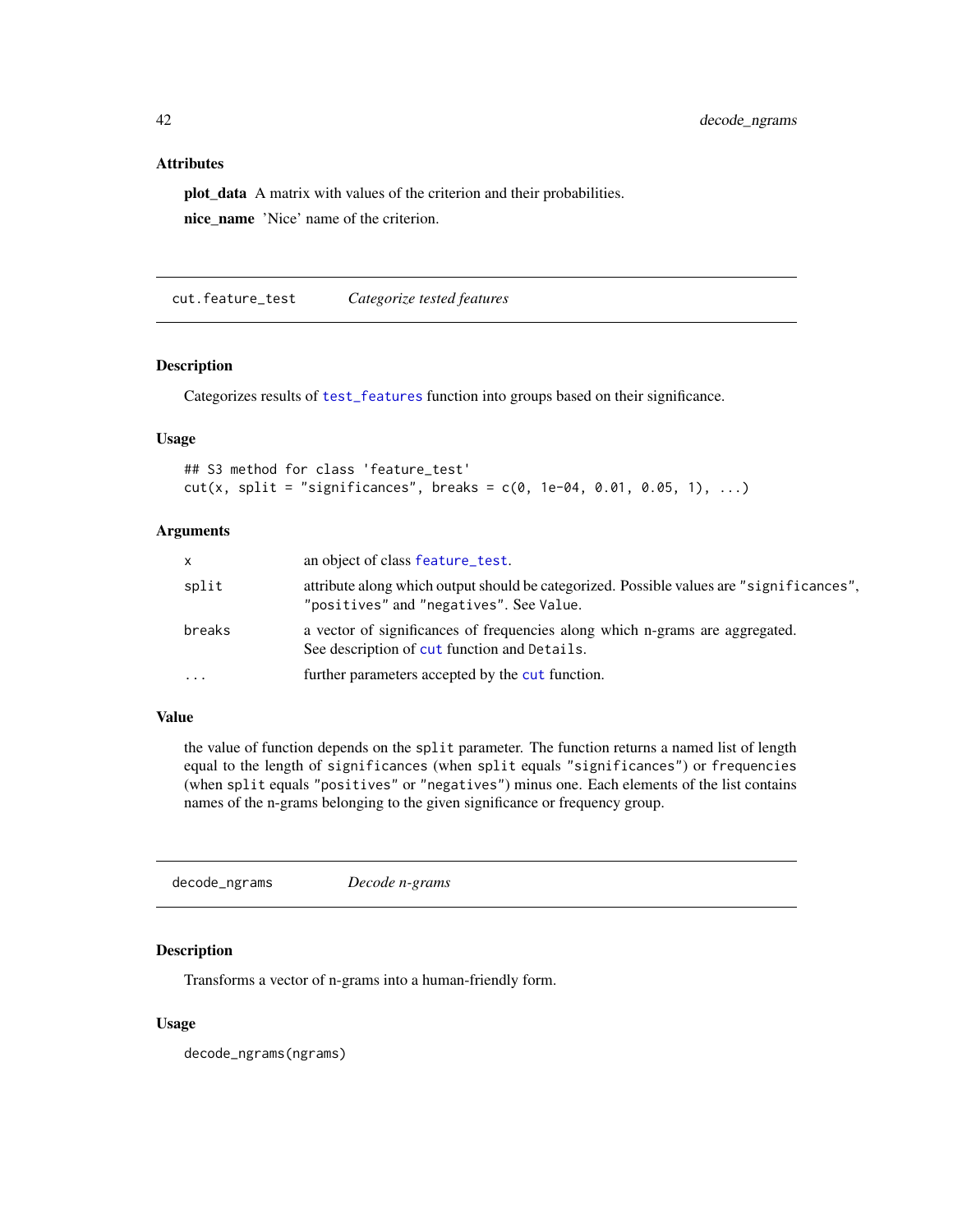# <span id="page-42-0"></span>degenerate 43

#### Arguments

ngrams a character vector of n-grams.

# Value

a character vector of length equal to the number of n-grams.

#### Note

Decoded n-grams lose the position information.

# See Also

Validate n-gram structure: [is\\_ngram](#page-53-1).

Inverse function: [code\\_ngrams](#page-31-1).

#### Examples

decode\_ngrams(c("2\_1.1.2\_0.1", "3\_1.1.2\_2.0", "3\_2.2.2\_0.0"))

<span id="page-42-1"></span>degenerate *Degenerate protein sequence*

#### Description

'Degenerates' amino acid or nucleic sequence by aggregating elements to bigger groups.

# Usage

degenerate(seq, element\_groups)

# Arguments

| seg | character vector or matrix representing single sequence.                                    |
|-----|---------------------------------------------------------------------------------------------|
|     | element_groups encoding of elements: list of groups to which elements of sequence should be |
|     | aggregated. Must have unique names.                                                         |

# Value

A character vector or matrix (if input is a matrix) containing aggregated elements.

#### Note

Characters not present in the element\_groups will be converted to NA with a warning.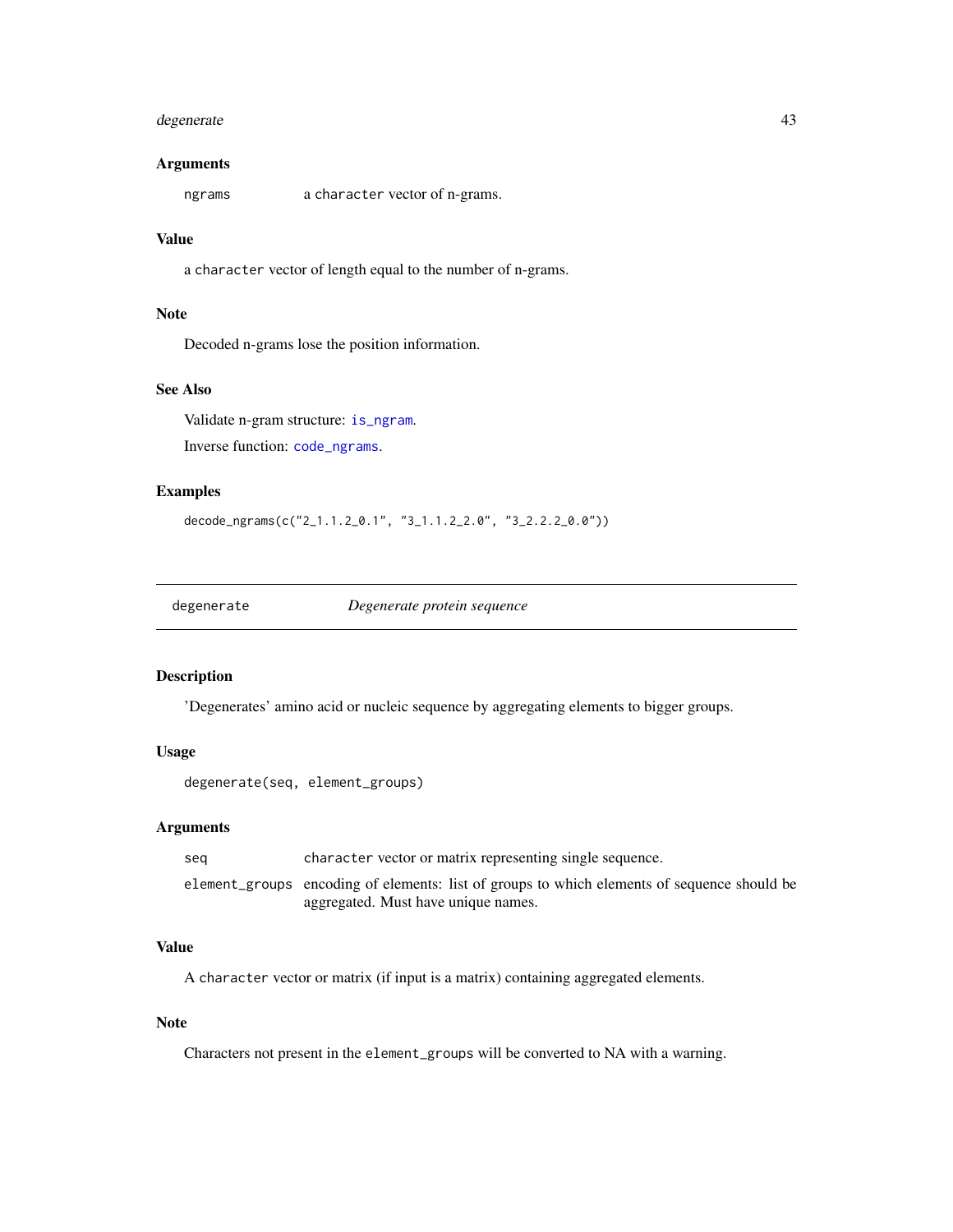# See Also

[l2n](#page-53-2) to easily convert information stored in biological sequences from letters to numbers. [calc\\_ed](#page-24-1) to calculate distance between encodings.

# Examples

```
sample_seq <- c(1, 3, 1, 3, 4, 4, 3, 1, 2)
table(sample_seq)
# aggregate sequence to purins and pyrimidines
deg_seq <- degenerate(sample_seq, list(w = c(1, 4), s = c(2, 3)))table(deg_seq)
```
degenerate\_ngrams *Degenerate n-grams*

#### Description

'Degenerates' n-grams by aggregating amino acid or nucleotide elements into bigger groups.

# Usage

```
degenerate_ngrams(x, element_groups, binarize = FALSE)
```
# Arguments

| $\mathsf{x}$ | object containing n-grams.                                                                                                        |
|--------------|-----------------------------------------------------------------------------------------------------------------------------------|
|              | element_groups encoding of elements: list of groups to which elements of n-grams should be<br>aggregated. Must have unique names. |
| binarize     | logical indicating if n-grams should be binarized                                                                                 |

#### Value

A character vector or matrix (if input is a matrix) containing degenerated n-grams.

<span id="page-43-0"></span>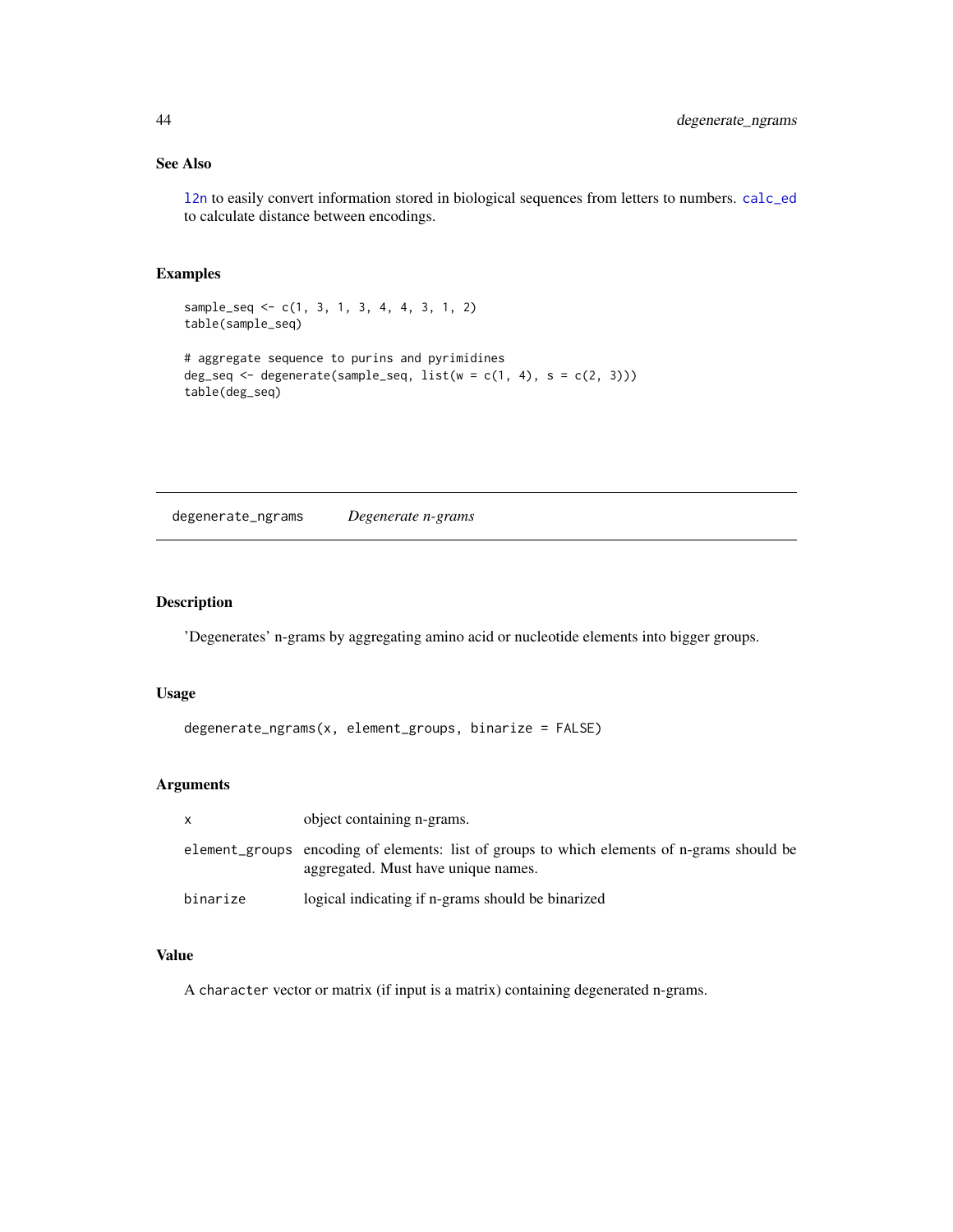<span id="page-44-1"></span><span id="page-44-0"></span>

Computes criterion distribution under null hypothesis for all contingency tables possible for a feature and a target.

#### Usage

```
distr_crit(target, feature, criterion = "ig", iter_limit = 200)
```
#### Arguments

| target     | $\{0,1\}$ -valued target vector. See Details.                                                                  |
|------------|----------------------------------------------------------------------------------------------------------------|
| feature    | $\{0,1\}$ -valued feature vector. See Details.                                                                 |
| criterion  | criterion used for calculations of distribution. See calc_criterion for the list<br>of avaible criteria.       |
| iter limit | limit the number of calculated contingence matrices. If NULL, computes all pos-<br>sible contingence matrices. |

# Details

both target and feature vectors may contain only 0 and 1.

# Value

An object of class [criterion\\_distribution](#page-40-1).

# See Also

[calc\\_criterion](#page-22-1).

```
target_feature <- create_feature_target(10, 375, 15, 600)
distr_crit(target = target_feature[,1], feature = target_feature[,2])
```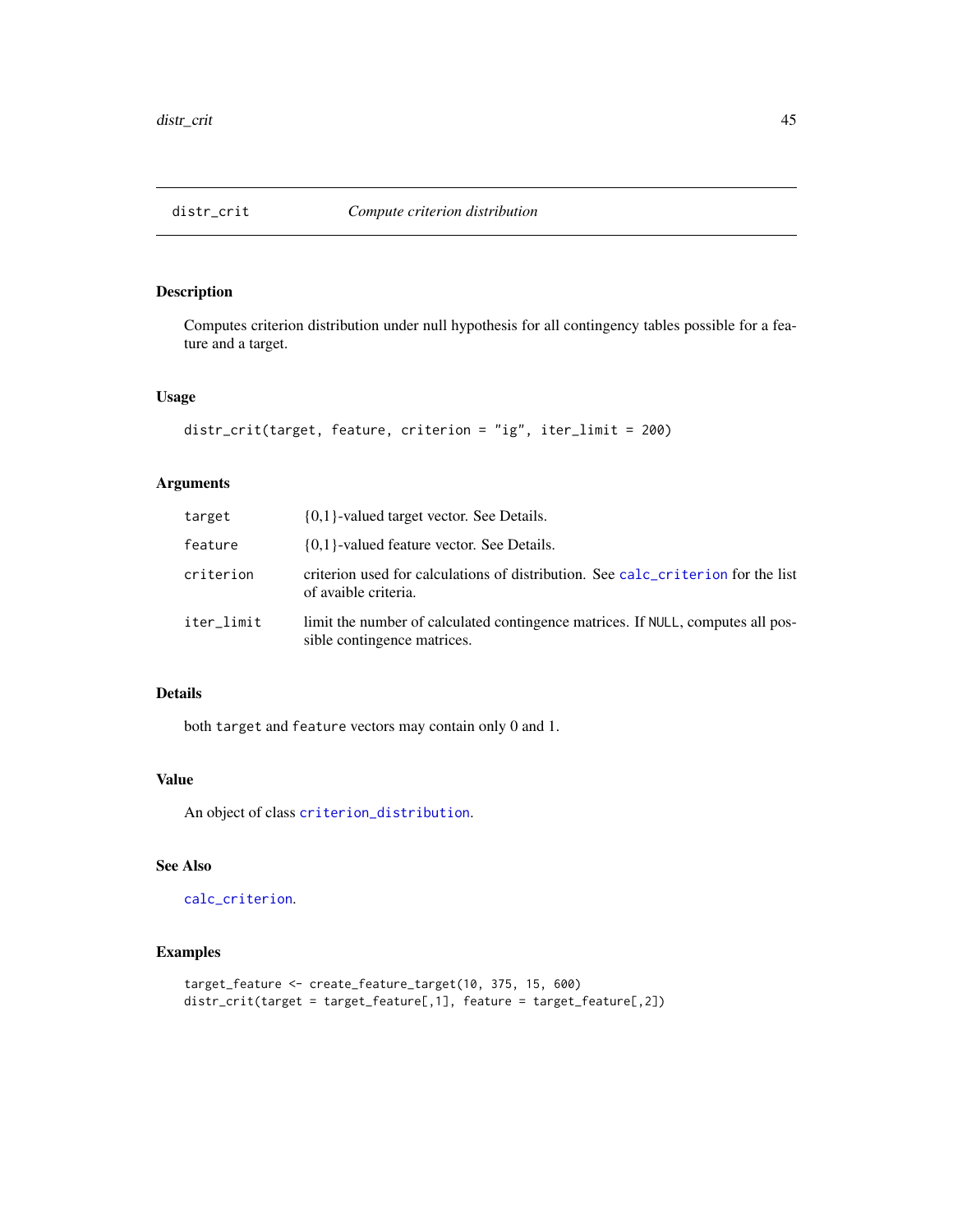<span id="page-45-1"></span><span id="page-45-0"></span>

Converts an encoding to a data frame.

# Usage

encoding2df(x, sort = FALSE)

#### Arguments

|      | encoding.                                      |
|------|------------------------------------------------|
| sort | if TRUE rows are sorted according to elements. |

# Details

The encoding is a list of groups to which elements of an alphabet should be reduced. All elements of the alphabet (all amino acids or all nucleotides) should appear in the encoding.

# Value

data frame with two columns. First column represents an index of a group in the supplied encoding and the second column contains all elements of the encoding.

#### See Also

[calc\\_ed](#page-24-1): calculate the encoding distance between two encodings. [encoding2df](#page-45-1): converts an encoding to a data frame. [validate\\_encoding](#page-65-1): validate a structure of an encoding.

#### Examples

```
create_encoding(aaprop[1L:5, ], 5)
```
fast\_crosstable *2d cross-tabulation*

#### Description

Quickly cross-tabulates two binary vectors.

#### Usage

```
fast_crosstable(target, len_target, pos_target, feature)
```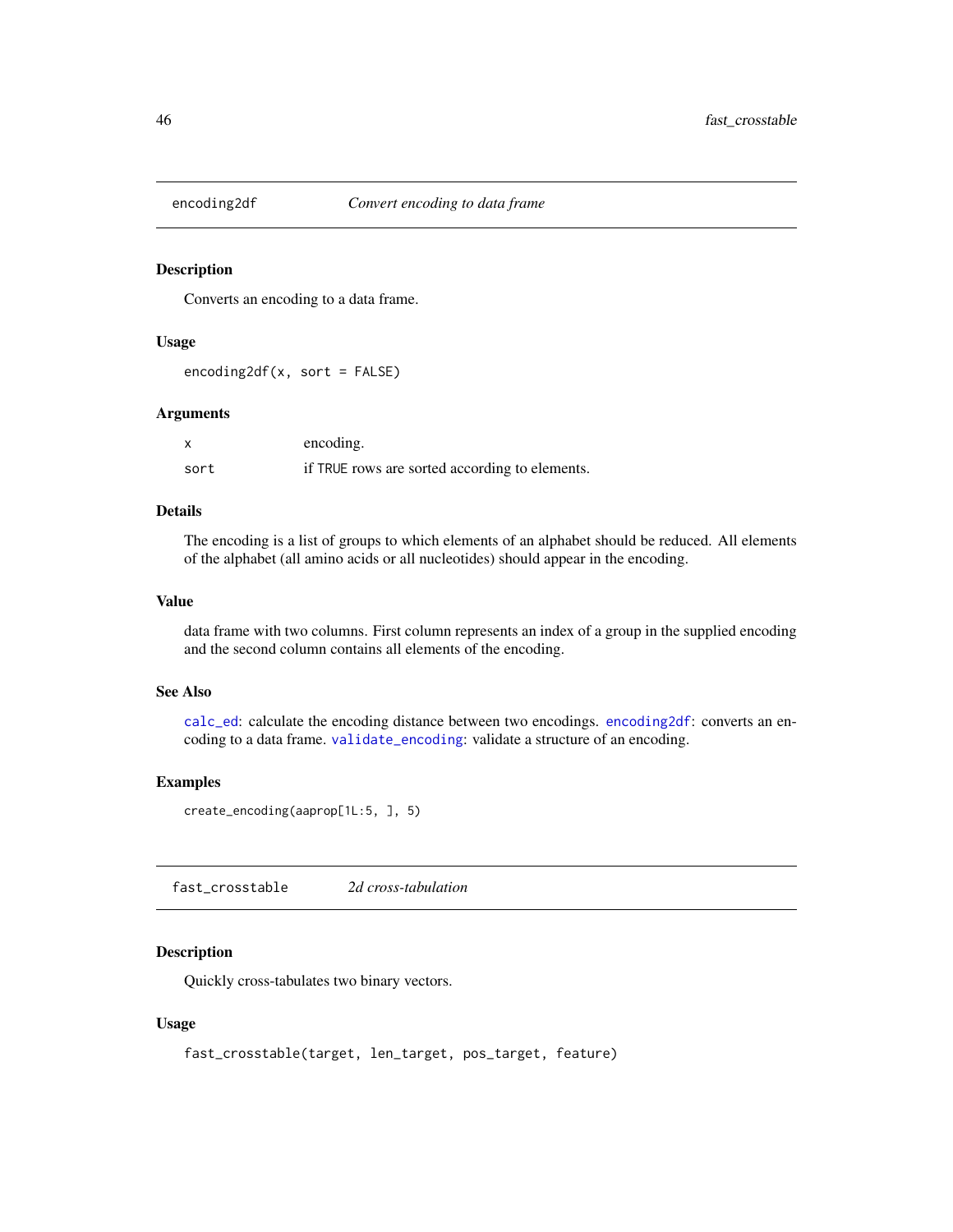# <span id="page-46-0"></span>feature\_test 47

# Arguments

| target     | target.                                        |
|------------|------------------------------------------------|
| len_target | length of the target vector.                   |
| pos_target | number of positive cases in the target vector. |
| feature    | feature vector.                                |

# Details

Input looks odd, but the function was build to be fast subroutine of [calc\\_ig](#page-25-1), which works on many features but only one target.

# Value

a vector of length four:

- 1. target +, feature+
- 2. target +, feature-
- 3. target -, feature+
- 4. target -, feature-

# Note

Binary vector means a numeric vector with 0 or 1.

# Examples

```
tar <- sample(0L:1, 100, replace = TRUE)
feat <- sample(0L:1, 100, replace = TRUE)
fast_crosstable(tar, length(tar), sum(tar), feat)
```
<span id="page-46-1"></span>feature\_test *feature\_test class*

# Description

A result of [test\\_features](#page-63-1) function.

#### Details

An object of the feature\_test class is a numeric vector of p-values. Additional attributes characterizes futher the details of test which returned these p-values.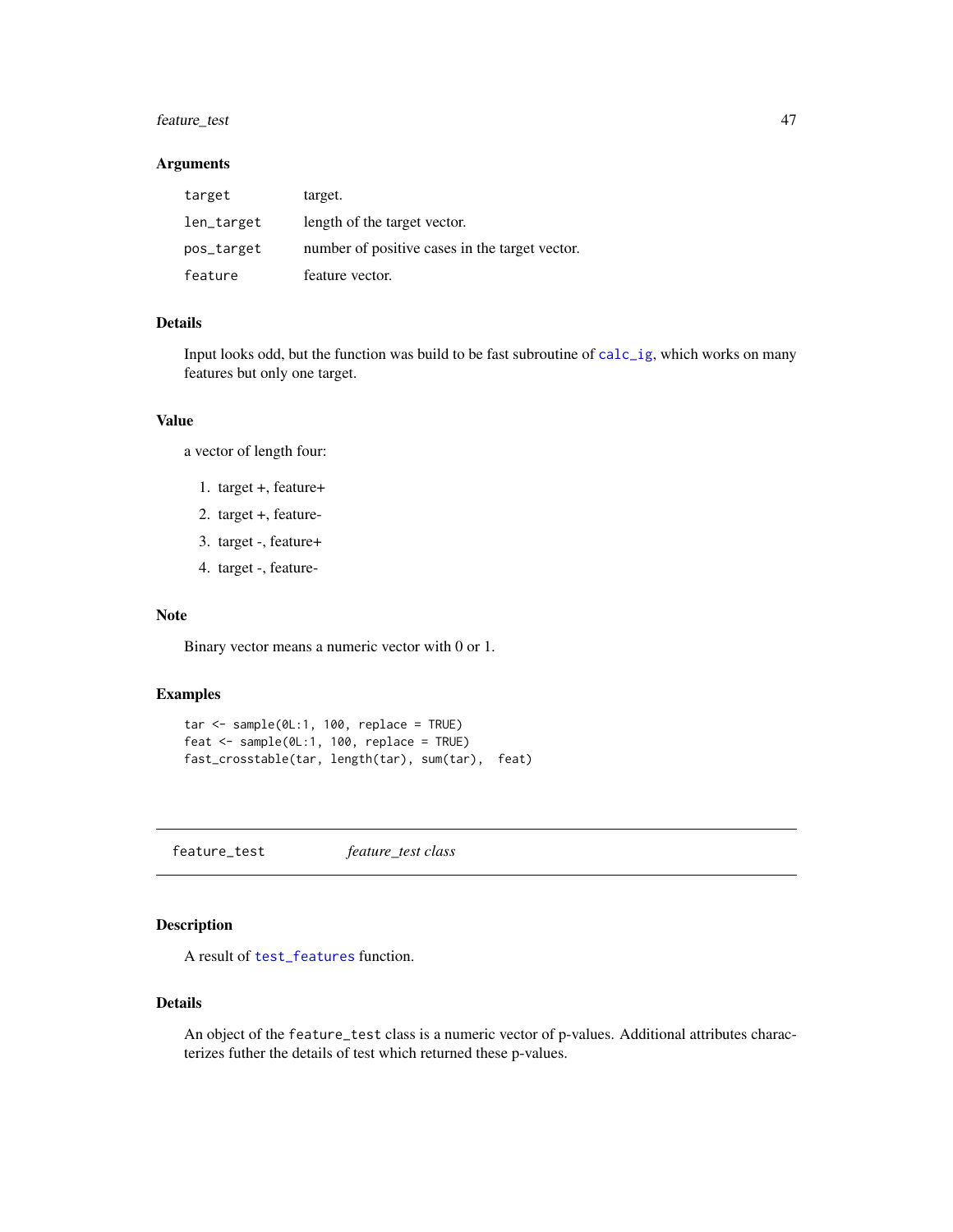# Attributes

criterion the criterion used in permutation test.

adjust the name of p-value adjusting method.

times the number of permutations. If QuiPT was chosen NA.

occ frequency of features splitted in subset based on the value of target.

# See Also

Methods:

- [as.data.frame.feature\\_test](#page-21-1)
- [cut.feature\\_test](#page-41-2)
- [print.feature\\_test](#page-58-1)
- [summary.feature\\_test](#page-62-1)

full2simple *Convert encoding from full to simple format*

# Description

Converts an encoding from the full format to the simple format.

# Usage

full2simple(x)

#### Arguments

x encoding.

```
aa1 = list('1' = c("g", "a", "p", "v", "m", "1", "i"),2^{\circ} = c("k", "h"),
           's' = c("d", "e"),A' = c("f", "r", "w", "y", "s", "t", "c", "n", "q"))full2simple(aa1)
```
<span id="page-47-0"></span>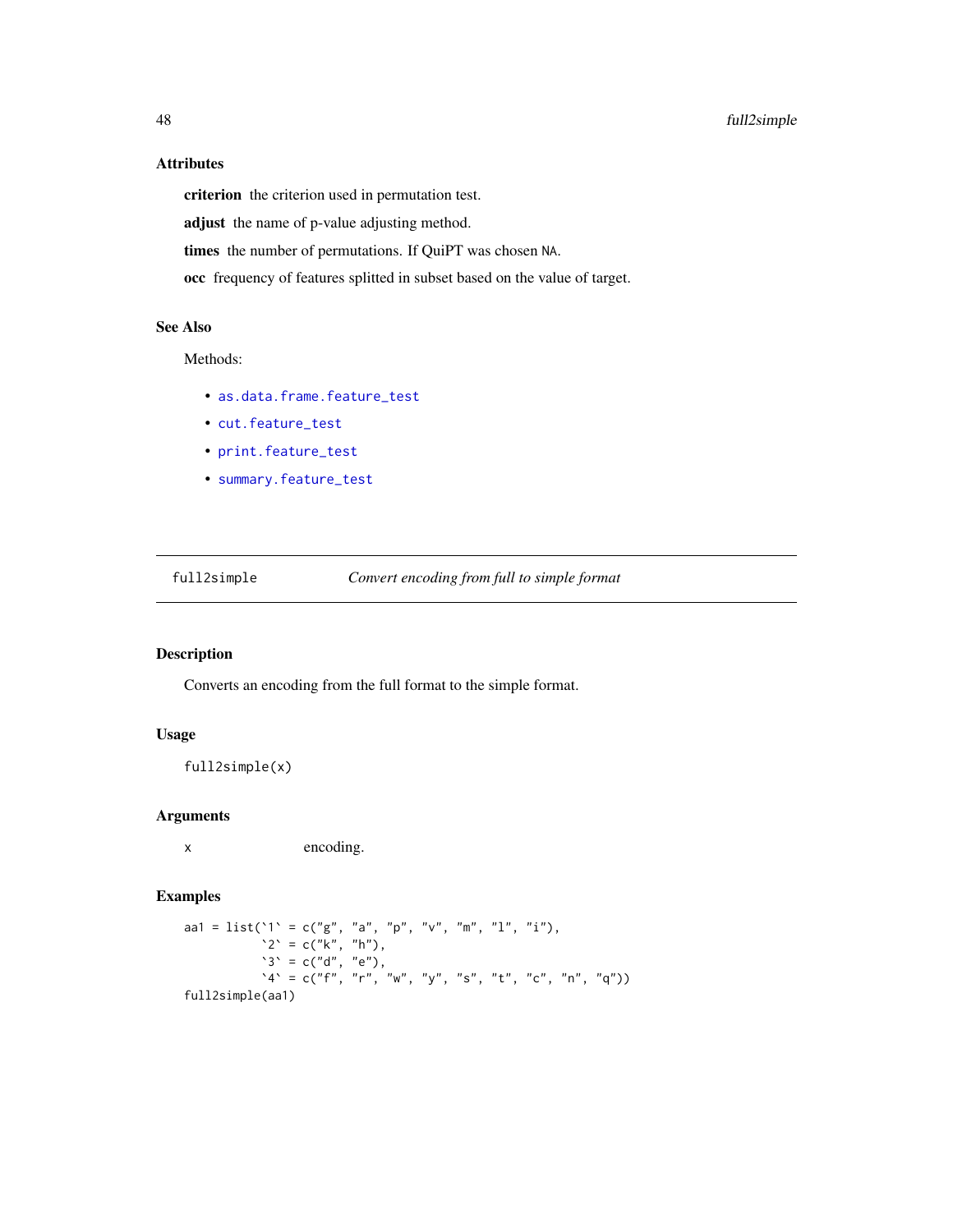<span id="page-48-1"></span><span id="page-48-0"></span>gap\_ngrams *Gap n-grams*

# **Description**

Introduces gaps in the n-grams.

#### Usage

gap\_ngrams(ngrams)

# Arguments

ngrams a vector of positioned n-grams (as created by [count\\_ngrams](#page-34-1)).

# Details

A single element of the input n-gram at a time will be replaced by a gap. For example, introducing gaps in n-gram 2\_1.1.2\_0.1 will results in three n-grams: 3\_1.2\_1 (where the 2\_1\_0 unigram was replaced by a gap), 2\_1.2\_2 and 2\_1.1\_0.

#### Value

A character vector of (n-1)-grams with introduced gaps.

#### See Also

Reverse function: [add\\_1grams](#page-20-1).

# Examples

```
gap_ngrams(c("2_1.1.2_0.1", "3_1.1.2_0.0", "3_2.2.2_0.0"))
gap_ngrams(c("1.1.2_0.1", "1.1.2_0.0", "2.2.2_0.0"))
```
<span id="page-48-2"></span>generate\_sequence *Generate sequence*

# Description

Generate a sequences using an alphabet of unigrams and set of rules.

#### Usage

generate\_sequence(alphabet, regions)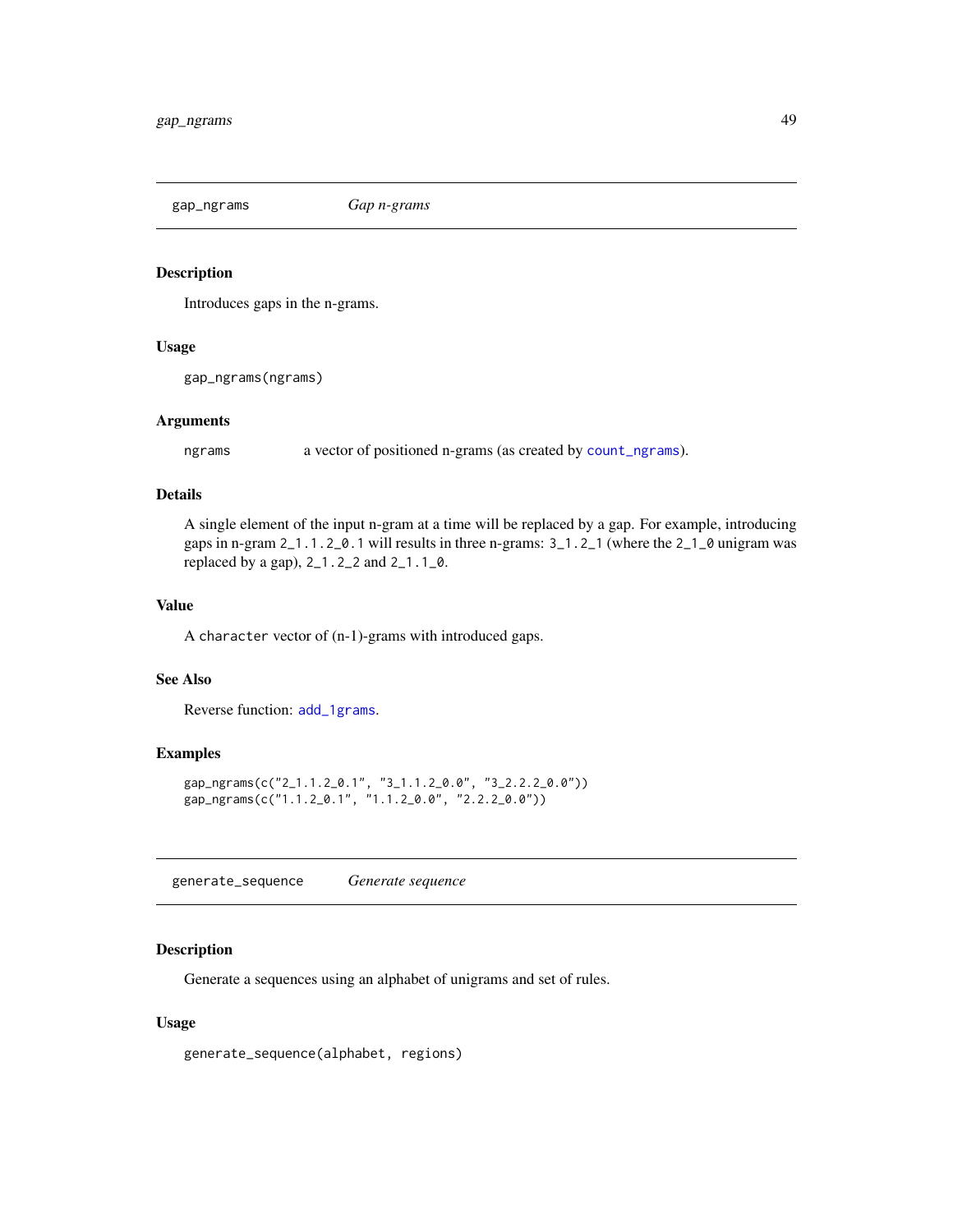# <span id="page-49-0"></span>Arguments

| alphabet | the unigram alphabet. Columns are equivalent to unigrams and rows to particu-<br>lar properties. |
|----------|--------------------------------------------------------------------------------------------------|
| regions  | a list of rules describing regions.                                                              |

generate\_single\_region

*Generate single region*

# Description

Generate a region using an alphabet of unigrams and considering provided set of rules.

# Usage

```
generate_single_region(alphabet, reg_len, prop_ranges, exactness)
```
# Arguments

| alphabet    | the unigram alphabet. Columns are equivalent to unigrams and rows to particu-<br>lar properties.                                                                                                                                                           |
|-------------|------------------------------------------------------------------------------------------------------------------------------------------------------------------------------------------------------------------------------------------------------------|
| reg_len     | the number of unigrams inside the region.                                                                                                                                                                                                                  |
| prop_ranges | required intervals of properties of unigrams in the region. See Details.                                                                                                                                                                                   |
| exactness   | a numeric value between 0 and 1 defining how strictly unigrams are kept within<br>prop_ranges. If 1, only unigrams within prop_ranges are inside the region.<br>if 0.9, there is 10 unigrams that are not in the prop_ranges will be inside the<br>region. |

```
props1 <- list(P1 = c(0, 0.5),
              P2 = c(0.2, 0.4),P3 = c(0.5, 1),P4 = c(0, 0)props2 <- list(P1 = c(0.5, 1),
              P2 = c(0.4, 1),P3 = c(0, 0.5),
              P4 = c(1, 1)alph <- generate_unigrams(c(replicate(8, props1, simplify = FALSE),
                           replicate(12, props2, simplify = FALSE)),
                         unigram_names = letters[1L:20])
rules1 <- list(P1 = c(0.5, 1),
              P2 = c(0.4, 1),
```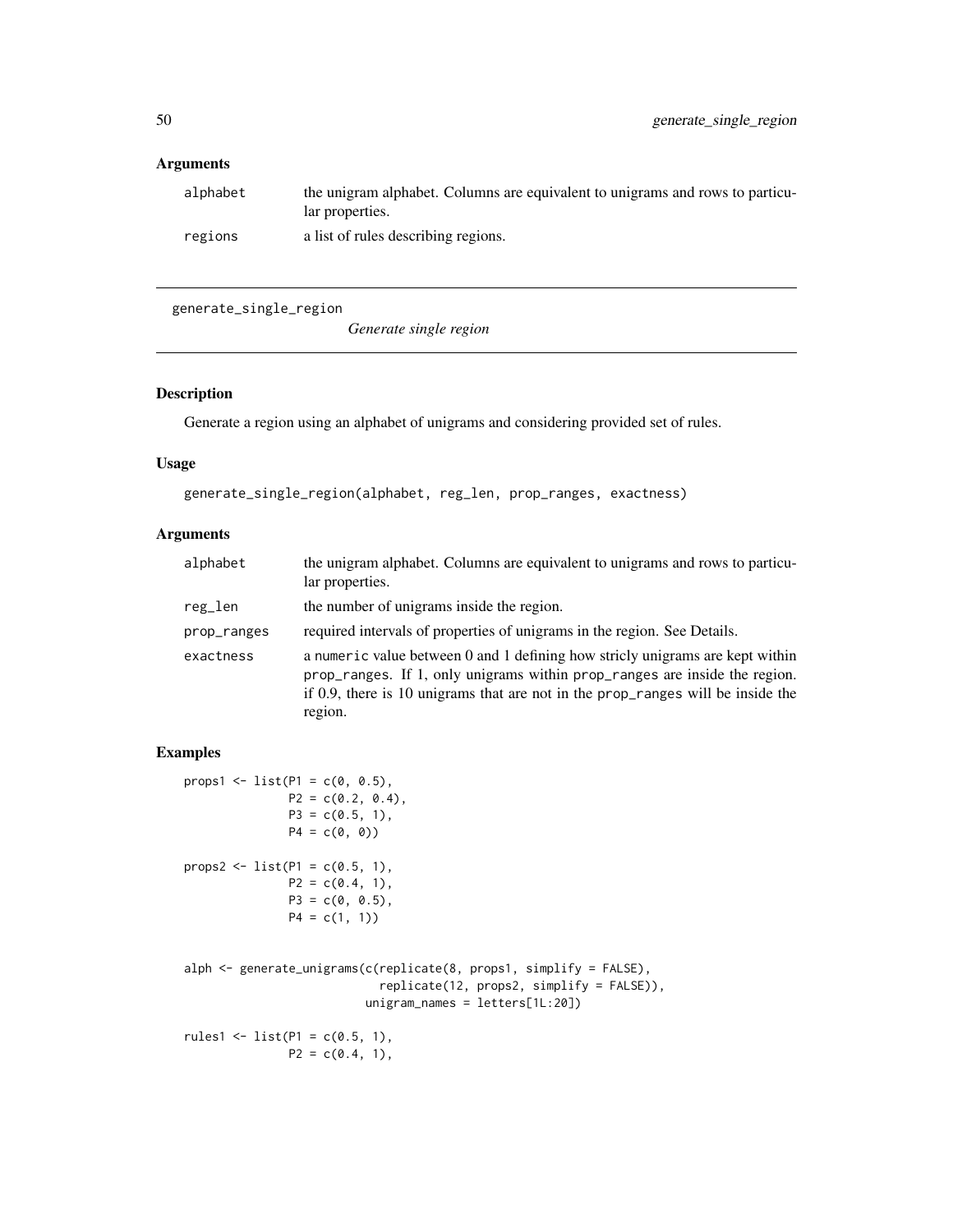$P3 = c(0, 0.5)$ ,  $P4 = c(1, 1)$ 

<span id="page-50-0"></span>generate\_single\_region(alph, 10, rules1, 0.9)

generate\_single\_unigram

*Generate single unigram*

#### Description

Assign randomly generated properties to a single unigram.

#### Usage

generate\_single\_unigram(unigram\_ranges)

#### Arguments

unigram\_ranges list of ranges containing respective properties. If named, names are preserved.

#### See Also

generate\_single\_unigram is a helper function for [generate\\_unigrams](#page-50-1).

# Examples

generate\_single\_unigram(list(P1 = c(0, 0.5),  $P2 = c(0.2, 0.4),$  $P3 = c(0.5, 1),$  $P4 = c(0, 0))$ 

<span id="page-50-1"></span>generate\_unigrams *Generate unigrams*

# Description

Generates an alphabet of unigrams based on given list of properties.

#### Usage

```
generate_unigrams(unigram_list, unigram_names = NULL, prop_names = NULL)
```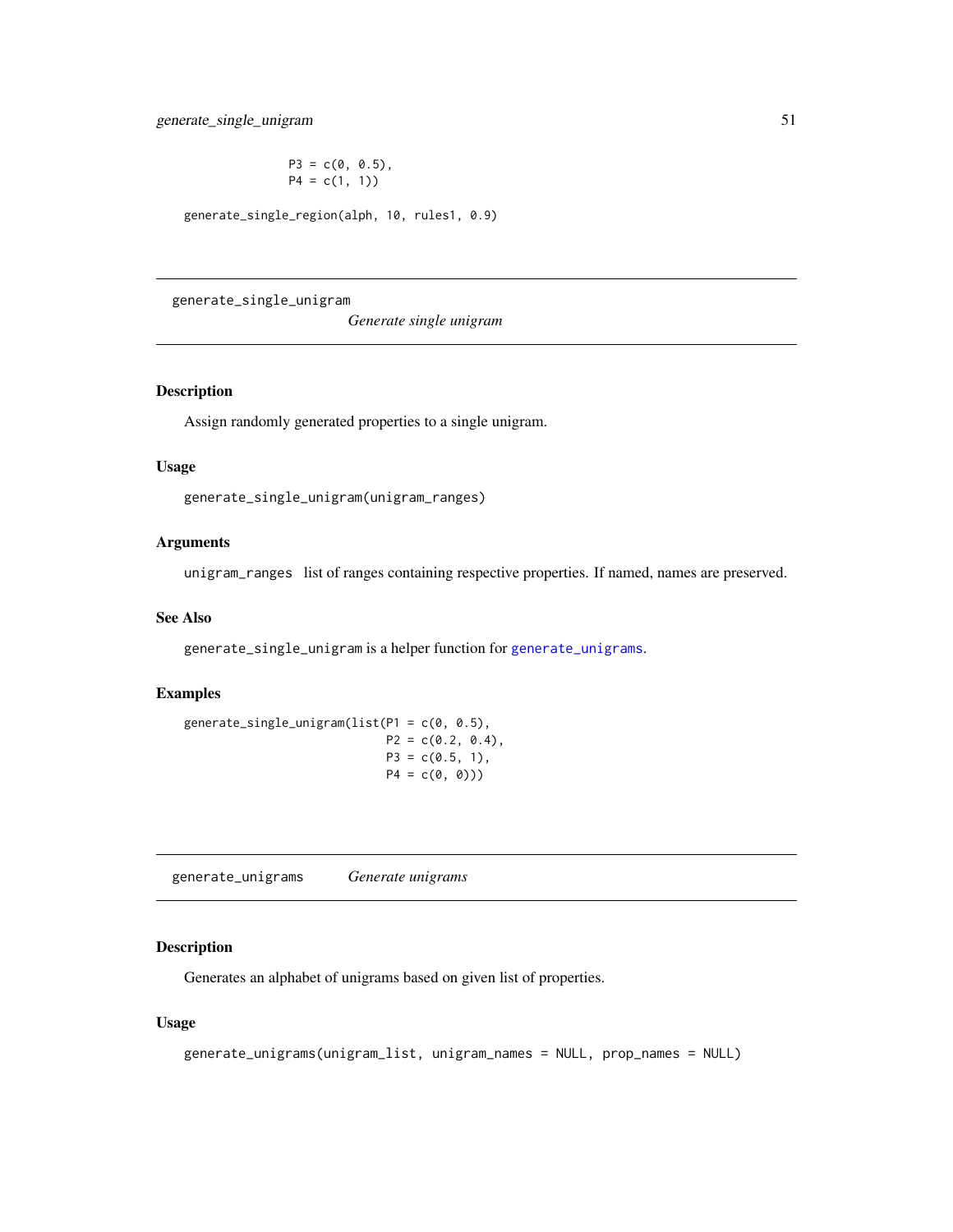# Arguments

| unigram_list  | a list of unigrams' parameters. See Details.                               |
|---------------|----------------------------------------------------------------------------|
| unigram_names | names of unigrams. If not NULL, will overwrite any existing unigram names. |
| prop_names    | names of properties. If not NULL, will overwrite any existing names.       |

# Details

Unigram parameters are represented as a list of intervals, where each interval corresponds to a different property. The function generate unigrams randomly choosing values of properties from given intervals using uniform distribution. All lists of ranges should have the same length, which equils to describing each unigram using the same properties.

#### Examples

```
props1 <- list(P1 = c(0, 0.5),
              P2 = c(0.2, 0.4),P3 = c(0.5, 1),P4 = c(0, 0)props2 <- list(P1 = c(0.5, 1),
              P2 = c(0.4, 1),P3 = c(0, 0.5),
              P4 = c(1, 1)
```

```
alph <- generate_unigrams(c(replicate(8, props1, simplify = FALSE),
                          replicate(12, props2, simplify = FALSE)),
                          unigram_names = letters[1L:20])
```
<span id="page-51-1"></span>get\_ngrams\_ind *Get indices of n-grams*

#### Description

Computes list of n-gram elements positions in sequence.

#### Usage

get\_ngrams\_ind(len\_seq, n, d)

#### Arguments

| len_seq | integer value describing sequence's length.                                                            |
|---------|--------------------------------------------------------------------------------------------------------|
|         | integer size of n-gram.                                                                                |
|         | integer vector of distances between elements of n-gram (0 means consecutive<br>elements). See Details. |

<span id="page-51-0"></span>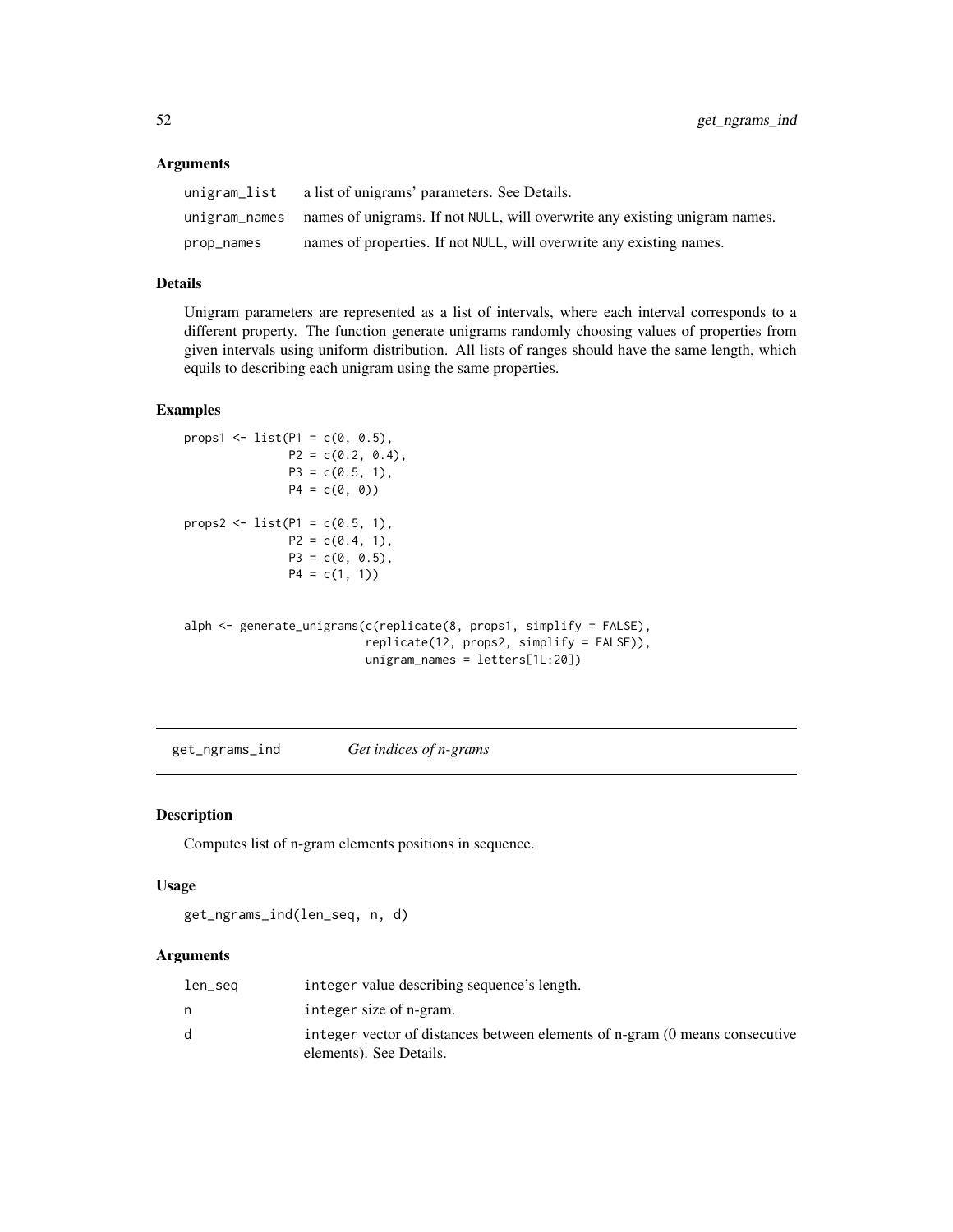<span id="page-52-0"></span>human\_cleave 53

#### Details

A format of d vector is discussed in Details of [count\\_ngrams](#page-34-1).

#### Value

A list with number of elements equal to n. Every element is a vector containing locations of given n-gram letter. For example, first element of list contain indices of first letter of all n-grams. The attribute d of output contains distances between letter used to compute locations (see Details).

#### Examples

# positions trigrams in sequence of length 10 get\_ngrams\_ind(10, 9, 0)

human\_cleave *Human signal peptides cleavage sites*

#### **Description**

A set of 648 cleavage sites and 648 parts of mature proteins shortly after cleavage sites derived from human proteome.

# Format

A data frame with 1296 observations on the following 10 variables. Columns from P1 to P9 describes positions in an extracted peptide. tar is a target vector. It has value 1 if a peptide is a cleavage site and 0 if not.

#### Details

Each peptide in the data set is nine amino acid residues long. In case of cleavage sites, the clevage is located between fifth and sixth peptide. The non-cleavage sites are parts of mature proteins starting five positions after cleavage site.

#### Note

Amino acid residues were recoded as integers.

#### Source

#### [UniProt](http://www.uniprot.org/)

```
data(human_cleave)
table(human_cleave[, 1])
```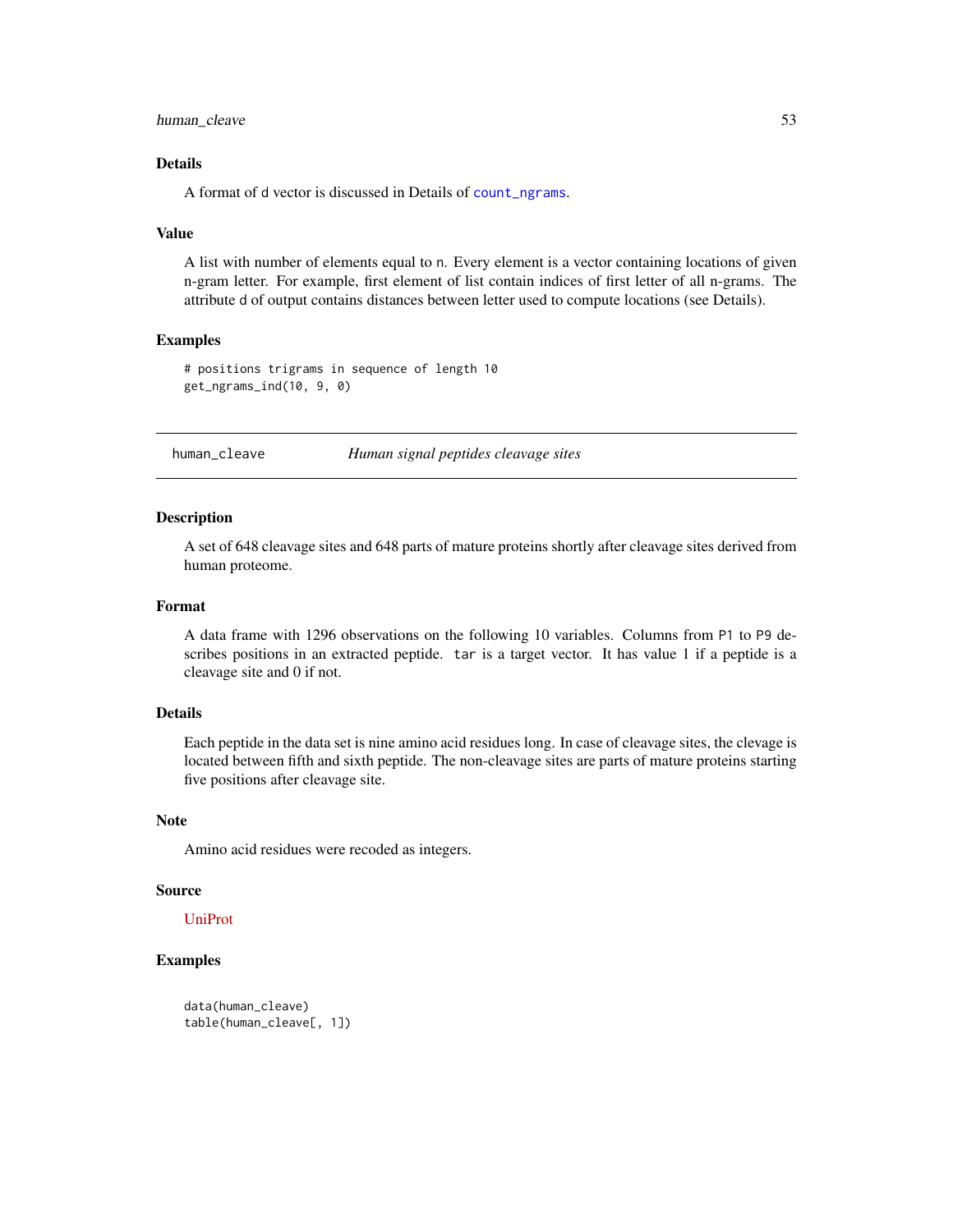<span id="page-53-1"></span><span id="page-53-0"></span>

Checks if the character string may be used as an n-gram and its notation follows specific convention of biogram package.

#### Usage

is\_ngram(x)

#### Arguments

x character string representing single n-gram.

#### Value

TRUE if n-gram's notation is correct, FALSE if not.

## Examples

print(is\_ngram("1\_1.1.1\_0.0")) print(is\_ngram("not\_ngram"))

<span id="page-53-2"></span>l2n *Convert letters to numbers*

# Description

Converts biological sequence from letter to number notation.

#### Usage

l2n(seq, seq\_type)

# Arguments

| seg      | character vector or matrix representing single sequence. |
|----------|----------------------------------------------------------|
| seq_type | the type of sequence. Can be rna, dna or prot.           |

#### Value

a numeric vector or matrix containing converted elements.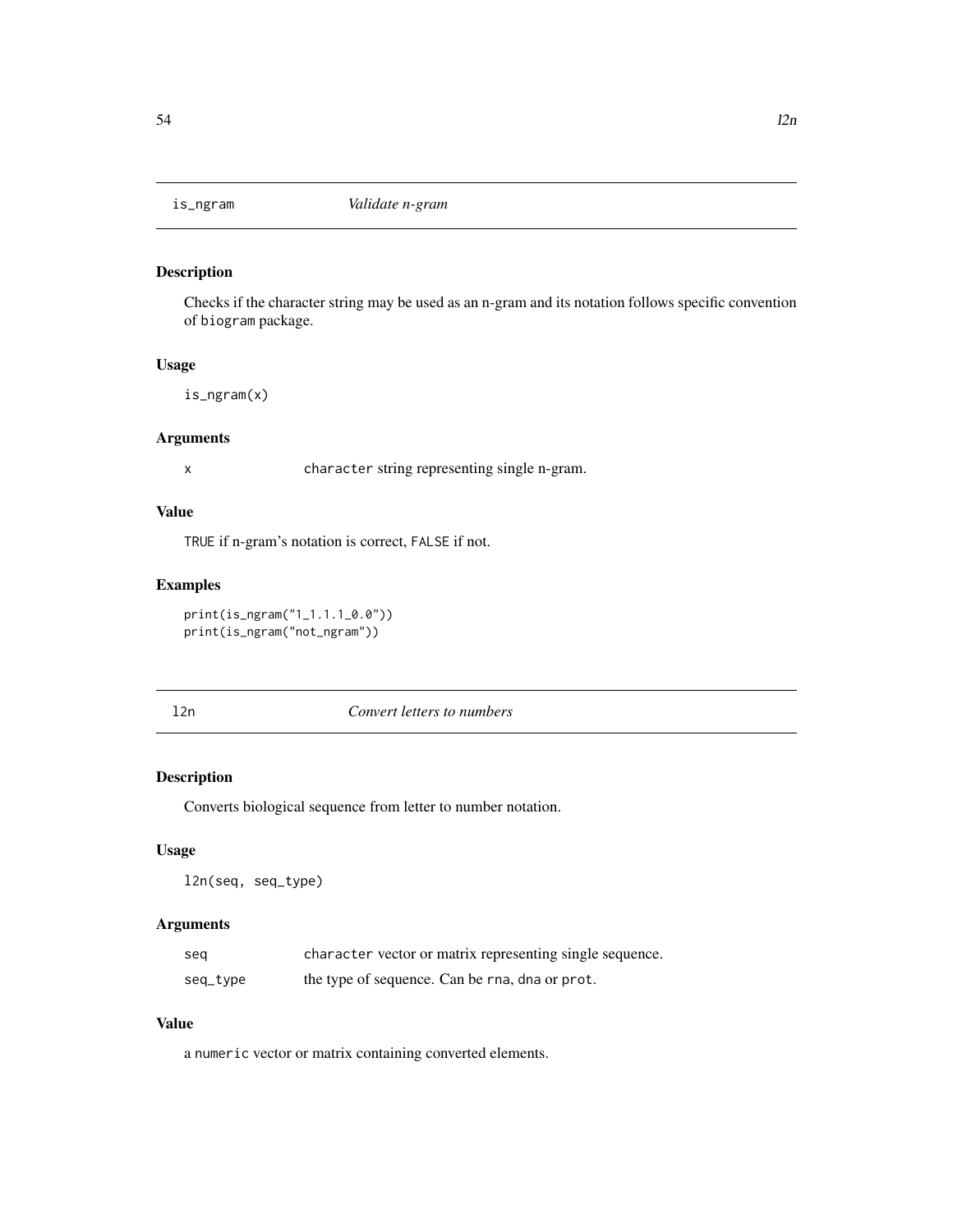#### <span id="page-54-0"></span>list2matrix 55

# See Also

l2n is a wrapper around [degenerate](#page-42-1).

Inverse function: [n2l](#page-55-1).

# Examples

sample\_seq <- c("a", "d", "d", "g", "a", "g", "n", "a", "l") l2n(sample\_seq, "prot")

list2matrix *Convert list of sequences to matrix*

# Description

Converts list of sequences to matrix.

#### Usage

```
list2matrix(seq_list)
```
#### Arguments

seq\_list list of sequences (e.g. as returned by the read. fasta function).

# Value

A matrix with the number of rows equal to the number of sequences and the number of columns equal to the length of the longest sequence.

# Note

Since matrix must have specified number of columns, ends of shorter sequences are completed with NAs.

```
list2matrix(list(s1 = c("c", "g", "g", "t"),s2 = c("g", "t", "c", "t", "t", "g"),s3 = c("a", "a", "t")))
```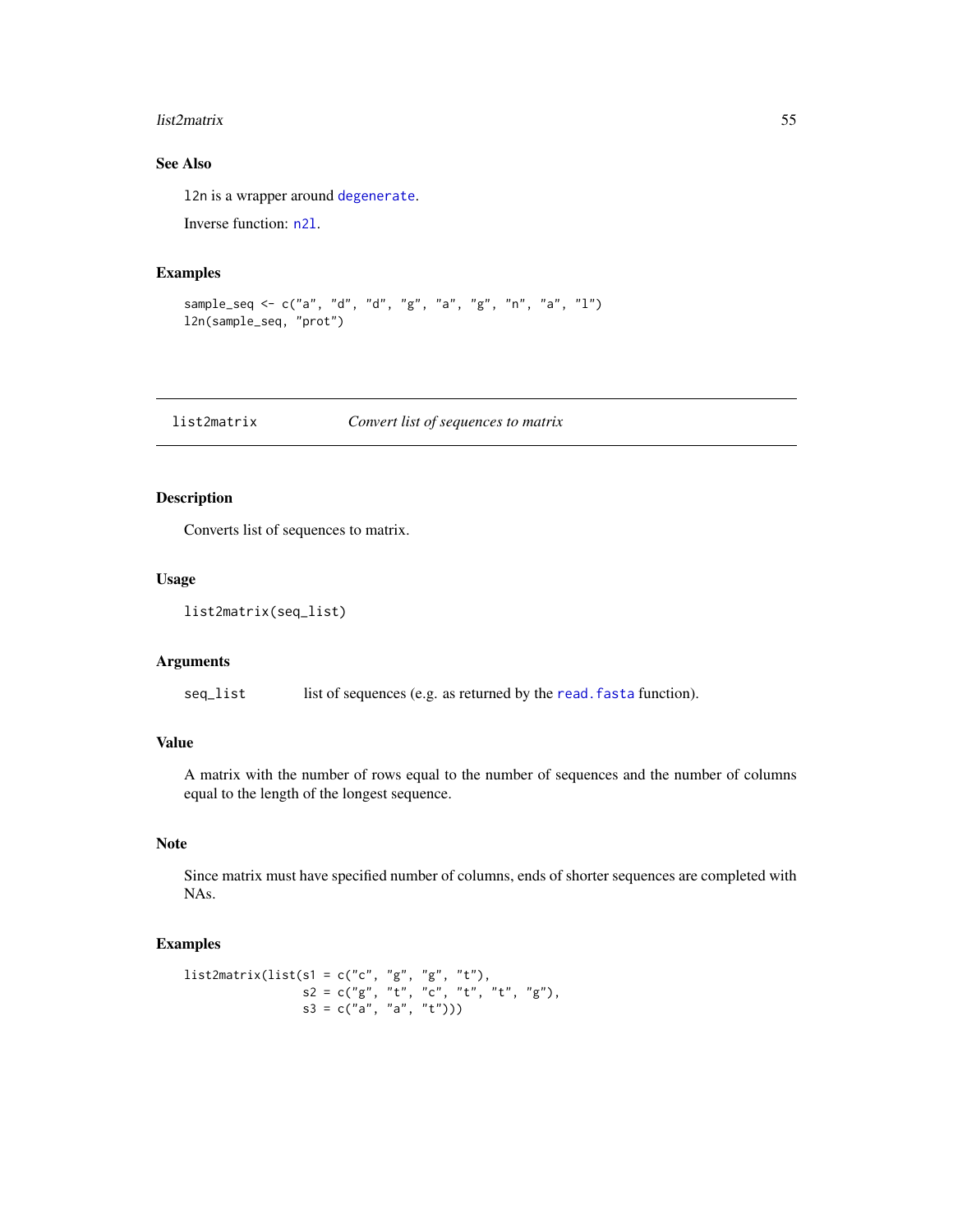Converts biological sequence from number to letter notation.

# Usage

n2l(seq, seq\_type)

# Arguments

| seg      | integer vector or matrix representing single sequence. |
|----------|--------------------------------------------------------|
| seq_type | the type of sequence. Can be rna, dna or prot.         |

# Value

a character vector or matrix containing converted elements.

# See Also

n2l is a wrapper around [degenerate](#page-42-1). Inverse function: [l2n](#page-53-2).

# Examples

sample\_seq <- c(1, 3, 3, 6, 1, 6, 12, 1, 10) n2l(sample\_seq, "prot")

ngrams2df *n-grams to data frame*

# Description

Tranforms a vector of n-grams into a data frame.

# Usage

ngrams2df(ngrams)

# Arguments

ngrams a character vector of n-grams.

<span id="page-55-1"></span><span id="page-55-0"></span>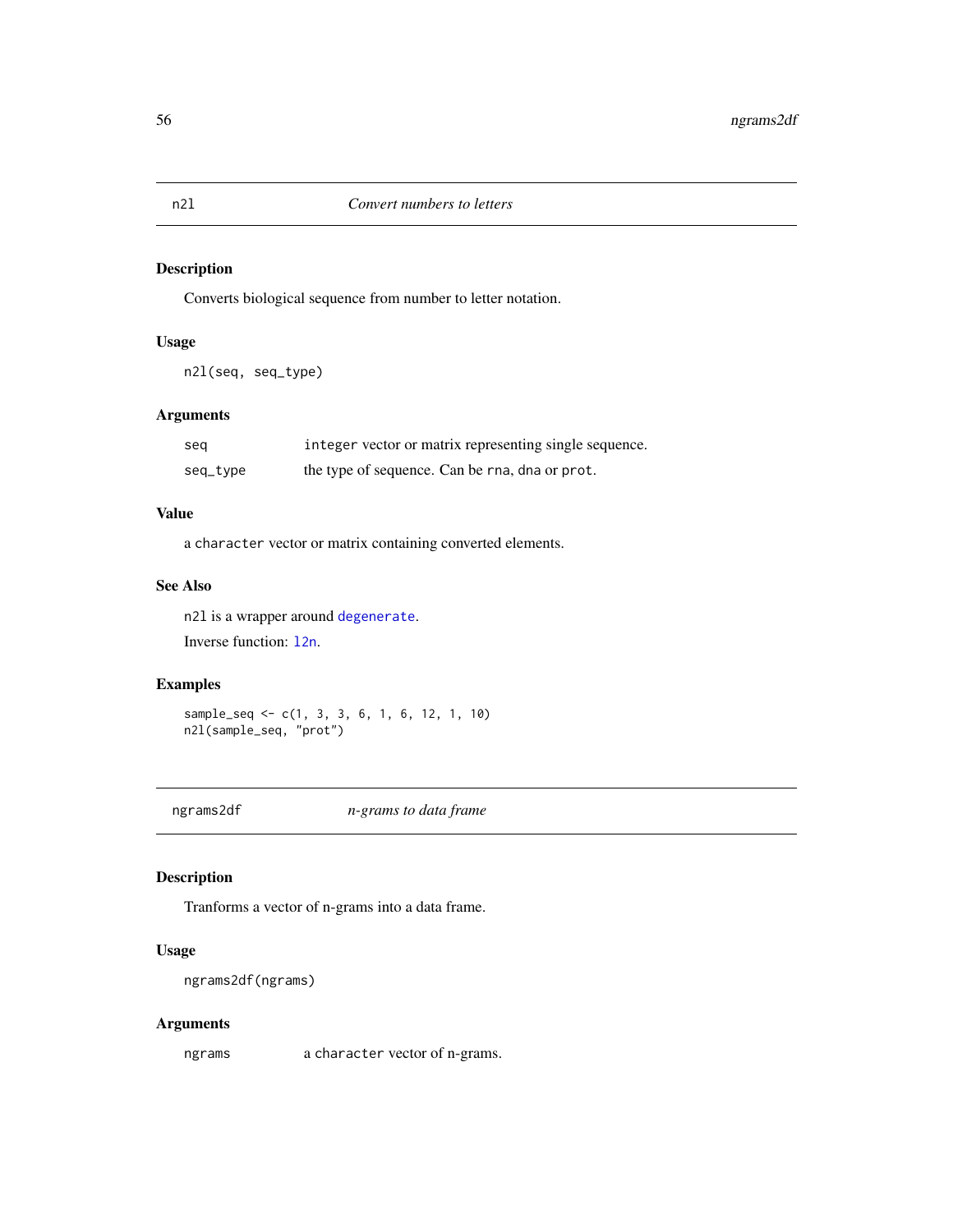# <span id="page-56-0"></span>Value

a data.frame with 2 (in case of n-grams without known position) or three columns (n-grams with position information).

# See Also

Decode n-grams: [decode\\_ngrams](#page-41-1).

#### Examples

ngrams2df(c("2\_1.1.2\_0.0", "3\_1.1.2\_0.0", "3\_2.2.2\_0.0", "2\_1.1\_0"))

plot.criterion\_distribution

*Plot criterion distribution*

#### Description

Plots results of [distr\\_crit](#page-44-1) function.

# Usage

## S3 method for class 'criterion\_distribution'  $plot(x, \ldots)$ 

# Arguments

| x                 | object of class criterion_distribution. |
|-------------------|-----------------------------------------|
| $\cdot\cdot\cdot$ | further arguments passed to plot.       |

#### Value

nothing.

```
target_feature <- create_feature_target(10, 375, 15, 600)
example_result <- distr_crit(target = target_feature[,1],
                              feature = target_feature[,2])
plot(example_result)
# a ggplot2 plot
library(ggplot2)
ggplot_distr <- function(x) {
b <- data.frame(cbind(x=as.numeric(rownames(attr(x, "plot_data"))),
                      attr(x, "plot_data")))
d1 \leftarrow \text{cbind}(b[, c(1,2)], \text{attr}(x, 'nice_name'))d2 <- cbind(b[,c(1,3)], "Probability")
```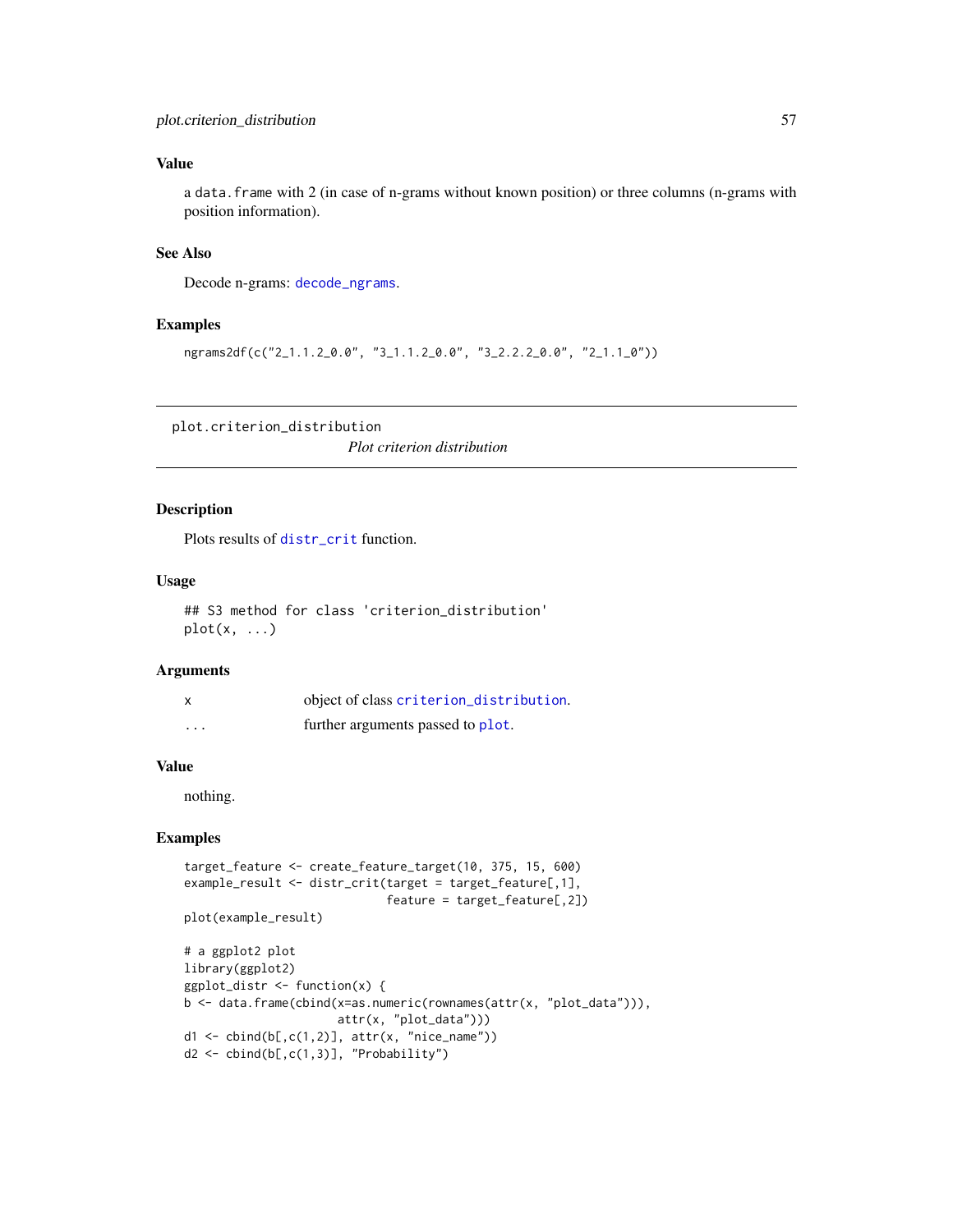```
colnames(d1) \leq c("x", "y", "panel")
\text{colnames}(d2) \leq c("x", "y", "panel")d <- rbind(d1, d2)
p \leq - ggplot(data = d, mapping = aes(x = x, y = y)) +
 facet_grid(panel~., scale="free") +
 geom_freqpoly(data= d2, aes(color=y), stat = "identity") +
 scale_fill_brewer(palette = "Set1") +
 geom_point(data=d1, aes(size=y), stat = "identity") +
 guides(color = "none") +
 guides(size = "none") +
 xlab("Number of cases with feature=1 and target=1") + ylab("")
p
}
ggplot_distr(example_result)
```
position\_ngrams *Position n-grams*

# Description

Tranforms a vector of positioned n-grams into a list of positions filled with n-grams that start on them.

#### Usage

```
position_ngrams(ngrams, df = FALSE, unigrams_output = TRUE)
```
#### Arguments

| ngrams          | a vector of positioned n-grams (as created by count_ngrams).                                      |  |
|-----------------|---------------------------------------------------------------------------------------------------|--|
| df              | logical, if TRUE returns a data frame, if FALSE returns a list.                                   |  |
| unigrams_output |                                                                                                   |  |
|                 | logical, if TRUE extracts unigrams from the data and returns information about<br>their position. |  |

#### Value

if df is FALSE, returns a list of length equal to the number of unique n-gram starts present in n-grams. Each element of the list contains n-grams that start on this position. If df is FALSE, returns a data frame where first column contains n-grams and the second column represent their start positions.

#### See Also

Transform n-gram name to human-friendly form: [decode\\_ngrams](#page-41-1).

Validate n-gram structure: [is\\_ngram](#page-53-1).

<span id="page-57-0"></span>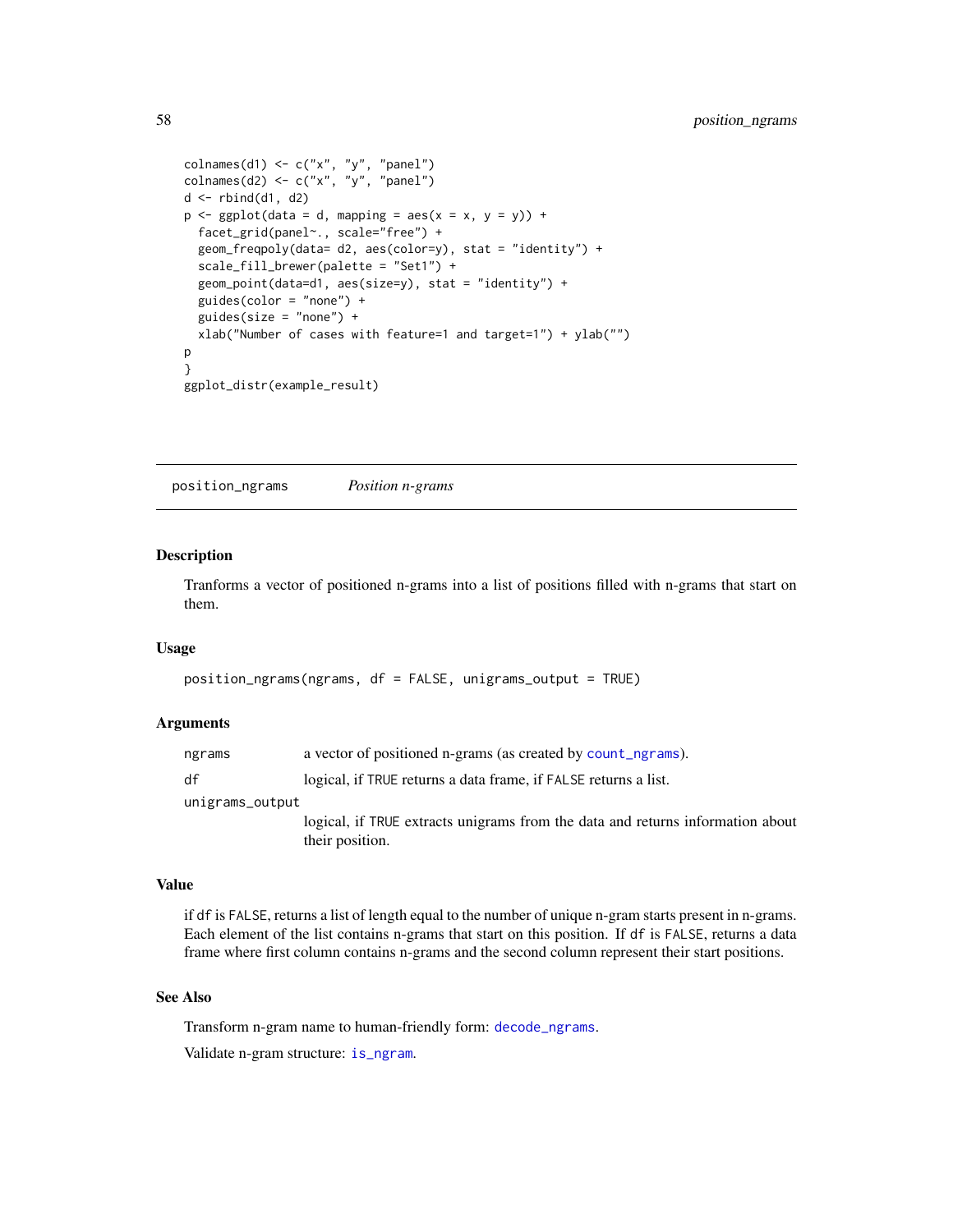# <span id="page-58-0"></span>print.feature\_test 59

# Examples

```
# position data in the list format
position_ngrams(c("2_1.1.2_0.1", "3_1.1.2_0.0", "3_2.2.2_0.0"))
# position data in the data frame format
position_ngrams(c("2_1.1.2_0.1", "3_1.1.2_0.0", "3_2.2.2_0.0"), df = TRUE)
```
<span id="page-58-1"></span>print.feature\_test *Print tested features*

# Description

Prints results of [test\\_features](#page-63-1) function.

# Usage

```
## S3 method for class 'feature_test'
print(x, \ldots)
```
# Arguments

|          | object of class feature_test.               |
|----------|---------------------------------------------|
| $\cdots$ | further arguments passed to print. default. |

#### Value

nothing.

read\_fasta *Read FASTA files*

#### Description

A lightweight tool to read nucleic or amino-acid sequences from a file in FASTA format.

#### Usage

```
read_fasta(file)
```
# Arguments

file the name of the file which the data are to be read from.

#### Value

a list of sequences.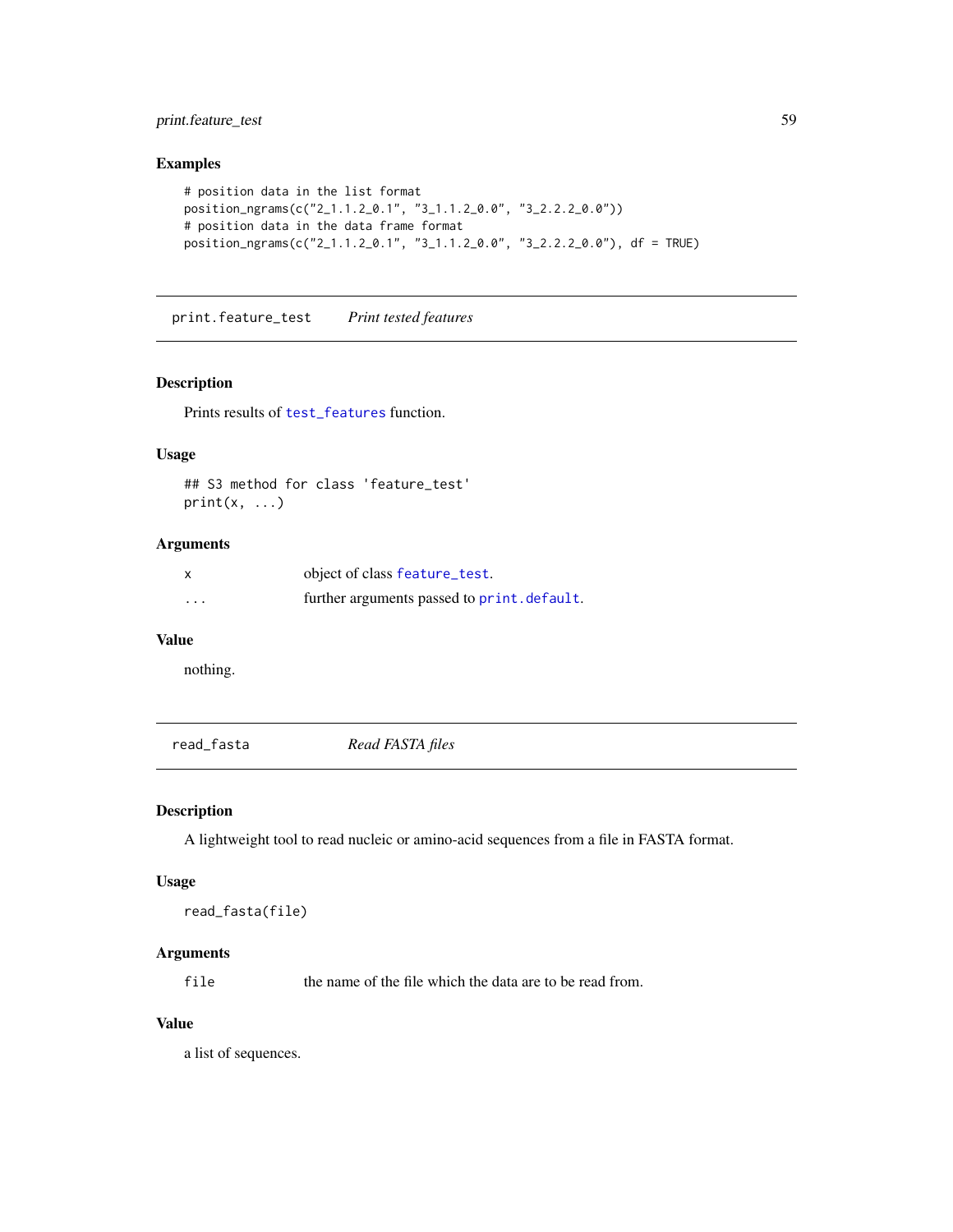# <span id="page-59-0"></span>60 regenerate

# See Also

[read.fasta](#page-0-0): heavier function for processing FASTA files.

#### Examples

```
## Not run:
 read_fasta("https://www.uniprot.org/uniprot/P28307.fasta")
```
## End(Not run)

regenerate *Regenerate n-grams*

#### Description

'Regenerates' amino acid or nucleic sequence written in a simplified alphabet by converting groups to regular expression.

#### Usage

regenerate(x, element\_groups)

# Arguments

| character string representing single n-gram.                                                |
|---------------------------------------------------------------------------------------------|
| element_groups encoding of elements: list of groups to which elements of sequence should be |
| aggregated. Must have unique names.                                                         |

# Value

A character string representing a POSIX regular expression.

# Note

Gaps ( $\Box$ ) will be converted to any possible character from the alphabet (nucleotides or amino acids).

# See Also

[degenerate](#page-42-1) to easily convert information stored in biological sequences from letters to numbers. [calc\\_ed](#page-24-1) to calculate distance between simplified alphabets.

# Examples

 $regenerate("ssw", list(w = c(1, 4), s = c(2, 3)))$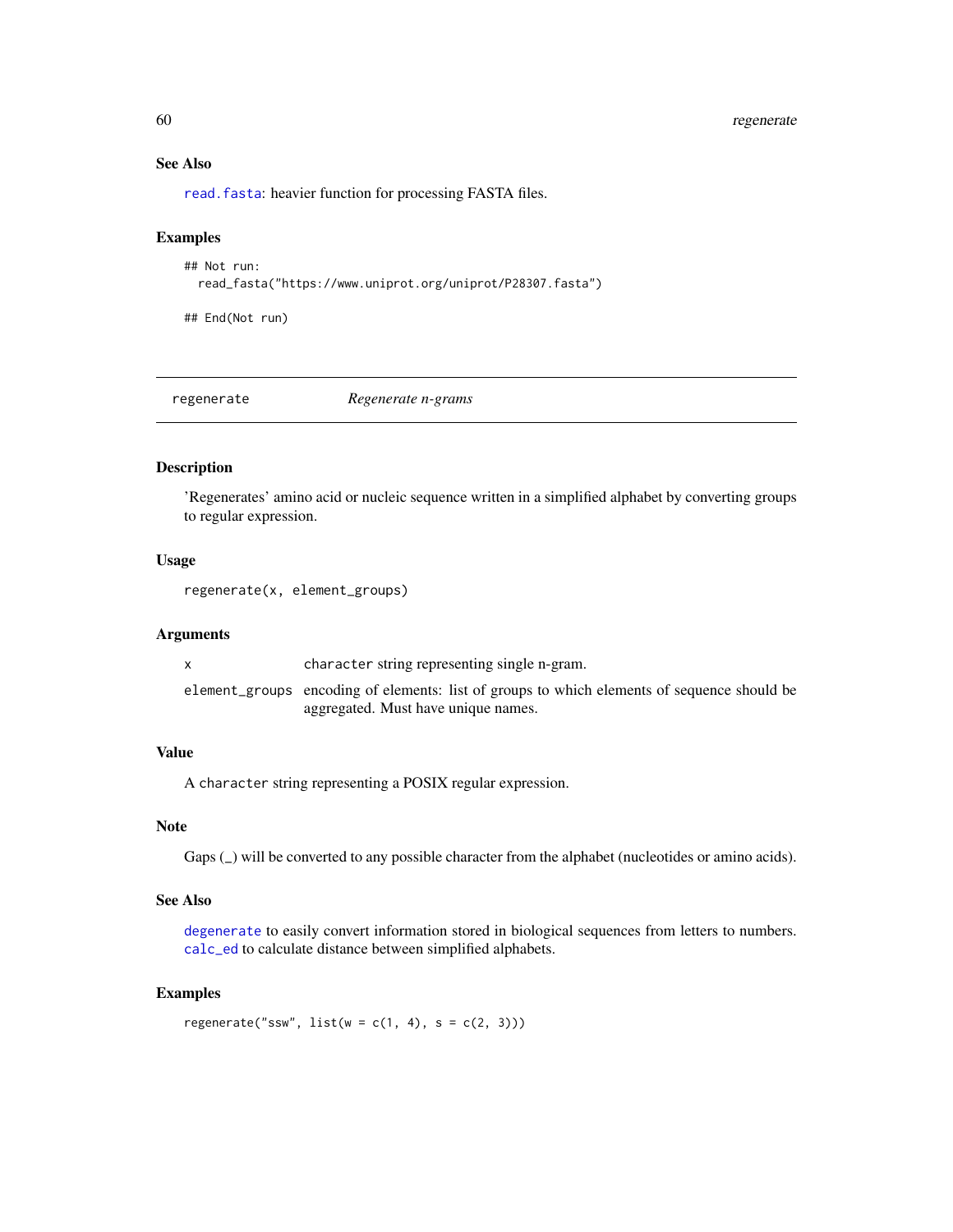<span id="page-60-0"></span>regional\_param *regional\_param class*

#### Description

List of rules defining the region.

# Details

An object of the regional\_param class is a list consisting of all rules necessary to properly build a region.

# **Attributes**

reg\_len the number of unigrams inside the region. Might be 0

prop\_ranges required intervals of properties of unigrams in the region

exactness a numeric value between 0 and 1 defining how stricly unigrams are kept within prop\_ranges. If 1, only unigrams within prop\_ranges are inside the region. if 0.9, there is 10 unigrams that are not in the prop\_ranges will be inside the region.

# See Also

[generate\\_sequence](#page-48-2)

<span id="page-60-1"></span>seq2ngrams *Extract n-grams from sequence*

# Description

Extracts vector of n-grams present in sequence(s).

#### Usage

 $seq2ngrams(seq, n, u, d = 0, pos = FALSE)$ 

#### Arguments

| seg | a vector or matrix describing sequence(s).                                                             |
|-----|--------------------------------------------------------------------------------------------------------|
| n   | integer size of n-gram.                                                                                |
| u   | integer, numeric or character vector of all possible unigrams.                                         |
| d   | integer vector of distances between elements of n-gram (0 means consecutive<br>elements). See Details. |
| pos | logical, if TRUE position-specific n_grams are counted.                                                |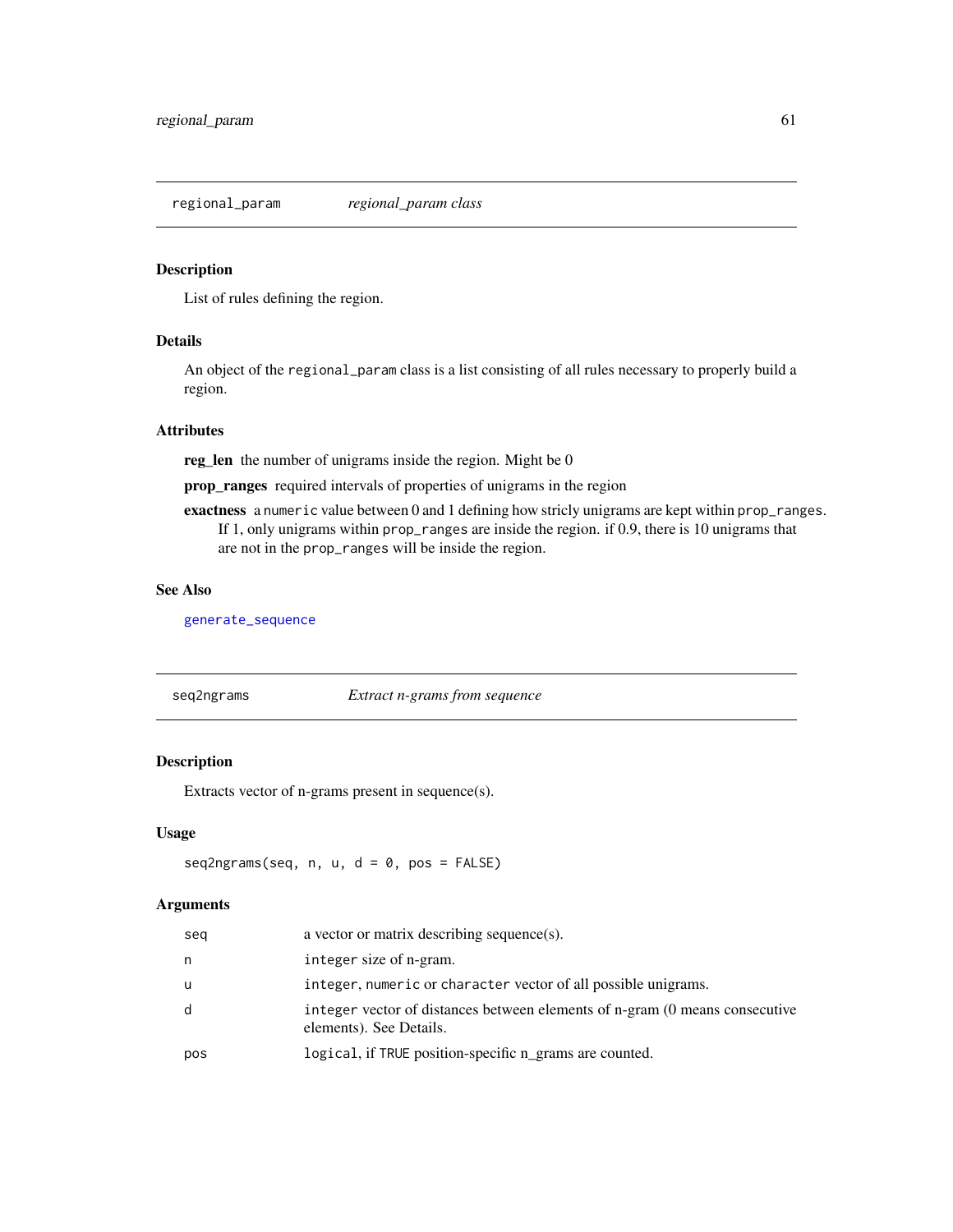# Details

A format of d vector is discussed in Details of [count\\_ngrams](#page-34-1).

# Value

A character matrix of n-grams, where every row corresponds to a different sequence.

#### Examples

```
# trigrams from multiple sequences
seqs <- matrix(sample(1L:4, 600, replace = TRUE), ncol = 50)
seq2ngrams(seqs, 3, 1L:4)
```
simple2full *Convert encoding from simple to full format*

# Description

Converts an encoding from the simple format to the full format.

#### Usage

```
simple2full(x)
```
#### Arguments

x encoding (see Details).

# Details

The encoding should be named. Each name should correspond to a different amino acid or nucleotide.

# Examples

aa1 = structure(c("1", "4", "3", "3", "4", "1", "2", "1", "2", "1", "1", "4", "1", "4", "4", "4", "4", "1", "4", "4"), .Names = c("a", "c", "d", "e", "f", "g", "h", "i", "k", "l", "m", "n", "p", "q", "r", "s", "t", "v", "w", "y")) simple2full(aa1)

<span id="page-61-0"></span>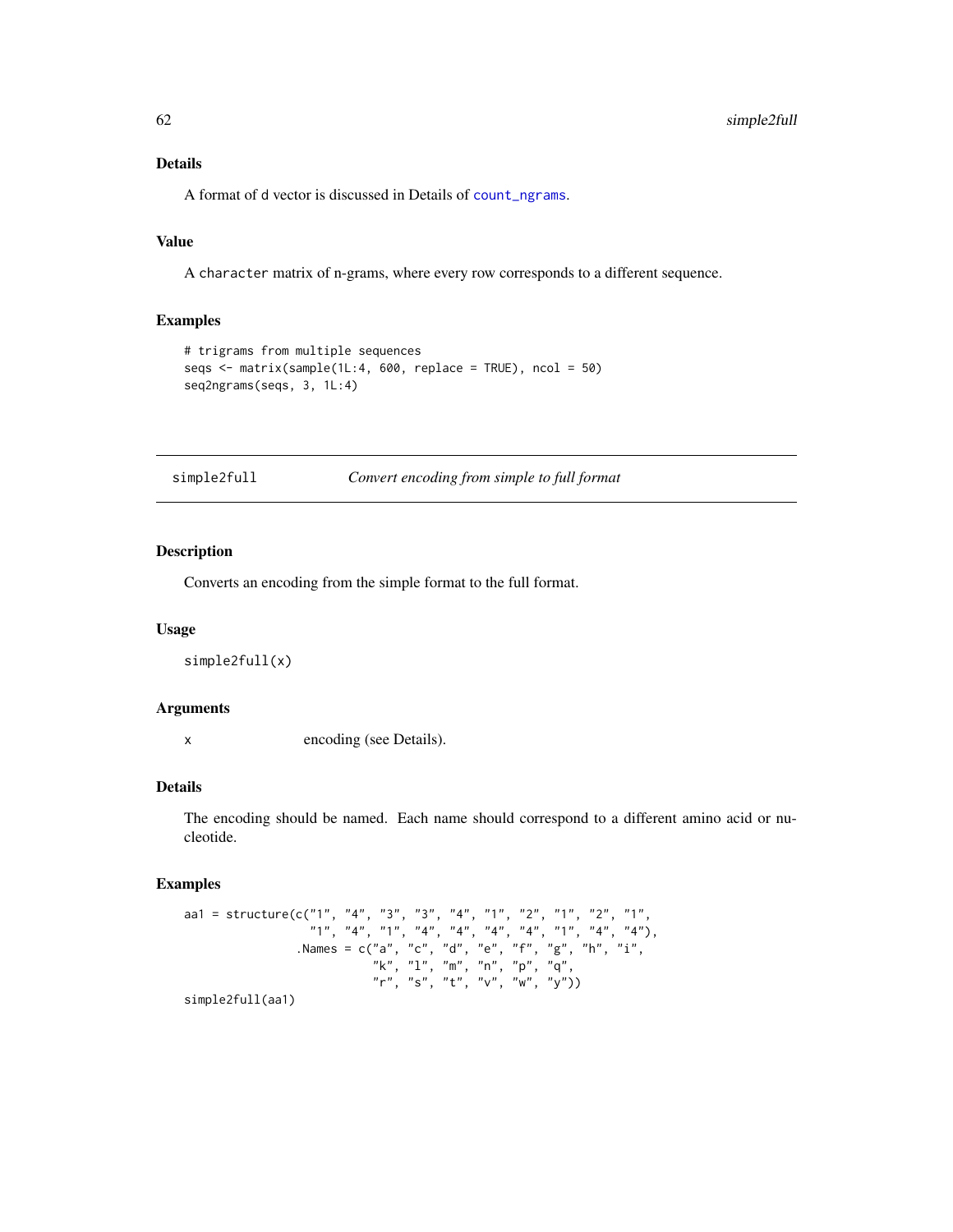<span id="page-62-1"></span><span id="page-62-0"></span>summary.feature\_test *Summarize tested features*

#### Description

Summarizes results of [test\\_features](#page-63-1) function.

# Usage

```
## S3 method for class 'feature_test'
summary(object, conf_level = 0.95, ...)
```
# Arguments

| object                  | of class feature_test.                                                                                         |
|-------------------------|----------------------------------------------------------------------------------------------------------------|
| conf_level              | confidence level. A feature with p-value equal to or smaller than the confidence<br>is considered significant. |
| $\cdot$ $\cdot$ $\cdot$ | ignored                                                                                                        |

# Value

nothing.

| table_ngrams | Tabulate n-grams |  |
|--------------|------------------|--|
|--------------|------------------|--|

# Description

Builds a contingency table of the n-gram counts versus their class labels.

# Usage

table\_ngrams(seq, ngrams, target)

# Arguments

| seg    | vector or matrix describing sequence(s).                                                      |
|--------|-----------------------------------------------------------------------------------------------|
| ngrams | vector of n-grams.                                                                            |
| target | integer vector with target information (e.g. class labels). Must have at least<br>two values. |

# Value

a data frame with the number of columns equal to the length of the target plus 1. The first column contains names of the n-grams. Further columns represents counts of n-grams for respective value of the target.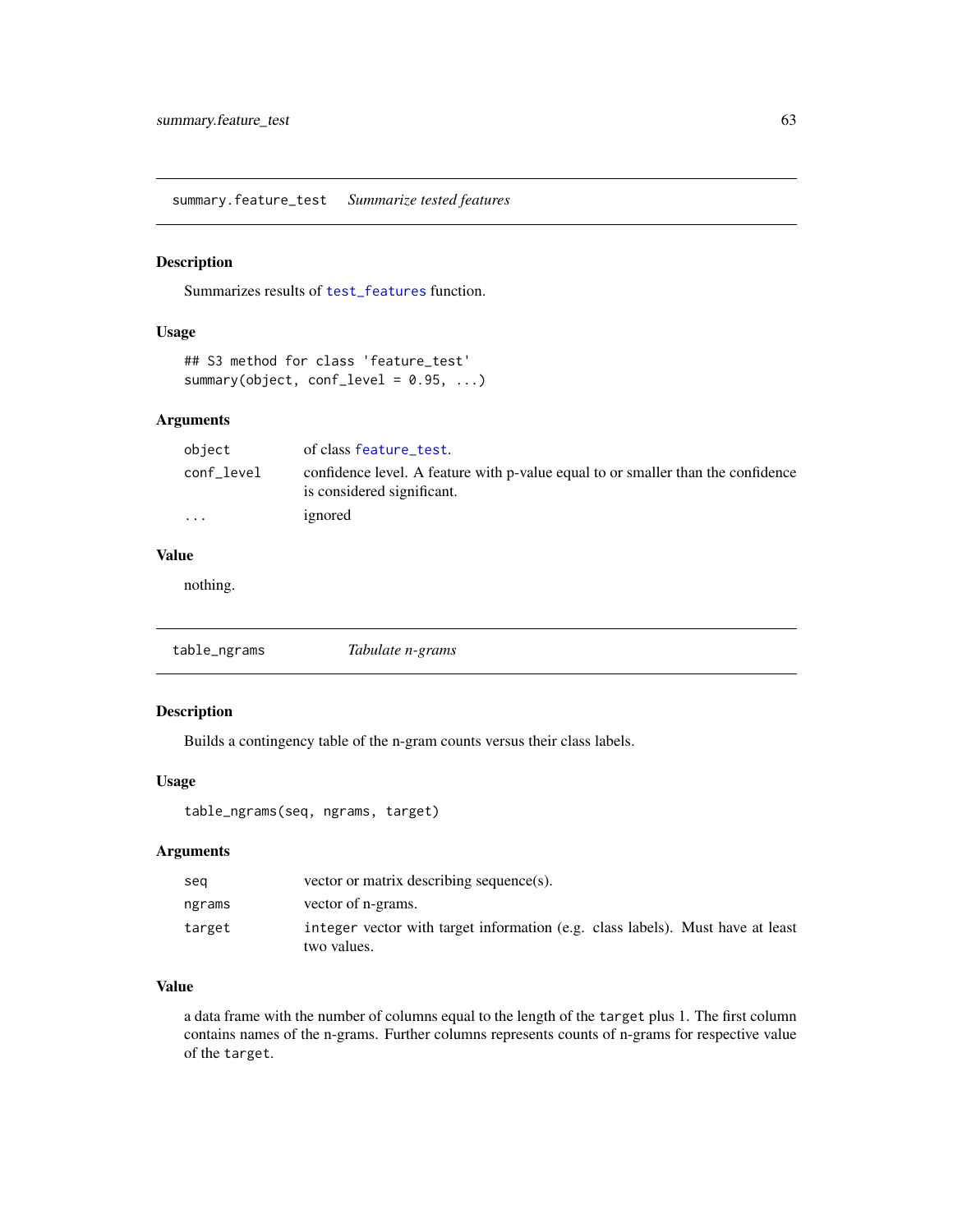#### Examples

```
seqs_pos <- matrix(sample(c("a", "c", "g", "t"), 100, replace = TRUE,
          prob = c(0.2, 0.4, 0.35, 0.05), ncol = 5)
seqs_neg <- matrix(sample(c("a", "c", "g", "t"), 100, replace = TRUE),
           ncol = 5tab <- table_ngrams(seq = rbind(seqs_pos, seqs_neg),
             ngrams = c("1_c.t_0", "1_g.g_0", "2_t.c_0", "2_g.g_0", "3_c.c_0", "3_g.c_0"),
                   target = c(rep(1, 20), rep(0, 20)))# see the results
print(tab)
# easily plot the results using ggplot2
```
<span id="page-63-1"></span>test\_features *Permutation test for feature selection*

# Description

Performs a feature selection on positioned n-gram data using a Fisher's permutation test.

#### Usage

```
test_features(
  target,
 features,
  criterion = "ig",
  adjust = "BH",threshold = 1,
  quick = TRUE,
  times = 1e+05)
```
# Arguments

| target    | integer vector with target information (e.g. class labels).                                                                                   |
|-----------|-----------------------------------------------------------------------------------------------------------------------------------------------|
| features  | integer matrix of features with number of rows equal to the length of the target<br>vector.                                                   |
| criterion | criterion used in permutation test. See Details for the list of possible criterions.                                                          |
| adjust    | name of p-value adjustment method. See p. adjust for the list of possible val-<br>ues. If NULL, p-values are not adjusted.                    |
| threshold | integer. Features that occur less than threshold and more often than $nrow(features) - threshold$<br>are discarded from the permutation test. |
| quick     | logical, if TRUE Quick Permutation Test (QuiPT) is used. If FALSE, normal<br>permutation test is performed.                                   |
| times     | number of times procedure should be repeated. Ignored if quick is TRUE.                                                                       |

<span id="page-63-0"></span>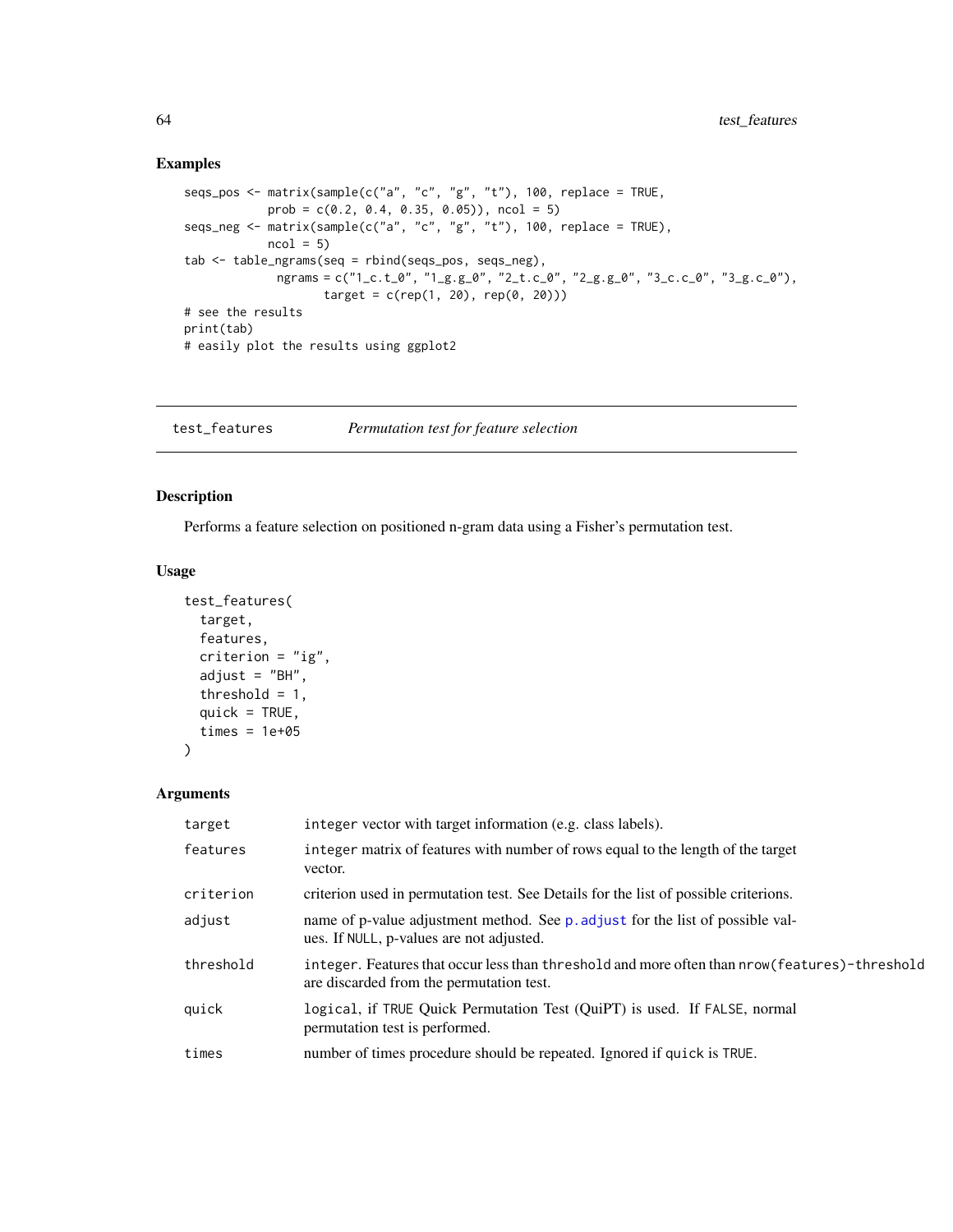#### <span id="page-64-0"></span>test\_features 65

# Details

Since the procedure involves multiple testing, it is advisable to use one of the avaible p-value adjustment methods. Such methods can be used directly by specifying the adjust parameter.

Available criterions:

- ig Information Gain: [calc\\_ig](#page-25-1).
- kl Kullback-Leibler divergence: [calc\\_kl](#page-26-1).
- cs Chi-squared-based measure: [calc\\_cs](#page-23-1).

# Value

an object of class [feature\\_test](#page-46-1).

#### **Note**

Both target and features must be binary, i.e. contain only 0 and 1 values.

Features occuring too often and too rarely are considered not informative and may be removed using the threshold parameter.

#### References

Radivojac P, Obradovic Z, Dunker AK, Vucetic S, *Feature selection filters based on the permutation test* in Machine Learning: ECML 2004, 15th European Conference on Machine Learning, Springer, 2004.

# See Also

[binarize](#page-22-2) - binarizes input data.

[calc\\_criterion](#page-22-1) - computes selected criterion.

[distr\\_crit](#page-44-1) - distribution of criterion used in QuiPT.

[summary.feature\\_test](#page-62-1) - summary of results.

[cut.feature\\_test](#page-41-2) - aggregates test results in groups based on feature's p-value.

```
# significant feature
tar_feat1 <- create_feature_target(10, 390, 0, 600)
# significant feature
tar_feat2 <- create_feature_target(9, 391, 1, 599)
# insignificant feature
tar_feat3 <- create_feature_target(198, 202, 300, 300)
test_res <- test_features(tar_feat1[, 1], cbind(tar_feat1[, 2], tar_feat2[, 2],
                          tar_feat3[, 2]))
summary(test_res)
cut(test_res)
# real data example
# we will analyze only a subsample of a dataset to make analysis quicker
```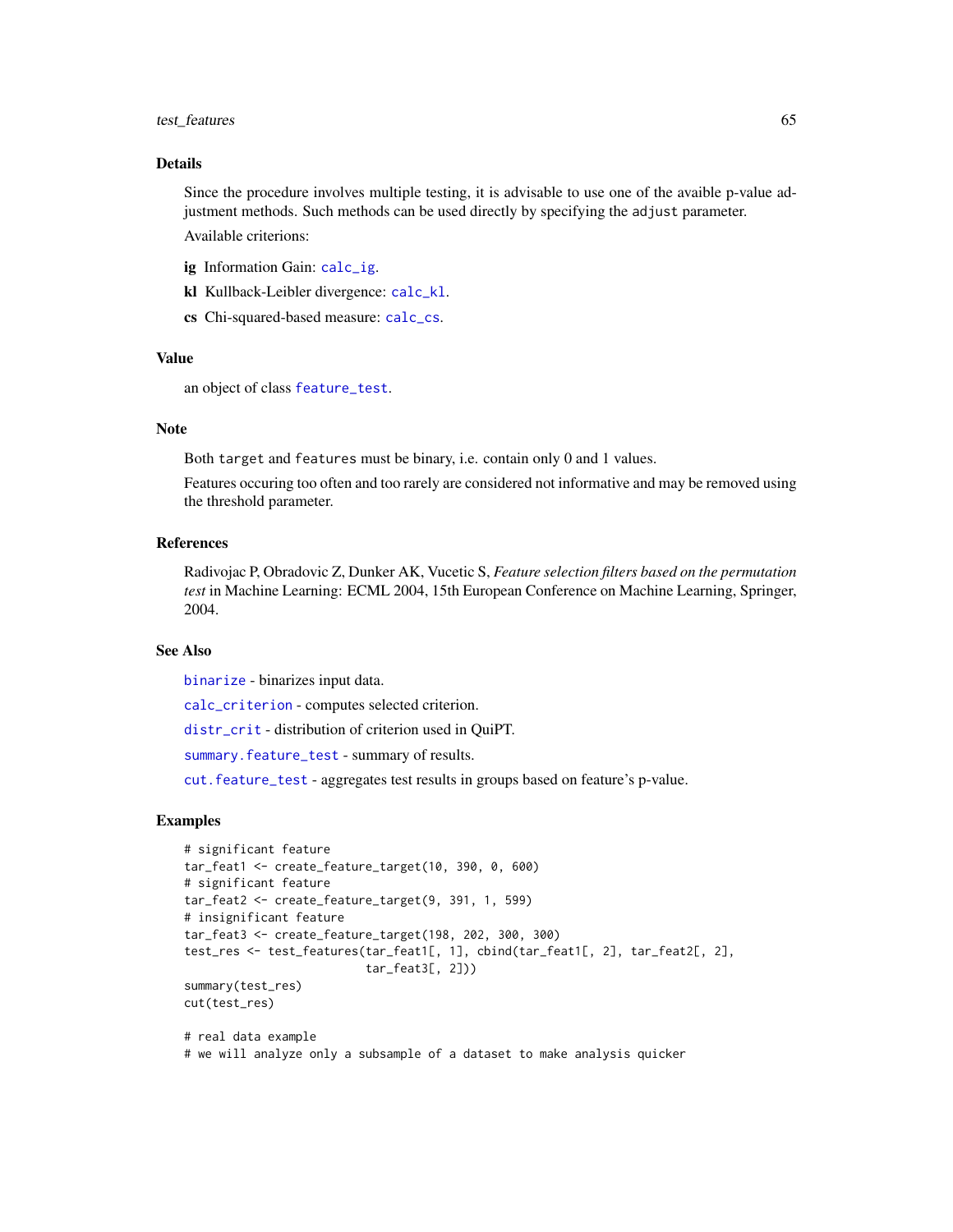```
ids <- c(1L:100, 701L:800)
deg_seqs <- degenerate(human_cleave[ids, 1L:9],
                       list('a' = c(1, 6, 8, 10, 11, 18),b' = c(2, 5, 13, 14, 16, 17, 19, 20),\text{'c'} = \text{c}(3, 4, 7, 9, 12, 15))# positioned n-grams example
bigrams_pos <- count_ngrams(deg_seqs, 2, letters[1L:3], pos = TRUE)
test_features(human_cleave[ids, 10], bigrams_pos)
# unpositioned n-grams example, binarization required
bigrams_notpos <- count_ngrams(deg_seqs, 2, letters[1L:3], pos = TRUE)
test_features(human_cleave[ids, 10], binarize(bigrams_notpos))
```
<span id="page-65-1"></span>validate\_encoding *Validate encoding*

# **Description**

Checks the structure of an encoding.

#### Usage

```
validate_encoding(x, u)
```
#### Arguments

| encoding.                                                                                         |
|---------------------------------------------------------------------------------------------------|
| integer, numeric or character vector of all elements belonging to the encod-<br>ing. See Details. |

#### Details

The encoding is a list of groups to which elements of an alphabet should be reduced. All elements of the alphabet (all amino acids or all nucleotides) should appear in the encoding.

#### Value

TRUE if the x is a correctly reduced u, FALSE in any other cases.

# See Also

[calc\\_ed](#page-24-1): calculate the encoding distance between two encodings. [encoding2df](#page-45-1): converts an encoding to a data frame.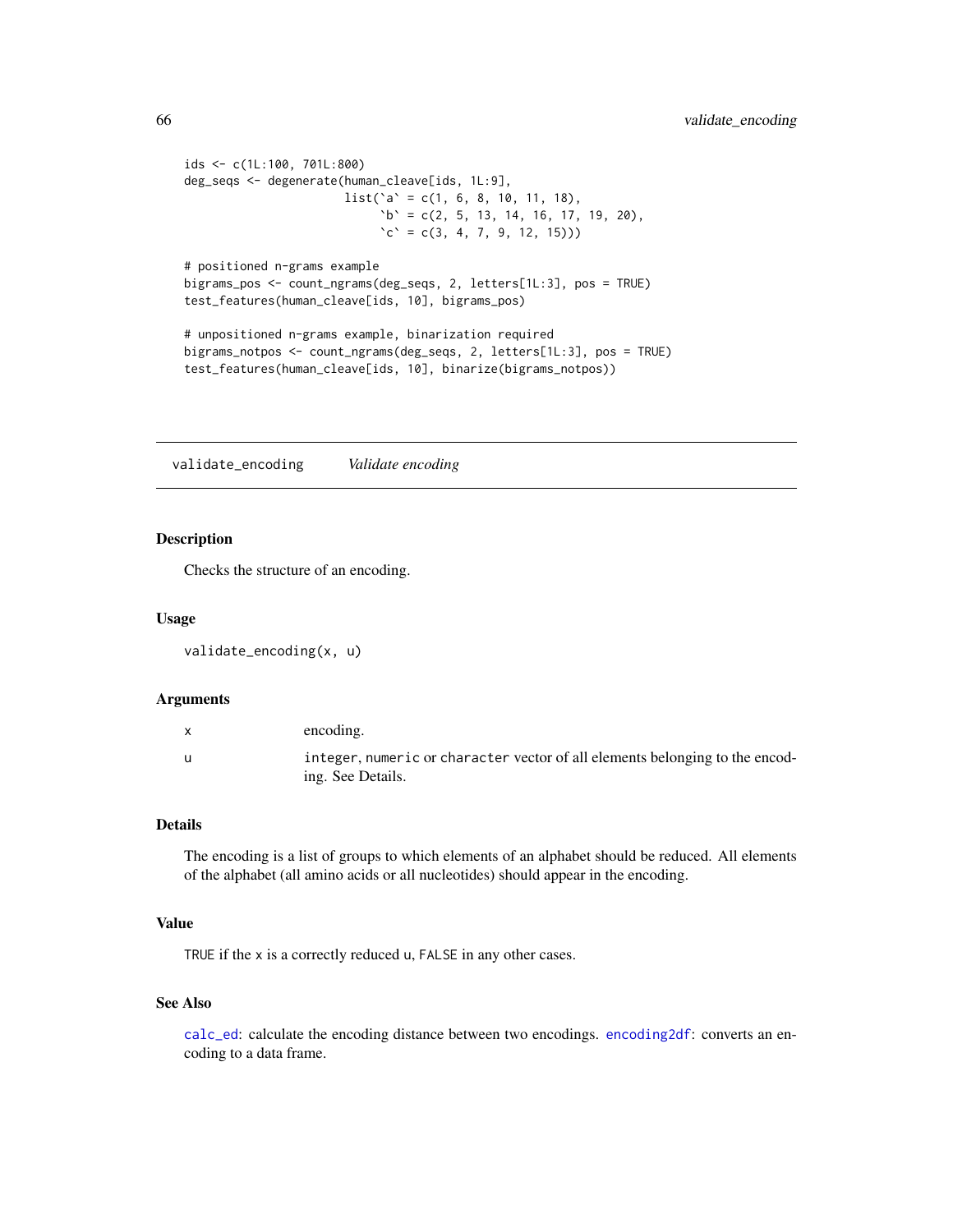# <span id="page-66-0"></span>write\_encoding 67

# Examples

```
enc1 = list('1' = c("a", "t"),'2' = c("g", "c")# see if enc1 is the correctly reduced nucleotide (DNA) alphabet
validate_encoding(enc1, c("a", "c", "g", "t"))
# enc1 is not the RNA alphabet, so the results is FALSE
validate_encoding(enc1, c("a", "c", "g", "u"))
# validate_encoding works also on other notations
enc2 = list(a = c(1, 4),b = c(2, 3)validate_encoding(enc2, 1L:4)
```
write\_encoding *Write encodings to a file*

#### Description

Saves a list of encodings (or a single encoding to the file).

# Usage

```
write_encoding(x, file = ")
```
#### Arguments

|      | encoding or list of encodings.                                                   |
|------|----------------------------------------------------------------------------------|
| file | ,,,,<br>ither a character string naming a file or a connection open for writing. |
|      | indicates output to the console.                                                 |

```
aa1 = list('1' = c("g", "a", "p", "v", "m", "l", "i"),
           2^{\circ} = c("k", "h"),
           3' = c("d", "e"),A' = c("f", "r", "w", "y", "s", "t", "c", "n", "q"))write_encoding(aa1)
```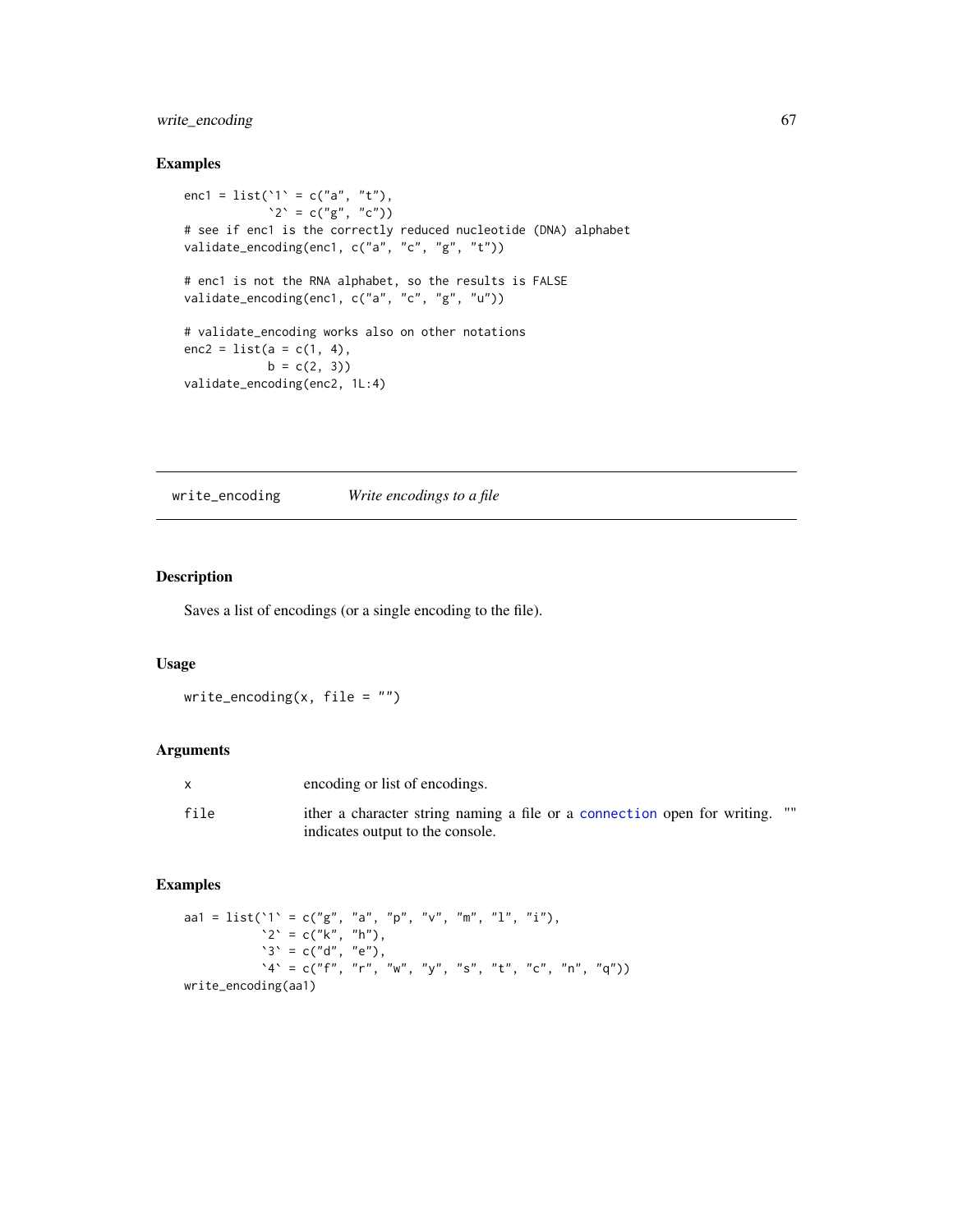<span id="page-67-0"></span>

A lightweight tool to read nucleic or amino-acid sequences from a file in FASTA format.

# Usage

```
write_fasta(seq, file, nchar = 80)
```
# Arguments

| seg   | a list of sequences.               |
|-------|------------------------------------|
| file  | the name of the output file.       |
| nchar | the number of characters per line. |

# See Also

[write.fasta](#page-0-0): heavier function for writing FASTA files.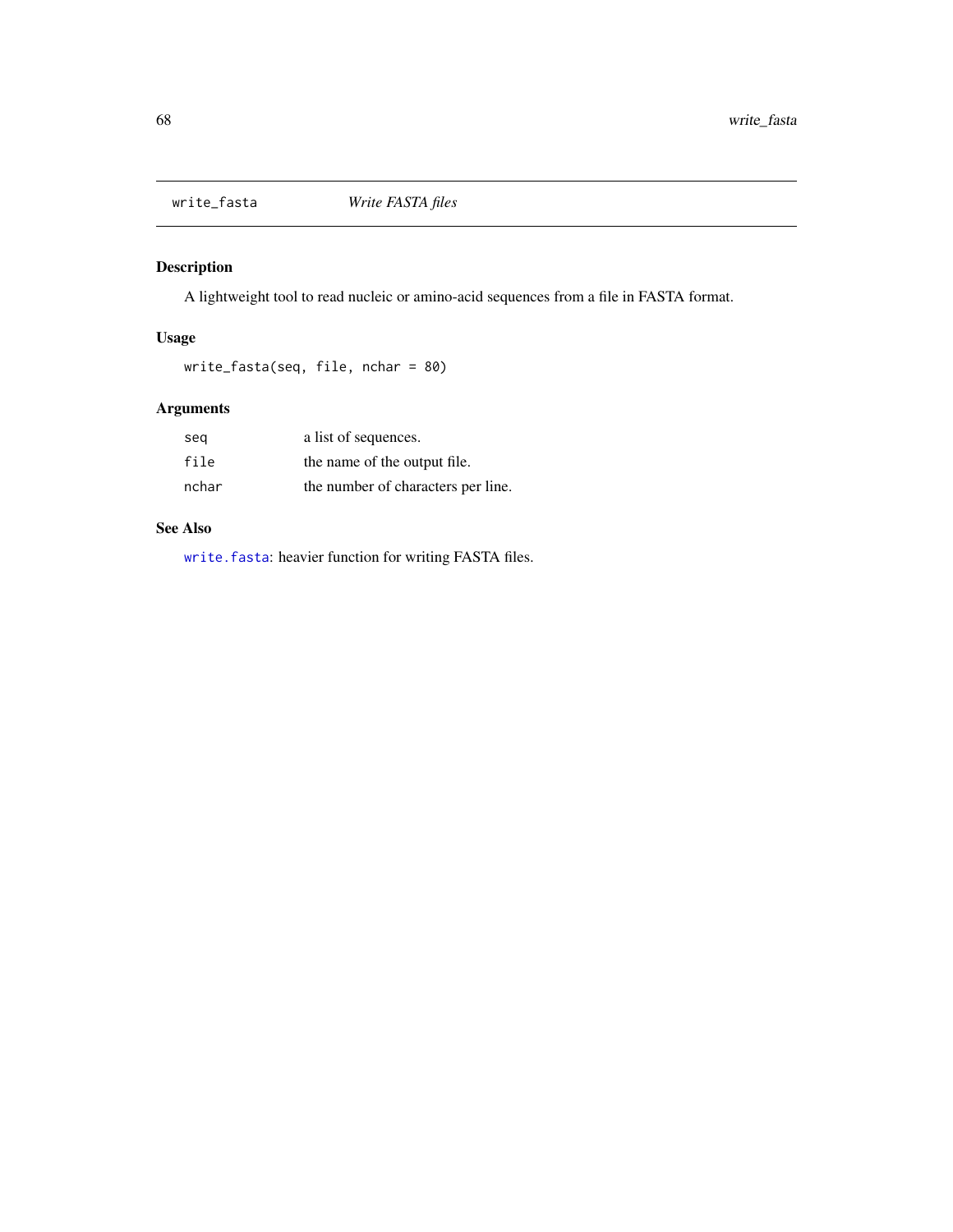# <span id="page-68-0"></span>**Index**

∗Topic datasets aaprop, [5](#page-4-0) human\_cleave, [53](#page-52-0) ∗Topic distribution distr\_crit, [45](#page-44-0) ∗Topic hclust create\_encoding, [39](#page-38-0) ∗Topic manip cut.feature\_test, [42](#page-41-0) degenerate, [43](#page-42-0) encoding2df, [46](#page-45-0) l2n, [54](#page-53-0) list2matrix, [55](#page-54-0) n2l, [56](#page-55-0) regenerate, [60](#page-59-0) summary.feature\_test, [63](#page-62-0) validate\_encoding, [66](#page-65-0) ∗Topic nonparametric test\_features, [64](#page-63-0)

aaprop, [5](#page-4-0) add\_1grams, [21,](#page-20-0) *[49](#page-48-0)* as.data.frame.feature\_test, [22,](#page-21-0) *[48](#page-47-0)* as.matrix, *[36](#page-35-0)*

binarize, [23,](#page-22-0) *[65](#page-64-0)* biogram *(*biogram-package*)*, [3](#page-2-0) biogram-package, [3](#page-2-0)

calc\_criterion, [23,](#page-22-0) *[24](#page-23-0)*, *[27](#page-26-0)*, *[30](#page-29-0)*, *[45](#page-44-0)*, *[65](#page-64-0)* calc\_cs, [24,](#page-23-0) *[65](#page-64-0)* calc\_ed, *[4](#page-3-0)*, [25,](#page-24-0) *[30](#page-29-0)*, *[39](#page-38-0)*, *[44](#page-43-0)*, *[46](#page-45-0)*, *[60](#page-59-0)*, *[66](#page-65-0)* calc\_ig, [26,](#page-25-0) *[47](#page-46-0)*, *[65](#page-64-0)* calc\_kl, [27,](#page-26-0) *[65](#page-64-0)* calc\_pi, [28](#page-27-0) calc\_si, *[25](#page-24-0)*, *[28](#page-27-0)*, [29](#page-28-0) check\_criterion, [30](#page-29-0) chisq.test, *[25](#page-24-0)* cluster\_reg\_exp, [31](#page-30-0) code\_ngrams, [32,](#page-31-0) *[43](#page-42-0)*

connection, *[67](#page-66-0)* construct\_ngrams, [32](#page-31-0) count\_multigrams, [34,](#page-33-0) *[36](#page-35-0)* count\_ngrams, *[3](#page-2-0)*, *[34](#page-33-0)*, [35,](#page-34-0) *[37,](#page-36-0) [38](#page-37-0)*, *[41](#page-40-0)*, *[49](#page-48-0)*, *[53](#page-52-0)*, *[58](#page-57-0)*, *[62](#page-61-0)* count\_specified, *[36,](#page-35-0) [37](#page-36-0)*, [37](#page-36-0) count\_total, [38](#page-37-0) create\_encoding, [39](#page-38-0) create\_feature\_target, [40](#page-39-0) create\_ngrams, *[36](#page-35-0)*, [40](#page-39-0) criterion\_distribution, [41,](#page-40-0) *[45](#page-44-0)*, *[57](#page-56-0)* cut, *[42](#page-41-0)* cut.feature\_test, [42,](#page-41-0) *[48](#page-47-0)*, *[65](#page-64-0)* data.frame, *[22](#page-21-0)*

decode\_ngrams, *[32](#page-31-0)*, [42,](#page-41-0) *[57,](#page-56-0) [58](#page-57-0)* degenerate, *[4](#page-3-0)*, [43,](#page-42-0) *[55,](#page-54-0) [56](#page-55-0)*, *[60](#page-59-0)* degenerate\_ngrams, [44](#page-43-0) distr\_crit, *[41](#page-40-0)*, [45,](#page-44-0) *[57](#page-56-0)*, *[65](#page-64-0)*

encoding2df, *[25](#page-24-0)*, *[28](#page-27-0)*, *[39](#page-38-0)*, *[46](#page-45-0)*, [46,](#page-45-0) *[66](#page-65-0)*

fast\_crosstable, [46](#page-45-0) feature\_test, *[22](#page-21-0)*, *[42](#page-41-0)*, [47,](#page-46-0) *[59](#page-58-0)*, *[63](#page-62-0)*, *[65](#page-64-0)* full2simple, [48](#page-47-0)

gap\_ngrams, *[22](#page-21-0)*, [49](#page-48-0) generate\_sequence, [49,](#page-48-0) *[61](#page-60-0)* generate\_single\_region, [50](#page-49-0) generate\_single\_unigram, [51](#page-50-0) generate\_unigrams, *[51](#page-50-0)*, [51](#page-50-0) get\_ngrams\_ind, *[36](#page-35-0)*, [52](#page-51-0)

human\_cleave, [53](#page-52-0)

is\_ngram, *[43](#page-42-0)*, [54,](#page-53-0) *[58](#page-57-0)*

KL.plugin, *[28](#page-27-0)*

l2n, *[44](#page-43-0)*, [54,](#page-53-0) *[56](#page-55-0)* list2matrix, [55](#page-54-0)